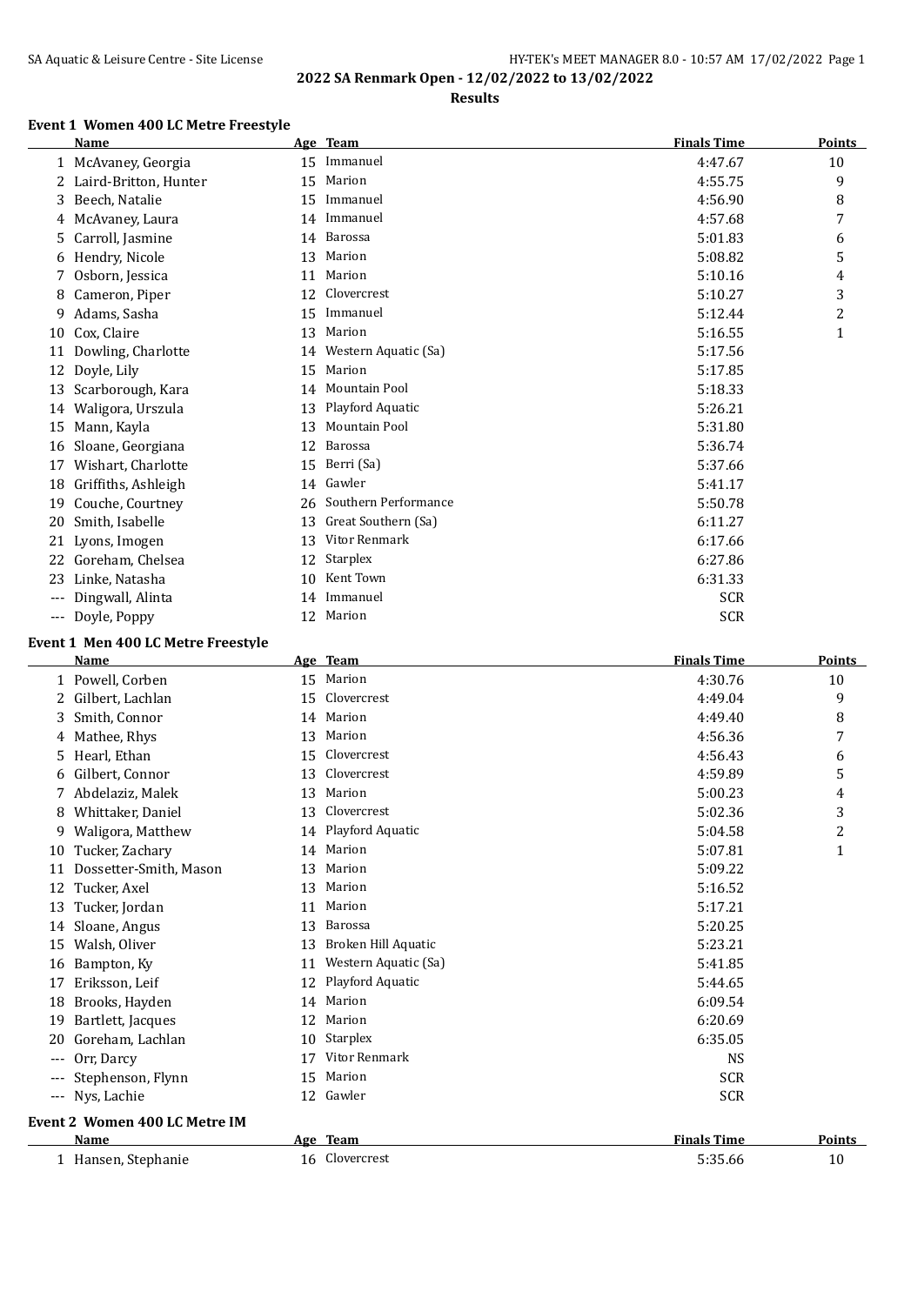# SA Aquatic & Leisure Centre - Site License **HY-TEK's MEET MANAGER 8.0 - 10:57 AM 17/02/2022** Page 2

**2022 SA Renmark Open - 12/02/2022 to 13/02/2022**

## **Results**

## **(Event 2 Women 400 LC Metre IM)**

| <b>Name</b>         |    | Age Team            | <b>Finals Time</b> | <b>Points</b> |
|---------------------|----|---------------------|--------------------|---------------|
| 2 Cameron, Hannah   |    | 15 Clovercrest      | 5:53.10            | 9             |
| 3 Green, Charlise   |    | 13 Immanuel         | 6:01.86            | 8             |
| 4 Conroy, Charlotte |    | 13 Marion           | 6:02.96            | 7             |
| 5 Linke, Jasmine    |    | 11 Kent Town        | 6:04.51            | 6             |
| 6 Pentland, Ruby    |    | 13 Clovercrest      | 6:16.45            | 5             |
| 7 Greenham, Violet  |    | 12 Playford Aquatic | 6:21.78            | 4             |
| --- Schulz, Olivia  |    | 14 Mountain Pool    | <b>SCR</b>         |               |
| --- O'Leary, Kelly  | 15 | Immanuel            | <b>SCR</b>         |               |

#### **Event 2 Men 400 LC Metre IM**

 $\frac{1}{2}$ 

| Name                | Age Team         | <b>Finals Time</b> | <b>Points</b>  |
|---------------------|------------------|--------------------|----------------|
| 1 Powell, Corben    | 15 Marion        | 5:08.91            | 10             |
| 2 Charles, Jake     | 15 Marion        | 5:30.29            | q              |
| 3 Kupsch, Tarcan    | 13 Marion        | 5:50.90            | 8              |
| 4 Smith, Jarrad     | 14 Starplex      | 5:57.19            | $\overline{ }$ |
| 5 Mackinnon, Oliver | Marion<br>13     | 6:13.82            | 6              |
| Walsh, Beau<br>6.   | 13 Mountain Pool | 6:23.91            |                |
|                     |                  |                    |                |

#### **Event 3 Girls 8 & Under 50 LC Metre Freestyle**

|    | Name                 |   | Age Team                   | <b>Finals Time</b> | <b>Points</b> |
|----|----------------------|---|----------------------------|--------------------|---------------|
|    | 1 Kishinets, Rose    | 8 | Immanuel                   | 38.90              | 10            |
|    | 2 Tucker, Keira      | 8 | Southern Performance       | 43.49              | 9             |
|    | 3 Ioane, Zoe         |   | Clovercrest                | 43.74              | 8             |
|    | 4 Smith, Makayla     |   | 8 Playford Aquatic         | 44.74              | 7             |
|    | 5 Doyle, Daisy       | 8 | Marion                     | 49.44              | 6             |
|    | 6 Fullgrabe, Zara    |   | Murray Bridge              | 53.16              | 5             |
|    | 7 McClaer (V), Niamh | 8 | Mildura Swimming Club Inc. | 53.47              | 4             |
|    | 8 Sparrow, Mercedes  |   | 6 Loxton                   | 54.99              | 3             |
| 9. | White, Chloe         |   | 8 Murray Bridge            | 59.24              | 2             |
| 10 | Parrotta, Clara      | 8 | Berri (Sa)                 | 1:00.04            | 1             |
| 11 | Mcfarlane, Rubi      |   | 8 Gawler                   | 1:01.21            |               |
|    | 12 Edwards, Sharla   | 8 | Loxton                     | 1:03.25            |               |
|    | 13 Farmer, Amelia    |   | 6 Murray Bridge            | 1:10.46            |               |
| 14 | Farmer, Isabelle     |   | Murray Bridge              | 1:18.62            |               |
|    |                      |   |                            |                    |               |

#### **Event 3 Boys 8 & Under 50 LC Metre Freestyle**

| Name                     | Age Team                | <b>Finals Time</b> | <b>Points</b>            |
|--------------------------|-------------------------|--------------------|--------------------------|
| 1 Zammit, Mason          | 8 Playford Aquatic      | 41.68              | 10                       |
| 2 Hossain, Noah          | 7 Clovercrest           | 49.57              | q                        |
| 3 Saplan, Josh Christian | 8 Mallee                | 51.30              | 8                        |
| 4 Henderson, Beejay      | 8 Barossa               | 53.69              | $\overline{\phantom{a}}$ |
| 5 Hunt (V), Nate         | 7 Irymple Swimming Club | 1:11.97            | 6                        |
| --- Chipman, Oscar       | 8 Barossa               | <b>SCR</b>         |                          |
| --- Edwards, Parker      | 5 Loxton                | <b>SCR</b>         |                          |

#### **Event 4 Girls 9-10 50 LC Metre Freestyle**

| Name                 |     | Age Team                      | <b>Finals Time</b> | <b>Points</b> |
|----------------------|-----|-------------------------------|--------------------|---------------|
| 1 Weston, Mia Jayne  | 10  | Marion                        | 35.33              | 10            |
| 2 Linke, Natasha     | 10  | Kent Town                     | 36.01              | 9             |
| 3 Spagnoletti, Sofia | 10. | Kent Town                     | 36.34              | 8             |
| 4 Dewar, Claire      | 10  | Marion                        | 36.51              |               |
| 5 White, Sarah       |     | 10 Loxton                     | 37.08              | 6             |
| 6 Ioane, Hakala      |     | 9 Clovercrest                 | 38.87              | 5             |
| 7 Bampton, Zoe       |     | 9 Western Aquatic (Sa)        | 39.34              | 4             |
| 8 Furnival, Billie   | 10  | Marion                        | 40.98              | 3             |
| 9 Ireland, Charlie   |     | 9 Murray Bridge               | 42.30              | 2             |
| 10 Cock (V), Elsie   |     | Murray Darling Asc - Victoria | 42.81              |               |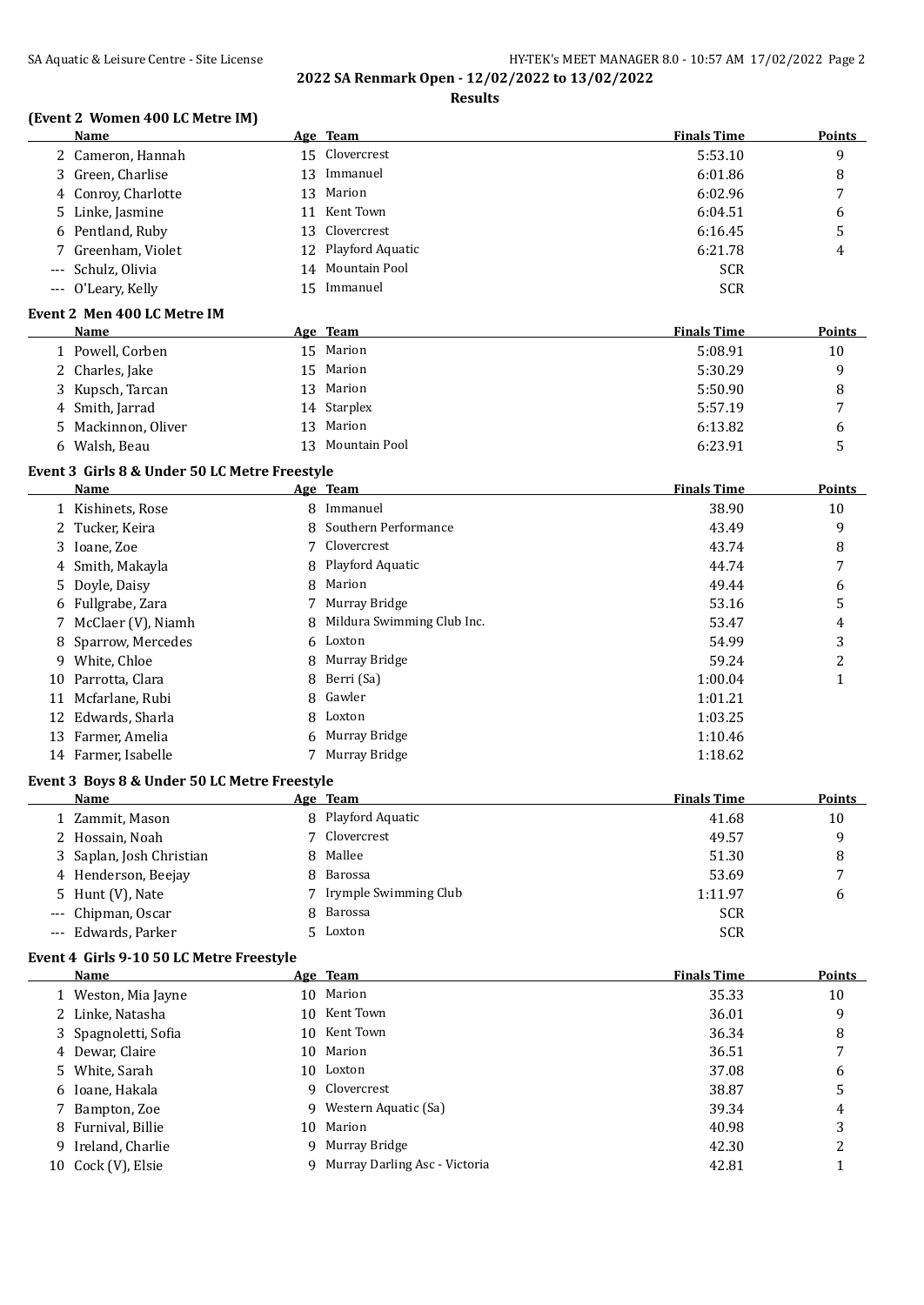**2022 SA Renmark Open - 12/02/2022 to 13/02/2022 Results**

## **(Event 4 Girls 9-10 50 LC Metre Freestyle)**

|    | <b>Name</b>            |    | Age Team                   | <b>Finals Time</b> | <b>Points</b> |
|----|------------------------|----|----------------------------|--------------------|---------------|
|    | 11 Hamlyn, Lily        |    | 10 Norwood                 | 43.14              |               |
|    | 12 Osborn, Anabelle    |    | 9 Marion                   | 43.64              |               |
|    | 13 Swart, Lacey        |    | 9 Loxton                   | 44.39              |               |
|    | 14 Jarvis, Ruby        |    | 9 Vitor Renmark            | 45.07              |               |
|    | 15 Hampel, Mia         | 10 | Loxton                     | 45.58              |               |
|    | 16 Romanowski, April   | 10 | Southern Performance       | 45.71              |               |
| 17 | Saplan, Camille Jilian | 10 | Mallee                     | 47.23              |               |
| 18 | Watson, Tayla          |    | 9 Clovercrest              | 47.87              |               |
| 19 | Skeen, Annabelle       |    | 9 Starplex                 | 48.38              |               |
| 20 | Millan, Matilda        | 10 | Murray Bridge              | 48.83              |               |
| 21 | McClaer (V), Freya     | 10 | Mildura Swimming Club Inc. | 49.18              |               |
|    | 22 Stock, Sophie       | 9  | Playford Aquatic           | 49.60              |               |
| 23 | Eriksson, Joslin       | 10 | Playford Aquatic           | 49.87              |               |
|    | 24 Earle (V), Amber    | 10 | Irymple Swimming Club      | 50.36              |               |
|    | 25 Singh, Avani        | 10 | Vitor Renmark              | 51.01              |               |
|    | 26 Farmer, Bridget     | 10 | Murray Bridge              | 51.53              |               |
| 27 | Lindner, Ava           | q  | Vitor Renmark              | 53.57              |               |

#### **Event 4 Boys 9-10 50 LC Metre Freestyle**

|       | Name                |    | Age Team                   | <b>Finals Time</b> | <b>Points</b> |
|-------|---------------------|----|----------------------------|--------------------|---------------|
|       | 1 Tucker, Jacob     |    | 9 Immanuel                 | 33.69              | 10            |
| 2     | Bevan, Jobe         | 10 | Marion                     | 35.35              | 9             |
|       | 3 Abdelaziz, Hazem  | 10 | Marion                     | 35.79              | 8             |
|       | 4 Goreham, Lachlan  | 10 | Starplex                   | 36.45              | 7             |
|       | 5 Garner (V), Riley | 10 | Mildura Swimming Club Inc. | 37.31              | 6             |
| 6     | Mentha, Hudson      | 10 | Tea Tree Gully             | 38.98              | 5             |
| 7     | Keon, Jai           | 10 | Starplex                   | 39.01              | 4             |
| 8     | Nesci, Zavier       | 10 | Starplex                   | 39.08              | 3             |
| 9.    | Pentland, Jack      |    | 9 Clovercrest              | 40.09              | 2             |
|       | 10 Falkous, Eli     | 10 | Playford Aquatic           | 40.67              | $\mathbf 1$   |
| 11    | Clinch, Harry       | 10 | Immanuel                   | 41.23              |               |
| 12    | Hardwick, Madden    | 10 | Vitor Renmark              | 45.26              |               |
|       | 13 Nys, Harrison    | 10 | Gawler                     | 45.89              |               |
|       | 14 Mathee, Aaron    |    | 9 Marion                   | 46.21              |               |
|       | 15 Albanese, Jacob  | 10 | Vitor Renmark              | 52.14              |               |
| $---$ | Dingwall, Eddy      | 9  | Immanuel                   | <b>SCR</b>         |               |

## **Event 5 Girls 11-12 50 LC Metre Freestyle**

|    | Name                 |    | Age Team                   | <b>Finals Time</b> | Points |
|----|----------------------|----|----------------------------|--------------------|--------|
|    | 1 Linke, Jasmine     | 11 | Kent Town                  | 30.32              | 10     |
|    | Ellis, Piper         | 12 | Playford Aquatic           | 30.77              | 9      |
|    | 3 Crean, Allegra     | 12 | Marion                     | 30.86              | 8      |
|    | 4 Crossman, Ebony    | 11 | Clovercrest                | 31.41              | 7      |
|    | 5 Sloane, Georgiana  | 12 | Barossa                    | 31.45              | 6      |
|    | 6 Daunt, Emily       | 11 | Marion                     | 31.80              | 5      |
|    | 7 Garner (V), Danika | 12 | Mildura Swimming Club Inc. | 31.97              | 4      |
| 8  | Nesci, Ava           | 12 | Starplex                   | 32.51              | 3      |
| 9  | Baker, Amelia        | 11 | Southern Performance       | 32.67              | 2      |
| 10 | Harrison, Savannah   | 11 | Clovercrest                | 32.74              | 1      |
| 11 | Placanica, Alesha    | 11 | Clovercrest                | 32.87              |        |
| 12 | Newham, Asha         | 12 | Great Southern (Sa)        | 33.01              |        |
| 13 | Hallam, Sophia       | 11 | Marion                     | 33.05              |        |
| 14 | Griffiths, Ellie     | 11 | Gawler                     | 33.41              |        |
| 15 | Kovacic, Talulah     | 12 | Marion                     | 33.47              |        |
| 16 | Grant, Gemma         | 12 | Playford Aquatic           | 33.66              |        |
| 17 | Le Roux, Mikayla     | 12 | Barossa                    | 34.15              |        |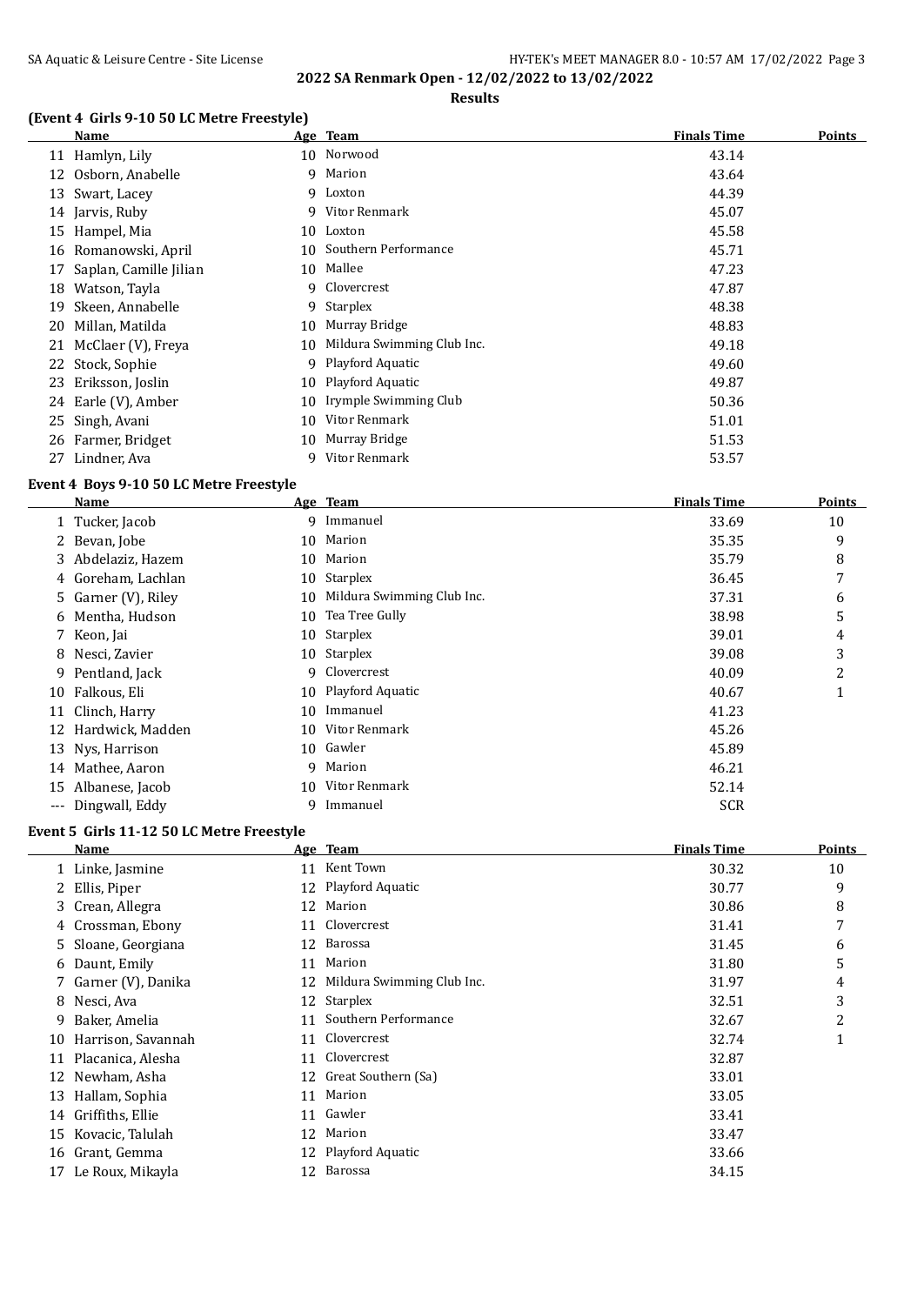**Results**

## **(Event 5 Girls 11-12 50 LC Metre Freestyle)**

|       | <b>Name</b>             |    | Age Team                   | <b>Finals Time</b> | <b>Points</b> |
|-------|-------------------------|----|----------------------------|--------------------|---------------|
|       | 18 Timms, Leisel        |    | 12 Barossa                 | 34.33              |               |
| 19    | Sebestyen, Laura        | 11 | Marion                     | 34.40              |               |
| 20    | Nesci, Ocea             |    | 11 Starplex                | 34.53              |               |
| 21    | Smith, Grace            | 11 | Great Southern (Sa)        | 34.76              |               |
| 22    | Sherwell, Amber         | 11 | Norwood                    | 34.99              |               |
| 23    | White, Courtney         | 12 | Loxton                     | 35.01              |               |
|       | 24 Schellen, Kaylee     |    | 12 Murray Bridge           | 35.27              |               |
|       | 25 Paul, Meg            | 11 | Clovercrest                | 35.36              |               |
| 26    | Davy, Ella              | 12 | Murray Bridge              | 35.81              |               |
| 27    | McClaer (V), Liana      | 12 | Mildura Swimming Club Inc. | 36.34              |               |
| 28    | Gray, Claire            | 11 | Marion                     | 36.97              |               |
| 29    | Tzanavaras, Yianna      |    | 12 Vitor Renmark           | 37.14              |               |
|       | 30 Ireland, Ella        | 12 | Murray Bridge              | 37.40              |               |
| 31    | Skeen, Sophie           | 11 | Starplex                   | 37.46              |               |
| 32    | Schloithe, Lily         | 12 | Vitor Renmark              | 37.65              |               |
| 33    | Stocker, Ruby           | 12 | Playford Aquatic           | 37.66              |               |
|       | 34 Marshall, Alice      | 12 | Mountain Pool              | 37.68              |               |
| 35    | Goreham, Chelsea        |    | 12 Starplex                | 37.92              |               |
| $*36$ | Walsh, Emily            | 11 | Mountain Pool              | 38.74              |               |
|       | *36 Fourie, Emma        | 12 | <b>Mountain Pool</b>       | 38.74              |               |
|       | 38 Zimon, Julia         | 12 | Clovercrest                | 38.85              |               |
| 39    | Hunt (V), Annalise      | 12 | Irymple Swimming Club      | 40.33              |               |
|       | 40 Parrotta, Lalaine    | 11 | Berri (Sa)                 | 41.06              |               |
| 41    | Taylor-Ziersch, Bethany | 12 | Marion                     | 41.23              |               |
| 42    | Long, Emmanuelle        | 12 | Loxton                     | 41.54              |               |
| 43    | Baker, Chelsea          | 11 | Playford Aquatic           | 42.34              |               |
| 44    | Gilbert, Tayliah        | 11 | Clovercrest                | 43.13              |               |
| 45    | Saplan, Chloe Althea    |    | 12 Mallee                  | 43.47              |               |
|       | 46 Carter, Hailey       |    | 11 Barossa                 | 43.81              |               |
| 47    | Stevens, Summer         | 11 | Vitor Renmark              | 46.86              |               |
| 48    | Smith, Eliza            | 11 | Starplex                   | 47.85              |               |
| ---   | Bevan, Jasmine          |    | 12 Marion                  | <b>SCR</b>         |               |
| ---   | Cox, Emmy               |    | 12 Barossa                 | <b>SCR</b>         |               |
|       | Doyle, Poppy            |    | 12 Marion                  | <b>SCR</b>         |               |
|       | --- Burrows, Poppy      |    | 11 Marion                  | <b>SCR</b>         |               |

#### **Event 5 Boys 11-12 50 LC Metre Freestyle**

|    | Name              |    | Age Team             | <b>Finals Time</b> | Points         |
|----|-------------------|----|----------------------|--------------------|----------------|
|    | 1 Riedel, Hugh    | 12 | Vitor Renmark        | 29.07              | 10             |
|    | 2 Nys, Lachie     | 12 | Gawler               | 30.44              | 9              |
|    | 3 Zammit, Jayden  | 12 | Playford Aquatic     | 30.90              | 8              |
|    | 4 Kupsch, Phoenix | 11 | Marion               | 31.03              | 7              |
| 5  | Hudson, Cameron   | 11 | Playford Aquatic     | 31.13              | 6              |
| 6  | Schubert, Max     | 11 | Barossa              | 32.11              | 5              |
|    | 7 Stanley, Will   | 12 | Marion               | 32.79              | 4              |
| 8  | Cregan, Neil      | 12 | Barossa              | 32.97              | 3              |
| 9  | Hearl, Zachary    | 12 | Clovercrest          | 33.01              | $\overline{c}$ |
| 10 | Collings, Joshua  | 11 | Marion               | 34.13              | 1              |
| 11 | Bampton, Ky       | 11 | Western Aquatic (Sa) | 35.08              |                |
| 12 | McAvaney, William | 12 | Immanuel             | 37.58              |                |
| 13 | Bartlett, Jacques | 12 | Marion               | 38.15              |                |
| 14 | Marks, Dillon     | 12 | Berri (Sa)           | 38.55              |                |
| 15 | Langford, John    | 11 | Barossa              | 38.76              |                |
| 16 | Khuu, Damian      | 11 | Clovercrest          | 39.38              |                |
| 17 | Milton, Levi      | 11 | Loxton               | 51.89              |                |
| 18 | Miegel, Cruz      | 11 | Vitor Renmark        | 55.66              |                |
|    |                   |    |                      |                    |                |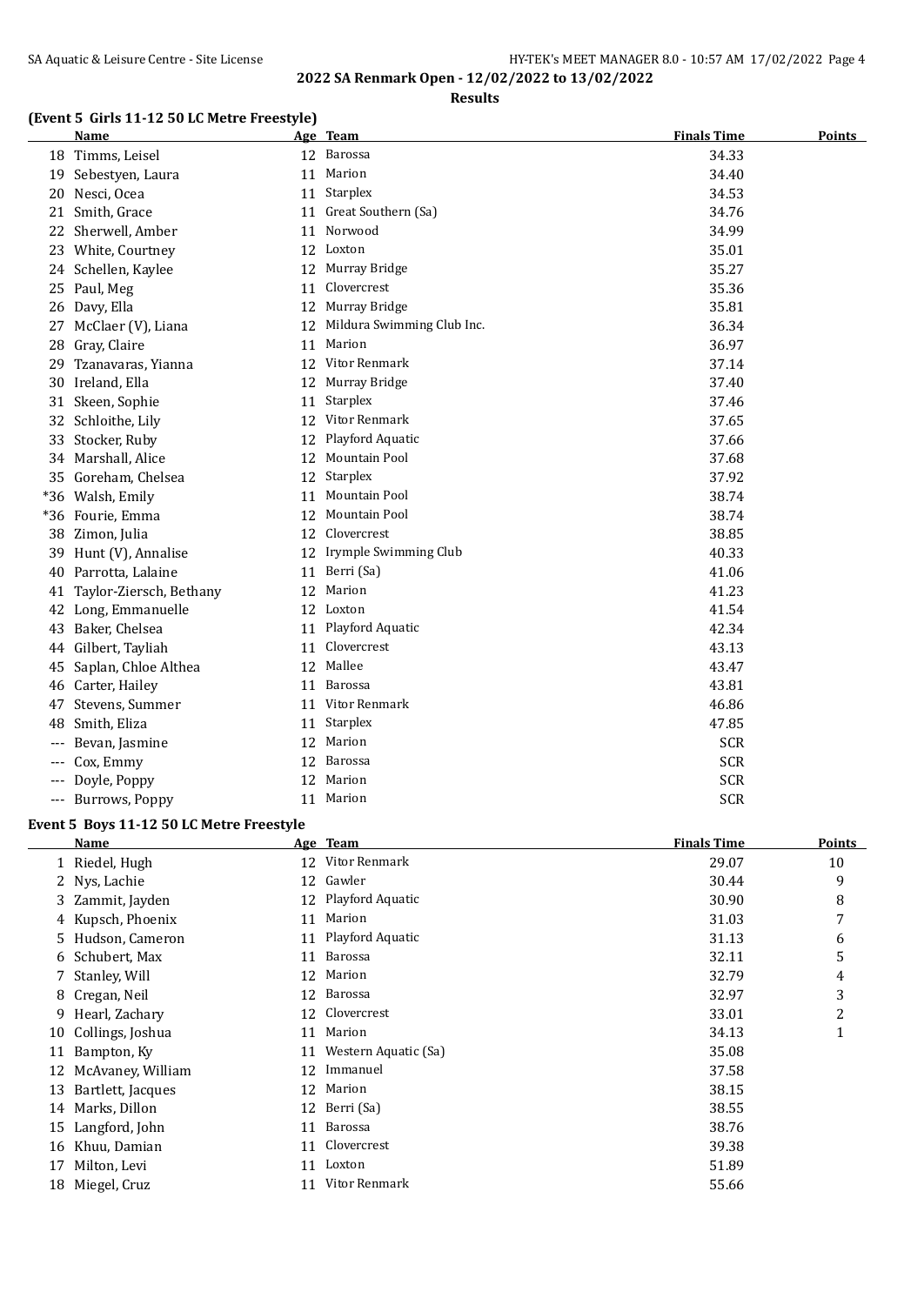## SA Aquatic & Leisure Centre - Site License **HY-TEK's MEET MANAGER 8.0 - 10:57 AM 17/02/2022** Page 5

**2022 SA Renmark Open - 12/02/2022 to 13/02/2022**

**Results**

## **(Event 5 Boys 11-12 50 LC Metre Freestyle)**

| <b>Name</b>                    |    | Age Team      | <b>Finals Time</b> | <b>Points</b> |
|--------------------------------|----|---------------|--------------------|---------------|
| --- Logan, Fynn<br>False start |    | 12 Barossa    | DQ                 |               |
| --- Gray, Lachlan              |    | 12 Berri (Sa) | <b>SCR</b>         |               |
| --- Swart, Declan              |    | Loxton        | <b>SCR</b>         |               |
| --- Ingerson, Jake             | 11 | Berri (Sa)    | <b>SCR</b>         |               |

#### **Event 6 Girls 13-14 50 LC Metre Freestyle**

|       | <b>Name</b>             |    | Age Team                | <b>Finals Time</b> | <b>Points</b> |
|-------|-------------------------|----|-------------------------|--------------------|---------------|
|       | 1 Borgmeyer, Claire     | 13 | Immanuel                | 30.09              | 10            |
|       | 2 Kishinets, Isabella   | 13 | Immanuel                | 30.31              | 9             |
| 3     | Waligora, Urszula       | 13 | Playford Aquatic        | 30.41              | 8             |
|       | 4 Le Roux, Anichia      |    | 14 Barossa              | 30.66              | 7             |
| 5     | Logan, Sage             |    | 14 Barossa              | 30.69              | 6             |
|       | 6 Dowling, Charlotte    |    | 14 Western Aquatic (Sa) | 30.98              | 5             |
|       | 7 Axon, Mya             |    | 14 Marion               | 31.01              | 4             |
|       | 8 McAvaney, Laura       | 14 | Immanuel                | 31.51              | 3             |
| 9     | Laird-Britton, Charlize | 13 | Marion                  | 31.52              | 2             |
| 10    | Sultana, Molly          | 13 | Broken Hill Aquatic     | 31.61              | $\mathbf{1}$  |
| 11    | Carroll, Jasmine        |    | 14 Barossa              | 32.02              |               |
| 12    | Starr, Annabelle        |    | 14 Mountain Pool        | 32.14              |               |
| 13    | Green, Charlise         | 13 | Immanuel                | 32.37              |               |
| 14    | Roberts, Isabella       |    | 14 Murray Bridge        | 32.45              |               |
| 15    | Griffiths, Ashleigh     |    | 14 Gawler               | 32.46              |               |
|       | 16 Hogarth, Sophie      | 14 | Norwood                 | 32.74              |               |
| 17    | Pentland, Ruby          | 13 | Clovercrest             | 32.92              |               |
|       | 18 Romanowski, Georgia  | 13 | Southern Performance    | 33.01              |               |
| 19    | Kassebaum, Amity        | 13 | Berri (Sa)              | 33.08              |               |
| 20    | Gibbs, Saskia           | 13 | Loxton                  | 33.37              |               |
| 21    | Schubert, Emma          | 13 | Barossa                 | 33.56              |               |
| 22    | Smith, Isabelle         | 13 | Great Southern (Sa)     | 33.61              |               |
| 23    | Chan, Hermione          |    | 14 Marion               | 33.62              |               |
| 24    | Smith, Keeley           |    | 14 Murray Bridge        | 33.73              |               |
| 25    | Wyatt, Matilda          | 13 | Mallee                  | 34.72              |               |
|       | 26 Ratzmer, Haylee      | 14 | Mountain Pool           | 34.84              |               |
|       | 27 Fisher, Isabella     | 13 | Marion                  | 35.82              |               |
| 28    | Lamming, Savannah       | 13 | Marion                  | 36.04              |               |
| 29    | Ingerson, Sophie        | 13 | Berri (Sa)              | 37.84              |               |
| 30    | Tzanavaras, Maria       | 14 | South Australia         | 38.53              |               |
| 31    | Powell, Tahlia          | 13 | Marion                  | 40.51              |               |
|       | Teare, Holly            |    | 14 Vitor Renmark        | <b>NS</b>          |               |
| $---$ | Greatrex, Abby          | 13 | Western Aquatic (Sa)    | <b>SCR</b>         |               |

## **Event 6 Boys 13-14 50 LC Metre Freestyle**

 $\overline{a}$ 

| Name                  |    | Age Team                | <b>Finals Time</b> | <b>Points</b> |
|-----------------------|----|-------------------------|--------------------|---------------|
| 1 Altiok, Ali         |    | 13 Marion               | 27.31              | 10            |
| 2 Zammit, Lachlan     |    | 14 Playford Aquatic     | 27.56              | 9             |
| 3 Turra, Logan        |    | 14 Marion               | 27.71              | 8             |
| 4 Sandercock, Finnian |    | 13 Western Aquatic (Sa) | 27.99              | 7             |
| 5 Timms, Patrick      |    | 14 Barossa              | 28.46              | 6             |
| 6 Travers, Jack       |    | 14 Western Aquatic (Sa) | 28.74              | 5             |
| 7 Collings, Kieran    |    | 14 Marion               | 29.17              | 4             |
| 8 White, Lucas        |    | 14 Loxton               | 29.21              | 3             |
| 9 Walsh, Oliver       | 13 | Broken Hill Aquatic     | 29.90              | 2             |
| 10 Menadue, Benjamin  |    | 14 Berri (Sa)           | 29.96              | 1             |
| 11 Abdelaziz, Malek   | 13 | Marion                  | 30.13              |               |
| 12 Moslev, Levi       |    | 14 Marion               | 30.45              |               |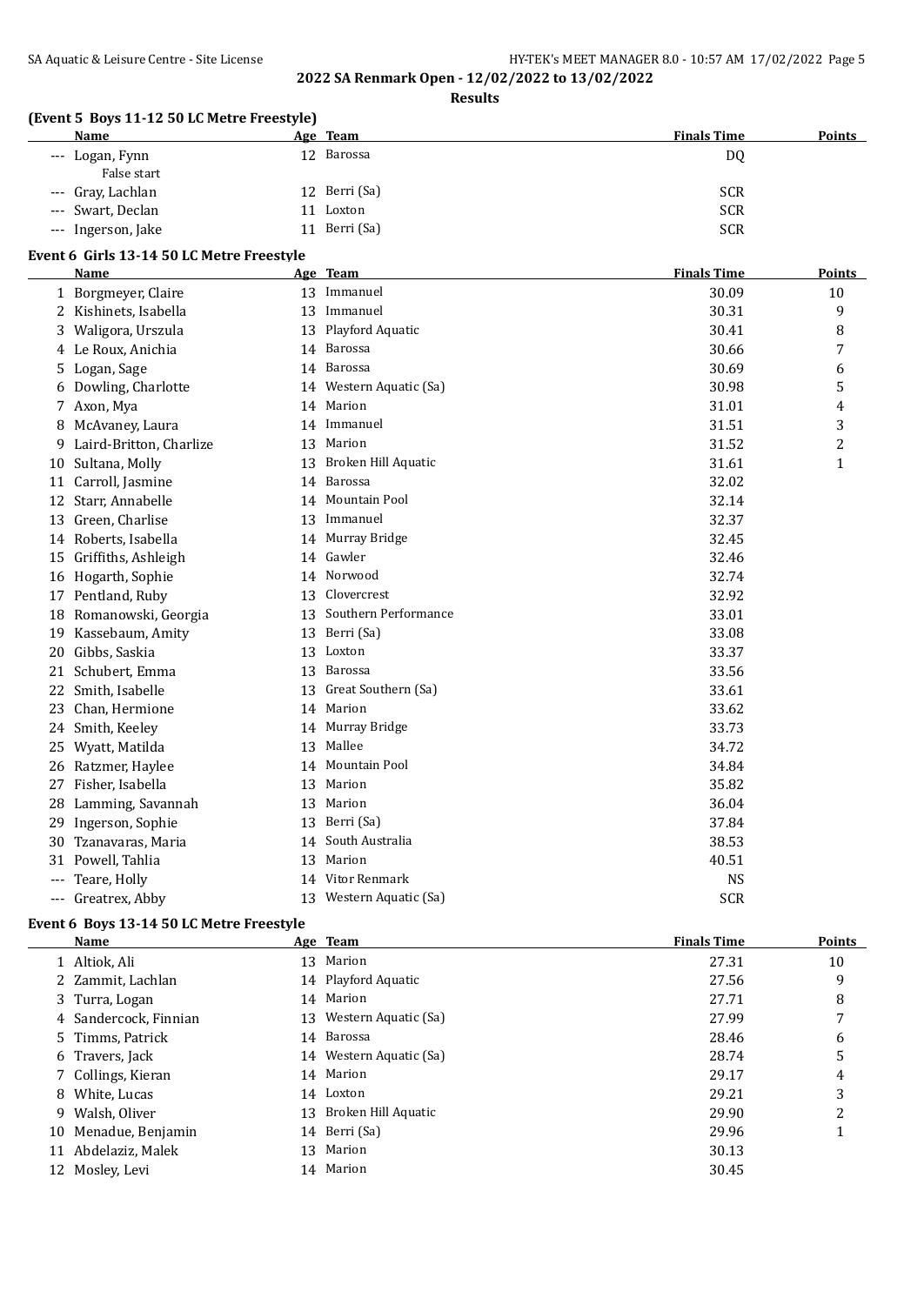## **Results**

## **(Event 6 Boys 13-14 50 LC Metre Freestyle)**

|    | <b>Name</b>             |    | Age Team                      | <b>Finals Time</b> | <b>Points</b> |
|----|-------------------------|----|-------------------------------|--------------------|---------------|
| 13 | Waligora, Matthew       |    | 14 Playford Aquatic           | 30.66              |               |
|    | 14 Renfrey, Kai         |    | 13 Western Aquatic (Sa)       | 30.78              |               |
| 15 | Dossetter-Smith, Mason  | 13 | Marion                        | 31.14              |               |
| 16 | Whittaker, Daniel       |    | 13 Clovercrest                | 31.19              |               |
| 17 | Collins, Charlie        |    | 14 Barossa                    | 31.32              |               |
| 18 | Smith, Jarrad           |    | 14 Starplex                   | 31.45              |               |
| 19 | Flett, Heath            |    | 14 Vitor Renmark              | 31.52              |               |
| 20 | Gilbert, Connor         | 13 | Clovercrest                   | 31.54              |               |
| 21 | Nokes (V), Archie       |    | 14 Mildura Swimming Club Inc. | 31.73              |               |
| 22 | Clinch, Marcus          | 13 | Immanuel                      | 32.07              |               |
| 23 | Shoobridge, Oscar       | 13 | Broken Hill Aquatic           | 32.12              |               |
| 24 | Mackinnon, Oliver       | 13 | Marion                        | 32.27              |               |
| 25 | Kupsch, Tarcan          | 13 | Marion                        | 32.31              |               |
| 26 | De Hoogd, Solomon       |    | 14 Starplex                   | 32.45              |               |
| 27 | Subasinha, Dinith       | 13 | Starplex                      | 32.85              |               |
| 28 | Parrotta, Kelton        | 13 | Berri (Sa)                    | 34.69              |               |
| 29 | White, Tyler            | 13 | Murray Bridge                 | 36.16              |               |
| 30 | Earle (V), Cooper       | 13 | Irymple Swimming Club         | 36.17              |               |
| 31 | Kassebaum, Alexander    | 13 | Berri (Sa)                    | 37.67              |               |
| 32 | Saplan, Cyle Theosanthy | 13 | Mallee                        | 39.42              |               |
| 33 | Khuu, Nathan            | 13 | Clovercrest                   | 43.28              |               |
| 34 | Long, William           | 13 | Vitor Renmark                 | 48.01              |               |
| 35 | Carn, Andrew            |    | 14 Mallee                     | 56.75              |               |

### **Event 7 Women 15-16 50 LC Metre Freestyle**

|    | Name                   |    | Age Team             | <b>Finals Time</b> | <b>Points</b> |
|----|------------------------|----|----------------------|--------------------|---------------|
|    | McAvaney, Georgia      | 15 | Immanuel             | 28.40              | 10            |
|    | Laird-Britton, Hunter  | 15 | Marion               | 28.59              | 9             |
| 3  | Downie, Amelia         | 15 | Immanuel             | 29.01              | 8             |
| 4  | Jenzen, Georgie        | 15 | Immanuel             | 29.51              | 7             |
| 5  | Wood, Meg              | 16 | Barossa              | 29.77              | 6             |
|    | Schubert, Nyah         | 16 | Barossa              | 30.10              | 5             |
|    | Hudson, Chloe          | 15 | Playford Aquatic     | 30.46              | 4             |
|    | Hansen, Stephanie      | 16 | Clovercrest          | 30.93              | 3             |
| 9  | Breden, Alex           | 15 | Western Aquatic (Sa) | 31.48              | 2             |
| 10 | Furniss, Jordana       | 16 | Loxton               | 31.55              | $\mathbf{1}$  |
| 11 | Nicholl, Chelsea       | 16 | Immanuel             | 31.69              |               |
| 12 | Adams, Sasha           | 15 | Immanuel             | 31.93              |               |
| 13 | Wishart, Charlotte     | 15 | Berri (Sa)           | 32.06              |               |
| 14 | Doyle, Lily            | 15 | Marion               | 32.32              |               |
| 15 | Inglis, Jessica        | 15 | Loxton               | 32.33              |               |
| 16 | Whittaker, Emily       | 16 | Clovercrest          | 32.63              |               |
| 17 | Lambert, Jenna         | 16 | Vitor Renmark        | 32.78              |               |
| 18 | Tippet, Summer         | 15 | Vitor Renmark        | 33.36              |               |
| 19 | Borgmeyer, Emma        | 15 | Immanuel             | 33.74              |               |
| 20 | Martinson, Paityn      | 15 | Vitor Renmark        | 33.97              |               |
| 21 | Gideon-Takasawa, Alisa | 16 | Mountain Pool        | 34.36              |               |
| 22 | Folley, Bronte         | 15 | Murray Bridge        | 34.47              |               |
| 23 | Flett, Charlize        | 16 | Vitor Renmark        | 34.52              |               |
| 24 | Brown, Chloe           | 16 | Southern Performance | 34.75              |               |
| 25 | Thompson, Grace        | 16 | Vitor Renmark        | 37.69              |               |
| 26 | Griffiths, Reese       | 16 | Gawler               | 40.62              |               |
|    | Thompson, Sophie       | 15 | Vitor Renmark        | <b>NS</b>          |               |
|    | O'Leary, Kelly         | 15 | Immanuel             | <b>SCR</b>         |               |
|    | Gorman, Gabrielle      |    | 16 Starplex          | <b>SCR</b>         |               |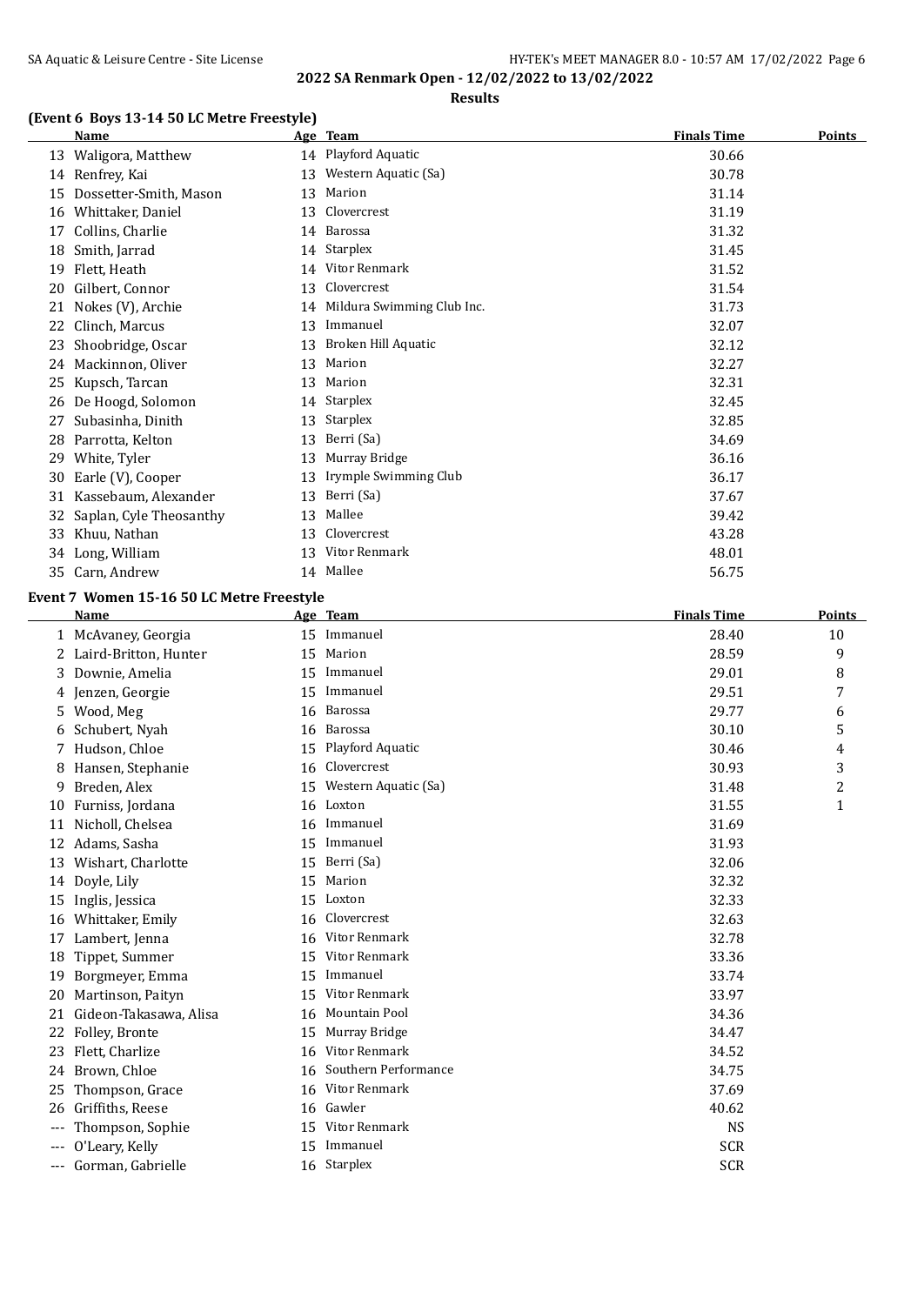#### SA Aquatic & Leisure Centre - Site License **HY-TEK's MEET MANAGER 8.0 - 10:57 AM 17/02/2022** Page 7 **2022 SA Renmark Open - 12/02/2022 to 13/02/2022**

#### **Results**

## **Event 7 Men 15-16 50 LC Metre Freestyle**

| Name                  | Age Team                      | <b>Finals Time</b> | <b>Points</b> |
|-----------------------|-------------------------------|--------------------|---------------|
| 1 Kupsch, Diezel      | 15 Marion                     | 27.23              | 10            |
| 2 Powell, Corben      | 15 Marion                     | 27.71              | 9             |
| 3 Hamlyn, Lachlan     | 16 Norwood                    | 28.56              | 8             |
| 4 Gilbert, Lachlan    | 15 Clovercrest                | 28.57              | 7             |
| 5 Cregan, Gabriel     | 15 Barossa                    | 28.60              | 6             |
| 6 White, Bailey       | 15 Loxton                     | 29.37              | 5             |
| 7 Hearl, Ethan        | 15 Clovercrest                | 30.41              | 4             |
| 8 Collins, Harper     | 16 Barossa                    | 30.67              | 3             |
| 9 Marks, Lachlan      | 15 Berri (Sa)                 | 30.69              | າ             |
| 10 Nokes (V), Riley   | 15 Mildura Swimming Club Inc. | 33.06              |               |
| --- Moore, Rory       | 15 Berri (Sa)                 | <b>SCR</b>         |               |
| --- Stephenson, Flynn | 15 Marion                     | <b>SCR</b>         |               |
|                       |                               |                    |               |

#### **Event 8 Women 17-18 50 LC Metre Freestyle**

| <b>Name</b>      | Age Team       | <b>Finals Time</b> | <b>Points</b> |
|------------------|----------------|--------------------|---------------|
| 1 Long, Madelyn  | 17<br>Loxton   | 29.97              | 10            |
| 2 Cameron, Amber | 18 Clovercrest | 31.49              |               |
| 3 Lambert, Bree  | 18 Berri (Sa)  | 32.70              |               |

## **Event 8 Men 17-18 50 LC Metre Freestyle**

|    | Name                |    | Age Team         | <b>Finals Time</b> | Points |
|----|---------------------|----|------------------|--------------------|--------|
|    | 1 White, Jordan     | 17 | Loxton           | 24.91              | 10     |
|    | 2 Mcfarlane, Ben    | 17 | Gawler           | 26.51              | 9      |
|    | 3 Herringer, Oliver |    | 18 Mountain Pool | 27.97              | 8      |
|    | 4 Hoffmann, Ethan   | 17 | Vitor Renmark    | 28.11              | 7      |
|    | 5 Orr, Darcy        | 17 | Vitor Renmark    | 28.13              | 6      |
|    | 6 Harding, Jasper   |    | 18 Berri (Sa)    | 29.30              | 5      |
|    | 7 Harding, Oscar    |    | 18 Berri (Sa)    | 30.32              | 4      |
|    | 8 Hinze, Liam       | 17 | Mountain Pool    | 30.73              | 3      |
|    | 9 Kassebaum, Damon  |    | 18 Berri (Sa)    | 30.75              | C<br>∠ |
| 10 | Freak, Malcolm      |    | Immanuel         | 31.90              |        |
|    | 11 Carn, Peter      |    | Mallee           | 40.57              |        |

#### **Event 9 Women 19 & Over 50 LC Metre Freestyle**

| Name                  |     | Age Team                      | <b>Finals Time</b> | <b>Points</b> |
|-----------------------|-----|-------------------------------|--------------------|---------------|
| 1 Oldsen, Ellysia     |     | 26 Marion                     | 26.51              | 10            |
| 2 Lyons, Sue          |     | 54 Vitor Renmark              | 31.17              | 9             |
| 3 McClaer (V), Kristy |     | 41 Mildura Swimming Club Inc. | 33.91              | 8             |
| 4 Hale, Trini         |     | 42 Loxton                     | 34.93              | 7             |
| 5 Couche, Courtney    |     | 26 Southern Performance       | 35.16              | 6             |
| 6 Collins, Finella    |     | 19 Barossa                    | 36.20              | 5             |
| 7 Hoffmann, Sophie    |     | 22 Vitor Renmark              | 36.85              | 4             |
| 8 Carn, Melissa       | 19. | Mallee                        | 44.98              | 3             |
| --- McGargill, Lauren |     | 25 Vitor Renmark              | DQ                 |               |

| False start |  |
|-------------|--|

## **Event 9 Men 19 & Over 50 LC Metre Freestyle**

| Name                 | Age Team                                       | <b>Finals Time</b> | Points        |  |  |  |
|----------------------|------------------------------------------------|--------------------|---------------|--|--|--|
| 1 Sayer, Darcy       | 22 Mountain Pool                               | 27.02              | 10            |  |  |  |
| 2 Fielke, Henry      | 23 Mountain Pool                               | 27.25              | 9             |  |  |  |
| 3 Savcic, Peter      | 66 Vitor Renmark                               | 34.63              | 8             |  |  |  |
|                      | Event 10 Men 50 LC Metre Freestyle Multi-Class |                    |               |  |  |  |
| Name                 | Age Team                                       | <b>Finals Time</b> | <b>Points</b> |  |  |  |
| 1 Smith, Michael S19 | 15 Playford Aquatic                            | 34.36              | 10            |  |  |  |
| 2 Hucks, Tyler S9    | 12 Loxton                                      | 1:10.86            | q             |  |  |  |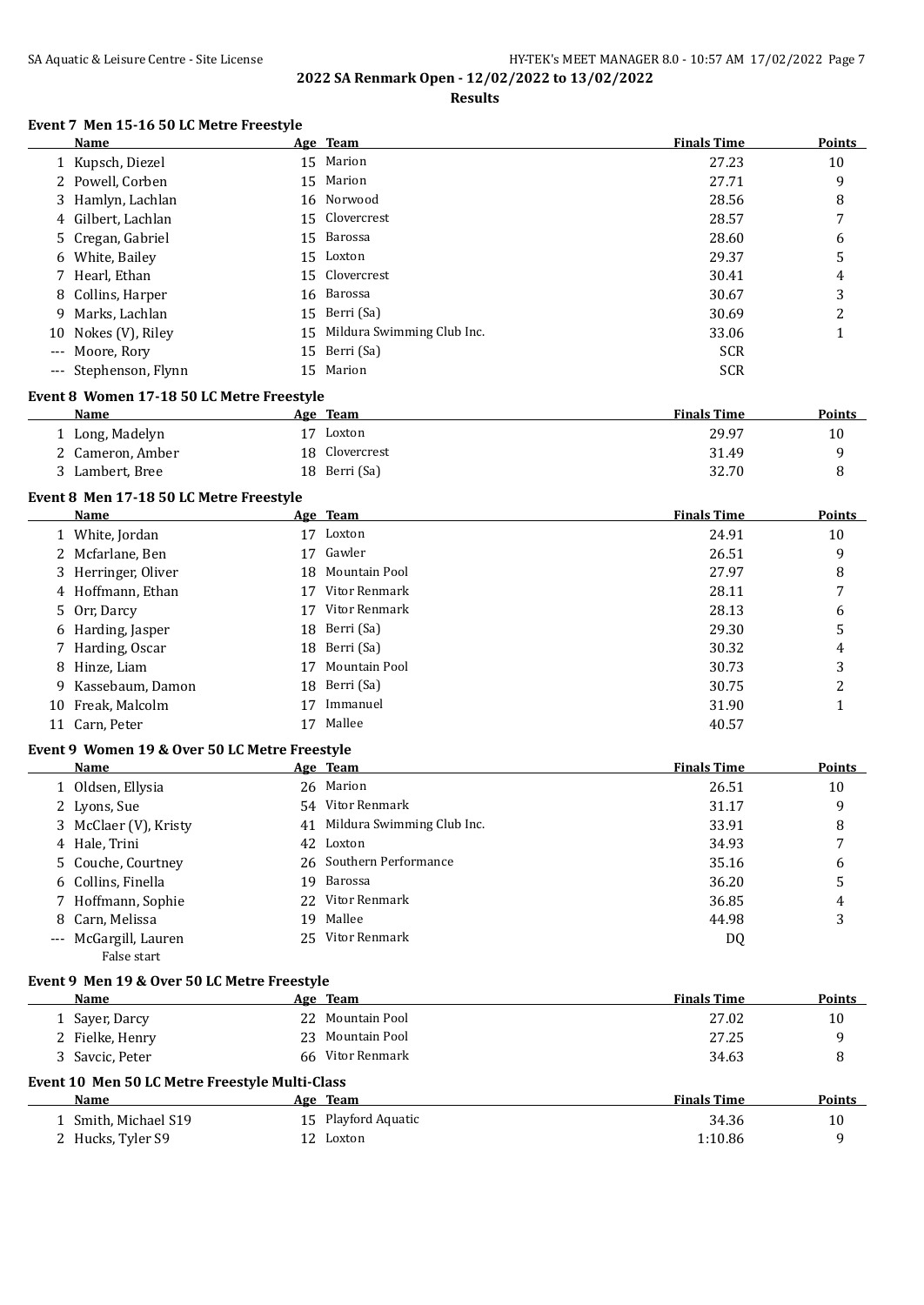## SA Aquatic & Leisure Centre - Site License **HY-TEK's MEET MANAGER 8.0 - 10:57 AM 17/02/2022** Page 8 **2022 SA Renmark Open - 12/02/2022 to 13/02/2022**

**Results**

## **Event 11 Girls 13 & Under 200 LC Metre IM**

|    | Name                                             |    | Age Team                   | <b>Finals Time</b> | <b>Points</b> |
|----|--------------------------------------------------|----|----------------------------|--------------------|---------------|
|    | 1 Borgmeyer, Claire                              |    | 13 Immanuel                | 2:44.81            | 10            |
| 2  | Hendry, Nicole                                   | 13 | Marion                     | 2:47.14            | 9             |
| 3  | Crean, Allegra                                   | 12 | Marion                     | 2:47.38            | 8             |
| 4  | Laird-Britton, Charlize                          | 13 | Marion                     | 2:50.83            | 7             |
| 5  | Daunt, Emily                                     | 11 | Marion                     | 2:52.29            | 6             |
| 6  | Ellis, Piper                                     | 12 | Playford Aquatic           | 2:52.69            | 5             |
| 7  | Cox, Claire                                      | 13 | Marion                     | 2:54.18            | 4             |
| 8  | Green, Charlise                                  | 13 | Immanuel                   | 2:54.66            | 3             |
| 9  | Charles, Tahli                                   | 13 | Marion                     | 2:55.33            | 2             |
|    | 10 Waligora, Urszula                             | 13 | Playford Aquatic           | 2:56.01            | $\mathbf{1}$  |
| 11 | Fletcher, Mallika                                | 12 | Barossa                    | 2:56.54            |               |
| 12 | Hallam, Sophia                                   | 11 | Marion                     | 2:57.30            |               |
| 13 | Sultana, Molly                                   | 13 | Broken Hill Aquatic        | 2:58.92            |               |
| 14 | Mann, Kayla                                      | 13 | Mountain Pool              | 3:00.75            |               |
| 15 | Cameron, Piper                                   | 12 | Clovercrest                | 3:01.10            |               |
|    | 16 Sloane, Georgiana                             | 12 | Barossa                    | 3:03.36            |               |
| 17 | Placanica, Alesha                                | 11 | Clovercrest                | 3:05.97            |               |
|    | 18 Weston, Mia Jayne                             | 10 | Marion                     | 3:08.46            |               |
| 19 | Schubert, Emma                                   | 13 | Barossa                    | 3:10.12            |               |
| 20 | Kornmeier, Lily                                  |    | 12 Marion                  | 3:10.59            |               |
|    | 21 Nesci, Ocea                                   | 11 | <b>Starplex</b>            | 3:13.24            |               |
|    | 22 Le Roux, Mikayla                              | 12 | <b>Barossa</b>             | 3:14.74            |               |
| 23 | Lyons, Imogen                                    | 13 | Vitor Renmark              | 3:15.21            |               |
|    | 24 McClaer (V), Liana                            | 12 | Mildura Swimming Club Inc. | 3:15.36            |               |
| 25 | Gibbs, Saskia                                    | 13 | Loxton                     | 3:15.57            |               |
|    | 26 Schellen, Kaylee                              | 12 | Murray Bridge              | 3:19.06            |               |
| 27 | Kassebaum, Amity                                 | 13 | Berri (Sa)                 | 3:22.44            |               |
| 28 | Waller, Arabella                                 | 11 | Marion                     | 3:22.50            |               |
| 29 | Fisher, Isabella                                 | 13 | Marion                     | 3:23.86            |               |
| 30 | Newham, Asha                                     |    | 12 Great Southern (Sa)     | 3:25.24            |               |
|    | 31 Smith, Grace                                  | 11 | Great Southern (Sa)        | 3:33.72            |               |
|    | 32 White, Courtney                               |    | 12 Loxton                  | 3:34.21            |               |
| 33 | Goreham, Chelsea                                 | 12 | Starplex                   | 3:38.56            |               |
|    | 34 Ireland, Ella                                 | 12 | Murray Bridge              | 3:39.39            |               |
| 35 | Skeen, Sophie                                    | 11 | Starplex                   | 3:56.32            |               |
|    | 36 Saplan, Chloe Althea                          |    | 12 Mallee                  | 4:11.47            |               |
|    | 37 Swart, Lacey                                  |    | 9 Loxton                   | 4:16.68            |               |
|    | 38 Parrotta, Lalaine                             |    | 11 Berri (Sa)              | 4:34.02            |               |
|    | --- Hunt (V), Annalise                           |    | 12 Irymple Swimming Club   | DQ                 |               |
|    | Swimmer did not finish whilst on the back - back |    |                            |                    |               |
|    | --- Griffiths, Ellie                             |    | 11 Gawler                  | <b>NS</b>          |               |
|    | --- Cox, Emmy                                    |    | 12 Barossa                 | <b>SCR</b>         |               |
|    | --- Burrows, Poppy                               |    | 11 Marion                  | <b>SCR</b>         |               |
|    | --- Doyle, Poppy                                 |    | 12 Marion                  | <b>SCR</b>         |               |

#### **Event 11 Boys 13 & Under 200 LC Metre IM**

| <b>Name</b>              |    | Age Team                | <b>Finals Time</b> | <b>Points</b> |
|--------------------------|----|-------------------------|--------------------|---------------|
| 1 Altiok, Ali            |    | 13 Marion               | 2:31.70            | 10            |
| 2 Riedel, Hugh           |    | 12 Vitor Renmark        | 2:46.05            | 9             |
| 3 Renfrey, Kai           |    | 13 Western Aquatic (Sa) | 2:47.51            | 8             |
| 4 Dossetter-Smith, Mason |    | 13 Marion               | 2:49.69            |               |
| 5 Kupsch, Tarcan         |    | 13 Marion               | 2:50.17            | 6             |
| 6 Kupsch, Phoenix        | 11 | Marion                  | 2:51.18            | 5             |
| 7 Gilbert, Connor        |    | 13 Clovercrest          | 2:51.68            | 4             |
| 8 Whittaker, Daniel      |    | 13 Clovercrest          | 2:51.82            |               |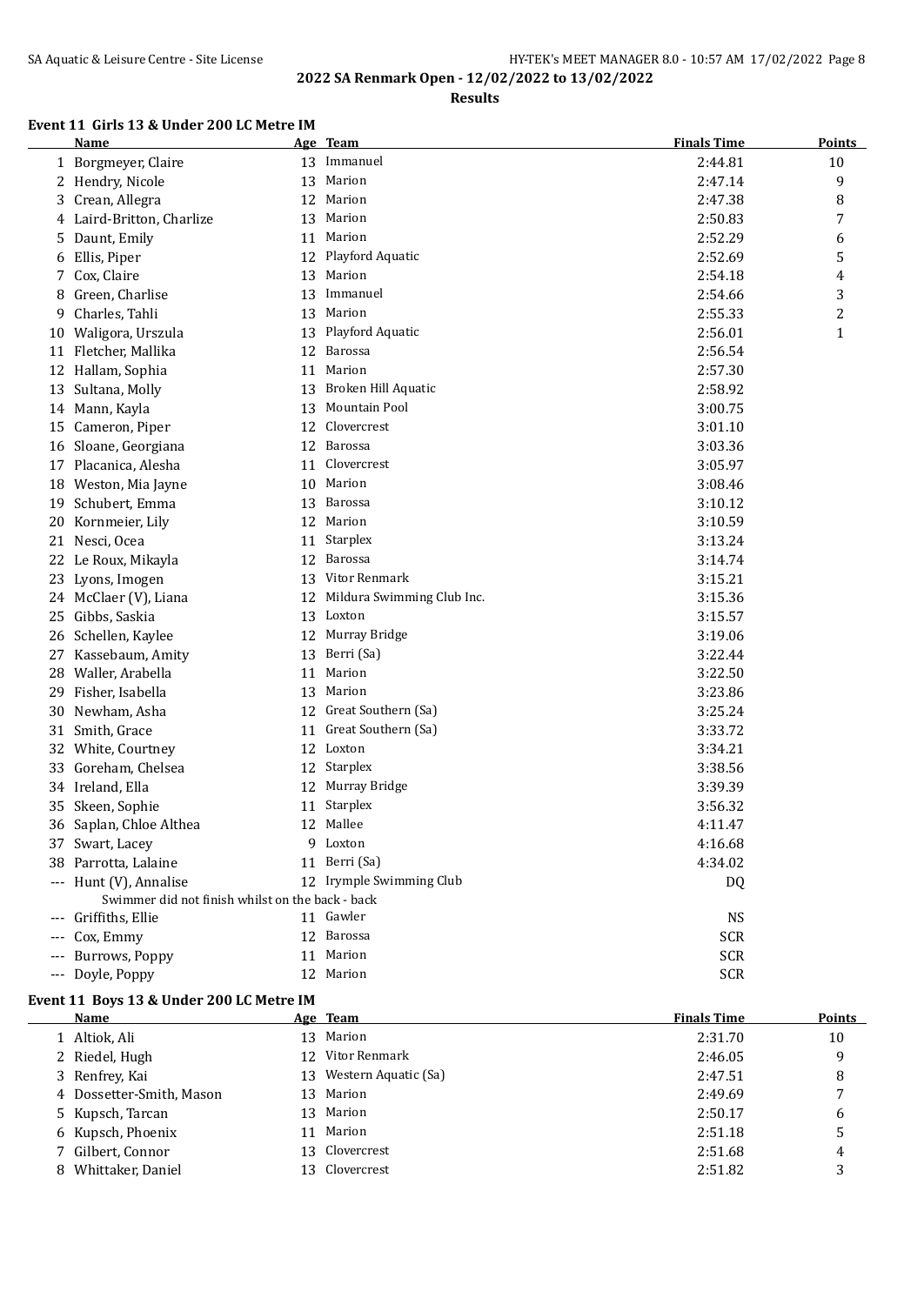**Results**

## **(Event 11 Boys 13 & Under 200 LC Metre IM)**

|       | Name                    |    | Age Team            | <b>Finals Time</b> | <b>Points</b>  |
|-------|-------------------------|----|---------------------|--------------------|----------------|
|       | 9 Clinch, Marcus        | 13 | Immanuel            | 2:52.63            | $\overline{c}$ |
| 10    | Hudson, Cameron         | 11 | Playford Aquatic    | 2:53.23            | 1              |
| 11    | Tucker, Axel            | 13 | Marion              | 2:53.34            |                |
| 12    | Tucker, Jordan          | 11 | Marion              | 2:58.19            |                |
| 13    | Schubert, Max           | 11 | Barossa             | 2:58.41            |                |
| 14    | Walsh, Oliver           | 13 | Broken Hill Aquatic | 2:59.82            |                |
| 15    | Stanley, Will           | 12 | Marion              | 3:01.18            |                |
| 16    | Shoobridge, Oscar       | 13 | Broken Hill Aquatic | 3:04.49            |                |
| 17    | Subasinha, Dinith       | 13 | Starplex            | 3:04.98            |                |
| 18    | Mosley, Leif            | 12 | Marion              | 3:05.84            |                |
| 19    | Cregan, Neil            | 12 | Barossa             | 3:06.01            |                |
| 20    | White, Tyler            | 13 | Murray Bridge       | 3:17.27            |                |
| 21    | Collings, Joshua        | 11 | Marion              | 3:19.34            |                |
| 22    | Eriksson, Leif          |    | 12 Playford Aquatic | 3:20.49            |                |
|       | 23 Tucker, Jacob        | 9  | Immanuel            | 3:24.94            |                |
|       | 24 Goreham, Lachlan     | 10 | Starplex            | 3:35.39            |                |
| 25    | Bartlett, Jacques       | 12 | Marion              | 3:39.27            |                |
| 26    | Parrotta, Kelton        | 13 | Berri (Sa)          | 3:58.90            |                |
| 27    | Saplan, Cyle Theosanthy | 13 | Mallee              | 4:19.13            |                |
| $---$ | Nys, Lachie             |    | 12 Gawler           | <b>SCR</b>         |                |

#### **Event 12 Women 14 & Over 200 LC Metre IM**

|       | <b>Name</b>                            |    | Age Team             | <b>Finals Time</b> | <b>Points</b>  |
|-------|----------------------------------------|----|----------------------|--------------------|----------------|
|       | 1 Downie, Amelia                       |    | 15 Immanuel          | 2:38.53            | 10             |
|       | 2 Hansen, Stephanie                    | 16 | Clovercrest          | 2:39.29            | 9              |
| 3     | Cameron, Amber                         | 18 | Clovercrest          | 2:45.25            | 8              |
|       | 4 Hudson, Chloe                        | 15 | Playford Aquatic     | 2:45.72            | 7              |
| 5     | Doyle, Lily                            | 15 | Marion               | 2:47.51            | 6              |
|       | 6 Adams, Sasha                         | 15 | Immanuel             | 2:48.63            | 5              |
| 7.    | Jenzen, Georgie                        | 15 | Immanuel             | 2:51.50            | 4              |
|       | 8 Wood, Meg                            | 16 | Barossa              | 2:52.23            | 3              |
| 9     | Le Roux, Anichia                       |    | 14 Barossa           | 2:52.84            | $\overline{c}$ |
| 10    | Scarborough, Kara                      | 14 | Mountain Pool        | 2:52.99            | $\mathbf{1}$   |
| 11    | Schubert, Nyah                         |    | 16 Barossa           | 2:54.35            |                |
| 12    | Shannon, Charlotte                     |    | 14 Barossa           | 2:55.22            |                |
| 13    | Breden, Alex                           | 15 | Western Aquatic (Sa) | 2:56.22            |                |
| 14    | Whittaker, Emily                       | 16 | Clovercrest          | 3:02.36            |                |
| 15    | Dewallef, Victoria                     | 19 | Mountain Pool        | 3:03.90            |                |
| 16    | Hogarth, Sophie                        | 14 | Norwood              | 3:03.97            |                |
| 17    | Chan, Hermione                         | 14 | Marion               | 3:05.52            |                |
| 18    | Logan, Sage                            |    | 14 Barossa           | 3:06.41            |                |
| 19    | Ratzmer, Haylee                        |    | 14 Mountain Pool     | 3:07.24            |                |
| 20    | Roberts, Isabella                      |    | 14 Murray Bridge     | 3:10.59            |                |
| 21    | Brown, Chloe                           | 16 | Southern Performance | 3:13.05            |                |
| 22    | Martinson, Paityn                      |    | 15 Vitor Renmark     | 3:16.79            |                |
| 23    | Hoffmann, Sophie                       |    | 22 Vitor Renmark     | 3:35.80            |                |
|       | --- Beech, Natalie                     | 15 | Immanuel             | DQ                 |                |
|       | Sub-merged at the finish - back        |    |                      |                    |                |
|       | --- Axon, Mya                          |    | 14 Marion            | <b>NS</b>          |                |
| $---$ | Dingwall, Alinta                       |    | 14 Immanuel          | <b>SCR</b>         |                |
|       | --- Schulz, Olivia                     |    | 14 Mountain Pool     | <b>SCR</b>         |                |
|       | Event 12 Men 14 & Over 200 LC Metre IM |    |                      |                    |                |
|       | Name                                   |    | Age Team             | <b>Finals Time</b> | <b>Points</b>  |
|       | 1 Powell, Corben                       | 15 | Marion               | 2:28.89            | 10             |
|       | 2 Kupsch, Diezel                       | 15 | Marion               | 2:36.64            | 9              |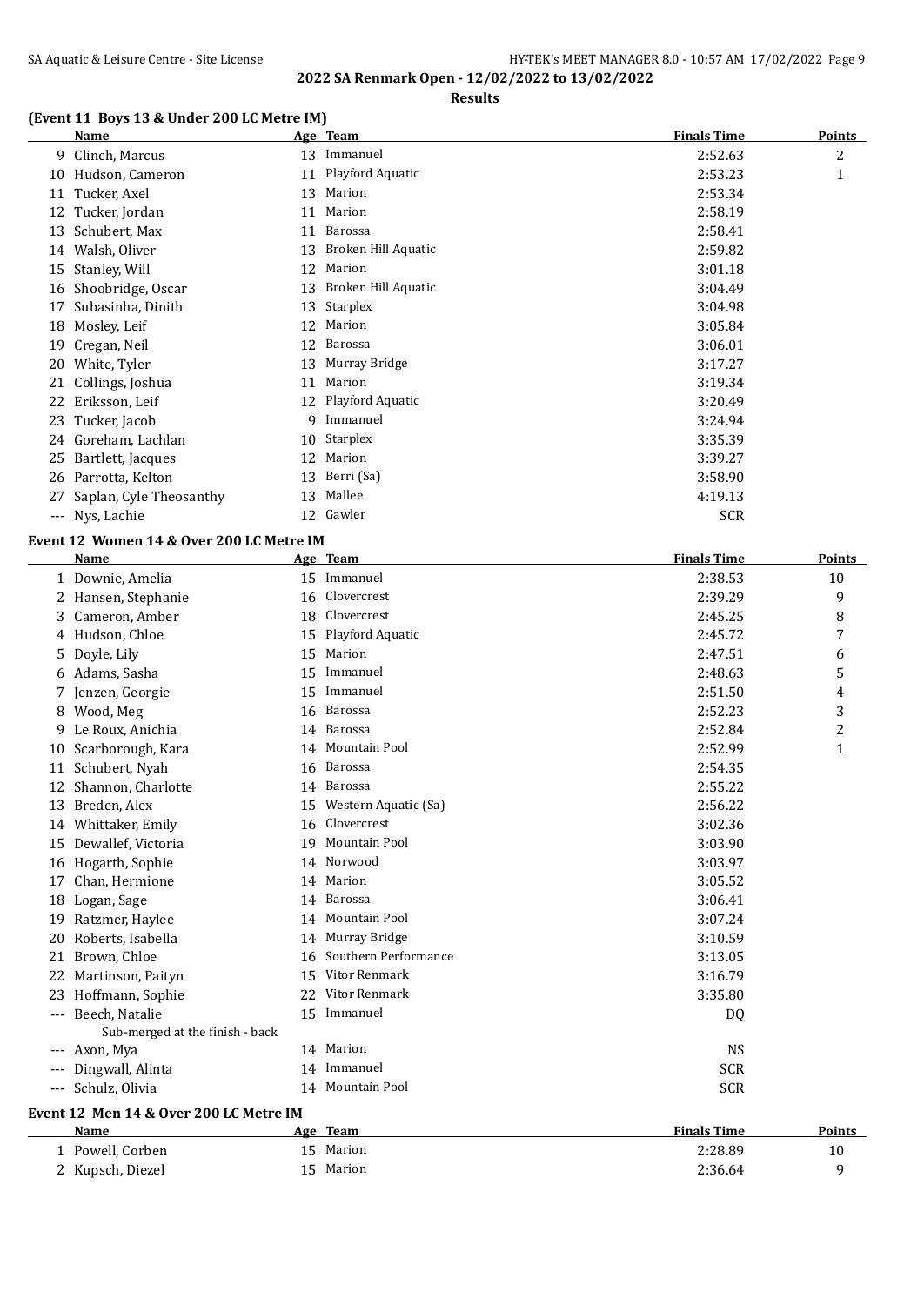# SA Aquatic & Leisure Centre - Site License **HY-TEK's MEET MANAGER 8.0 - 10:57 AM 17/02/2022** Page 10

**2022 SA Renmark Open - 12/02/2022 to 13/02/2022**

## **Results**

## **(Event 12 Men 14 & Over 200 LC Metre IM)**

|       | <b>Name</b>                                        |    | Age Team                   | <b>Finals Time</b> | <b>Points</b> |
|-------|----------------------------------------------------|----|----------------------------|--------------------|---------------|
| 3     | Gilbert, Lachlan                                   | 15 | Clovercrest                | 2:37.27            | 8             |
|       | 4 Hearl, Ethan                                     |    | 15 Clovercrest             | 2:38.32            | 7             |
| 5.    | Cregan, Gabriel                                    | 15 | Barossa                    | 2:41.21            | 6             |
| 6     | White, Bailey                                      | 15 | Loxton                     | 2:44.75            | 5             |
|       | Hoffmann, Ethan                                    | 17 | Vitor Renmark              | 2:45.22            | 4             |
| 8     | Waligora, Matthew                                  |    | 14 Playford Aquatic        | 2:46.74            | 3             |
| 9     | Smith, Jarrad                                      |    | 14 Starplex                | 2:47.32            | 2             |
| 10    | Tucker, Zachary                                    |    | 14 Marion                  | 2:47.59            | 1             |
| 11    | Mosley, Levi                                       |    | 14 Marion                  | 2:48.66            |               |
| 12    | Menadue, Benjamin                                  |    | 14 Berri (Sa)              | 2:56.36            |               |
| 13    | Orr, Darcy                                         | 17 | Vitor Renmark              | 2:58.44            |               |
| 14    | Harding, Jasper                                    | 18 | Berri (Sa)                 | 2:59.73            |               |
| 15    | Nokes (V), Archie                                  | 14 | Mildura Swimming Club Inc. | 3:01.75            |               |
| 16    | White, Lucas                                       |    | 14 Loxton                  | 3:06.29            |               |
| 17    | Marks, Lachlan                                     | 15 | Berri (Sa)                 | 3:10.47            |               |
| 18    | Harding, Oscar                                     | 18 | Berri (Sa)                 | 3:12.08            |               |
| 19    | Kassebaum, Damon                                   | 18 | Berri (Sa)                 | 3:12.14            |               |
| 20    | Scarborough, Ian                                   | 48 | Mountain Pool              | 3:39.94            |               |
| $---$ | Zammit, Lachlan<br>Sub-merged at the finish - back |    | 14 Playford Aquatic        | DQ                 |               |
| $---$ | Timms, Patrick                                     |    | 14 Barossa                 | <b>NS</b>          |               |
|       | Event 13 Girls 10 Year Olds 100 LC Metre Butterfly |    |                            |                    |               |
|       |                                                    |    |                            |                    |               |

|    | <b>Name</b>                                        |    | Age Team                | <b>Finals Time</b> | <b>Points</b>  |
|----|----------------------------------------------------|----|-------------------------|--------------------|----------------|
|    | 1 Linke, Natasha                                   |    | 10 Kent Town            | 1:44.14            | 10             |
|    | Event 13 Boys 10 Year Olds 100 LC Metre Butterfly  |    |                         |                    |                |
|    | <b>Name</b>                                        |    | Age Team                | <b>Finals Time</b> | <b>Points</b>  |
|    | 1 Bevan, Jobe                                      |    | 10 Marion               | 1:43.06            | 10             |
|    | 2 Mentha, Hudson                                   |    | 10 Tea Tree Gully       | 1:45.30            | 9              |
|    | 3 Falkous, Eli                                     |    | 10 Playford Aquatic     | 2:08.85            | 8              |
|    | Event 14 Girls 11 Year Olds 100 LC Metre Butterfly |    |                         |                    |                |
|    | Name                                               |    | Age Team                | <b>Finals Time</b> | <b>Points</b>  |
|    | 1 Linke, Jasmine                                   |    | 11 Kent Town            | 1:18.06            | 10             |
|    | 2 Daunt, Emily                                     | 11 | Marion                  | 1:20.34            | 9              |
|    | 3 Osborn, Jessica                                  | 11 | Marion                  | 1:20.43            | 8              |
|    | 4 Sebestyen, Laura                                 | 11 | Marion                  | 1:27.04            | 7              |
| 5. | Baker, Amelia                                      | 11 | Southern Performance    | 1:32.15            | 6              |
|    | 6 Walsh, Emily                                     |    | 11 Mountain Pool        | 2:05.45            | 5              |
|    | Event 14 Boys 11 Year Olds 100 LC Metre Butterfly  |    |                         |                    |                |
|    | <b>Name</b>                                        |    | Age Team                | <b>Finals Time</b> | Points         |
|    | 1 Kupsch, Phoenix                                  |    | 11 Marion               | 1:21.96            | 10             |
|    | 2 Bampton, Ky                                      |    | 11 Western Aquatic (Sa) | 1:29.70            | 9              |
|    | Event 15 Girls 12-13 100 LC Metre Butterfly        |    |                         |                    |                |
|    | Name                                               |    | Age Team                | <b>Finals Time</b> | <b>Points</b>  |
|    | 1 Fletcher, Mallika                                | 12 | Barossa                 | 1:20.25            | 10             |
|    | 2 Green, Charlise                                  | 13 | Immanuel                | 1:22.07            | 9              |
| 3  | Waligora, Urszula                                  | 13 | Playford Aquatic        | 1:22.78            | 8              |
|    | 4 Crean, Allegra                                   | 12 | Marion                  | 1:23.57            | 7              |
| 5. | Pentland, Ruby                                     | 13 | Clovercrest             | 1:23.81            | 6              |
|    | Romanowski, Georgia                                | 13 | Southern Performance    | 1:24.55            | 5              |
|    | Cameron, Piper                                     | 12 | Clovercrest             | 1:24.97            | 4              |
| 8  | Timms, Leisel                                      | 12 | Barossa                 | 1:27.24            | 3              |
| 9  | Schubert, Emma                                     | 13 | Barossa                 | 1:27.93            | $\overline{c}$ |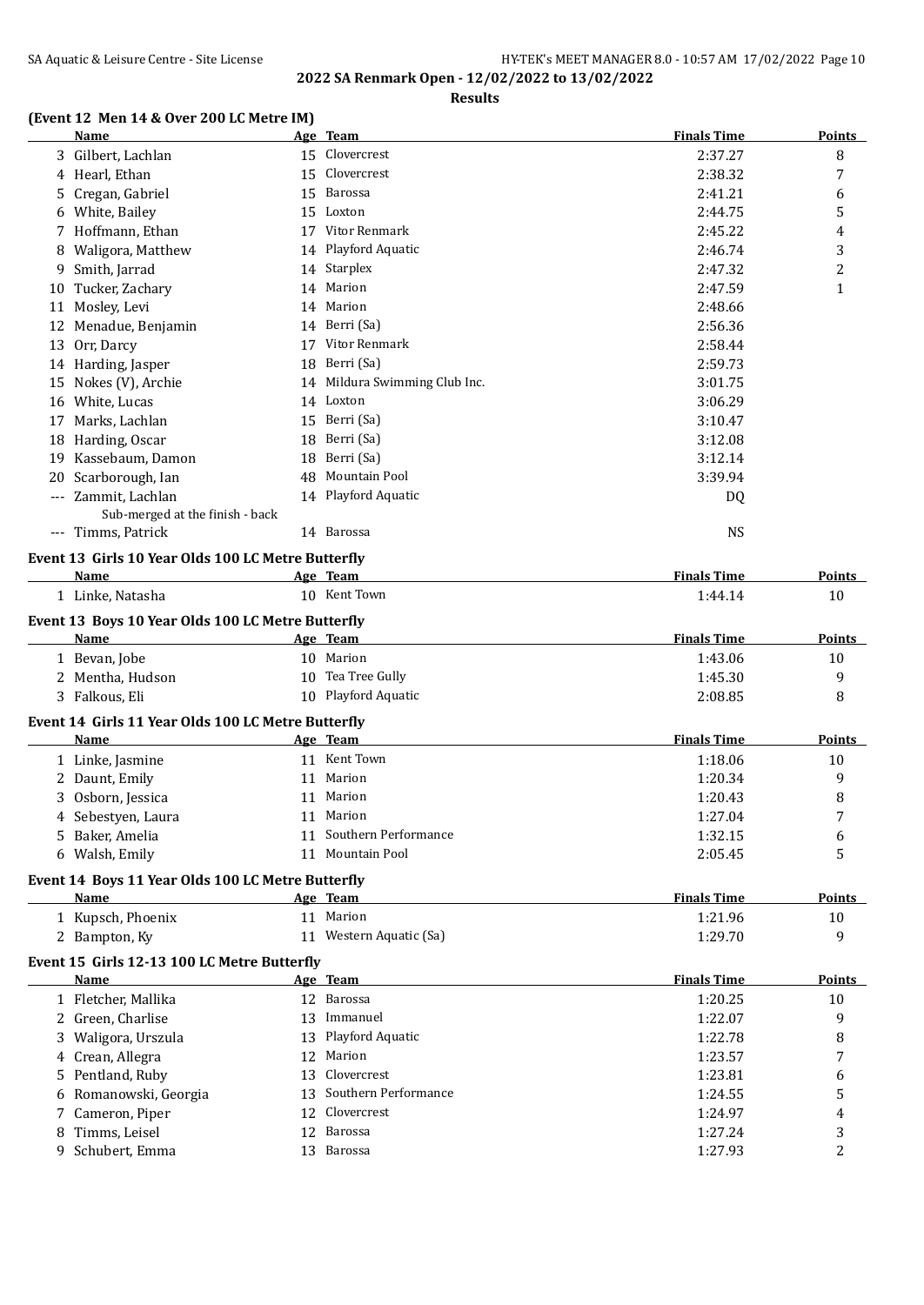**Results**

## **(Event 15 Girls 12-13 100 LC Metre Butterfly)**

|    | <b>Name</b>                                |    | Age Team                   | <b>Finals Time</b> | <b>Points</b> |
|----|--------------------------------------------|----|----------------------------|--------------------|---------------|
|    | 10 Greenham, Violet                        |    | 12 Playford Aquatic        | 1:28.16            | 1<br>т        |
| 11 | Mann, Kayla                                |    | 13 Mountain Pool           | 1:30.43            |               |
|    | 12 Kornmeier, Lily                         |    | 12 Marion                  | 1:30.60            |               |
| 13 | Gibbs, Saskia                              |    | 13 Loxton                  | 1:33.54            |               |
|    | 14 Lyons, Imogen                           | 13 | Vitor Renmark              | 1:36.07            |               |
| 15 | McClaer (V), Liana                         | 12 | Mildura Swimming Club Inc. | 1:36.53            |               |
|    | 16 Schellen, Kaylee                        |    | 12 Murray Bridge           | 1:41.46            |               |
|    | --- Conroy, Charlotte                      | 13 | Marion                     | <b>SCR</b>         |               |
|    | Event 15 Boys 12-13 100 LC Metre Butterfly |    |                            |                    |               |
|    | <b>Name</b>                                |    | Age Team                   | <b>Finals Time</b> | <b>Points</b> |
|    | 1 Sloane, Angus                            | 13 | Barossa                    | 1:16.56            | 10            |
|    | 2 Renfrey, Kai                             |    | 13 Western Aquatic (Sa)    | 1:18.50            | 9             |
|    | 3 Mathee, Rhys                             | 13 | Marion                     | 1:20.84            | 8             |
|    | 4 Kupsch, Tarcan                           |    | 13 Marion                  | 1:21.41            | 7             |

| 5 Zammit, Jayden     | 12 Playford Aquatic | 1:25.24 |   |
|----------------------|---------------------|---------|---|
| 6 Cregan, Neil       | 12 Barossa          | 1:25.79 | 5 |
| 7 Stanley, Will      | 12 Marion           | 1:26.37 | 4 |
| 8 Mackinnon, Oliver  | Marion<br>13.       | 1:28.48 | 3 |
| 9 Hearl, Zachary     | 12 Clovercrest      | 1:32.56 | 2 |
| 10 McAvaney, William | 12 Immanuel         | 1:38.64 |   |
| 11 Mosley, Leif      | 12 Marion           | 1:39.88 |   |
| 12 Subasinha, Dinith | Starplex<br>13.     | 1:40.93 |   |

#### **Event 16 Women 14-15 100 LC Metre Butterfly**

| Name                    |     | Age Team         | <b>Finals Time</b> | <b>Points</b> |
|-------------------------|-----|------------------|--------------------|---------------|
| 1 McAvaney, Georgia     | 15  | Immanuel         | 1:08.08            | 10            |
| 2 Laird-Britton, Hunter |     | 15 Marion        | 1:10.15            | 9             |
| 3 Cameron, Hannah       |     | 15 Clovercrest   | 1:15.69            | 8             |
| 4 Starr, Annabelle      |     | 14 Mountain Pool | 1:15.78            |               |
| 5 Downie, Amelia        | 15. | Immanuel         | 1:17.93            | 6             |
| 6 Adams, Sasha          | 15. | Immanuel         | 1:20.71            |               |
| 7 Hogarth, Sophie       |     | 14 Norwood       | 1:25.97            | 4             |
| --- O'Leary, Kelly      |     | Immanuel         | <b>SCR</b>         |               |

#### **Event 16 Men 14-15 100 LC Metre Butterfly**

| Name                  | Age Team            | <b>Finals Time</b> | <b>Points</b> |
|-----------------------|---------------------|--------------------|---------------|
| 1 Powell, Corben      | 15 Marion           | 1:05.36            | 10            |
| 2 Turra, Logan        | 14 Marion           | 1:10.05            | 9             |
| 3 Charles, Jake       | 15 Marion           | 1:13.94            | 8             |
| 4 Kupsch, Diezel      | 15 Marion           | 1:14.74            | 7             |
| 5 White, Bailey       | 15 Loxton           | 1:17.60            | 6             |
| 6 Collins, Charlie    | 14 Barossa          | 1:19.60            | 5             |
| 7 Collings, Kieran    | 14 Marion           | 1:21.22            | 4             |
| 8 Waligora, Matthew   | 14 Playford Aquatic | 1:23.54            | 3             |
| 9 Mosley, Levi        | 14 Marion           | 1:24.97            | 2             |
| --- Stephenson, Flynn | 15 Marion           | <b>SCR</b>         |               |

#### **Event 17 Women 16 & Over 100 LC Metre Butterfly**

| Name |                                                                                                                                 |        | <b>Finals Time</b>                                                                               | Points                   |
|------|---------------------------------------------------------------------------------------------------------------------------------|--------|--------------------------------------------------------------------------------------------------|--------------------------|
|      |                                                                                                                                 |        | 1:02.50                                                                                          | 10                       |
|      |                                                                                                                                 |        | 1:14.21                                                                                          | q                        |
|      | 17                                                                                                                              | Loxton | 1:19.66                                                                                          | 8                        |
|      |                                                                                                                                 |        | 1:26.21                                                                                          | $\overline{\phantom{a}}$ |
|      |                                                                                                                                 |        | 1:26.79                                                                                          | b                        |
|      |                                                                                                                                 |        | <b>SCR</b>                                                                                       |                          |
|      | 1 Oldsen, Ellysia<br>2 Nicholl, Chelsea<br>3 Long, Madelyn<br>4 Couche, Courtney<br>5 Whittaker, Emily<br>--- Gorman, Gabrielle |        | Age Team<br>26 Marion<br>16 Immanuel<br>26 Southern Performance<br>16 Clovercrest<br>16 Starplex |                          |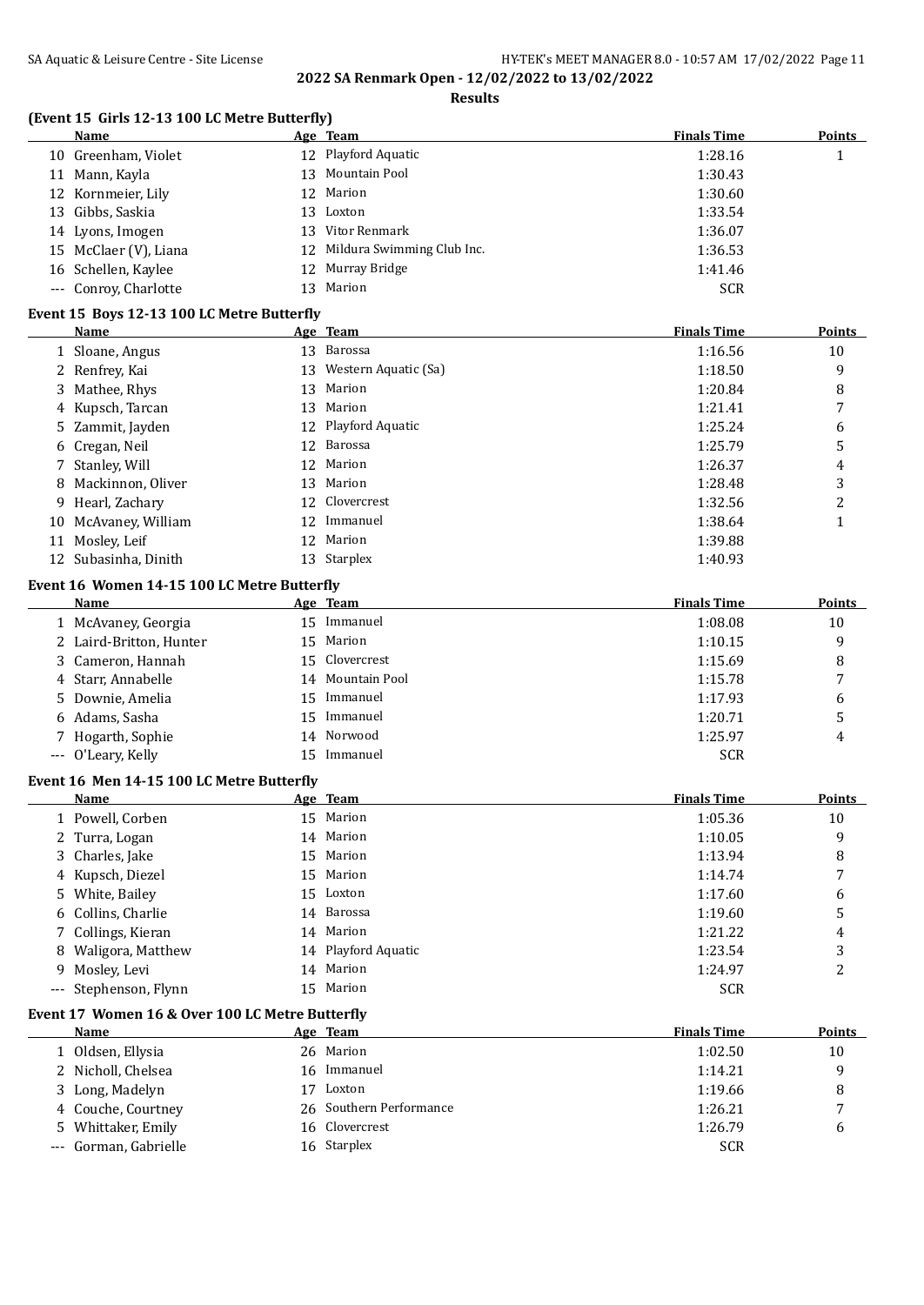**Results**

|       | Event 17 Men 16 & Over 100 LC Metre Butterfly<br>Name |    | Age Team                      | <b>Finals Time</b> | Points        |
|-------|-------------------------------------------------------|----|-------------------------------|--------------------|---------------|
|       | 1 White, Jordan                                       |    | 17 Loxton                     | 1:06.20            | 10            |
|       | 2 Hamlyn, Lachlan                                     |    | 16 Norwood                    | 1:10.15            | 9             |
|       | --- Orr, Darcy                                        |    | 17 Vitor Renmark              | <b>NS</b>          |               |
|       | Event 19 Girls 13 & Under 200 LC Metre Freestyle      |    |                               |                    |               |
|       | Name                                                  |    | Age Team                      | <b>Finals Time</b> | <b>Points</b> |
|       | 1 Borgmeyer, Claire                                   |    | 13 Immanuel                   | 2:25.91            | 10            |
|       | 2 Hendry, Nicole                                      |    | 13 Marion                     | 2:26.31            | 9             |
|       | 3 Linke, Jasmine                                      |    | 11 Kent Town                  | 2:26.60            | 8             |
| 4     | Cox, Claire                                           |    | 13 Marion                     | 2:31.91            | 7             |
| 5     | Crossman, Ebony                                       | 11 | Clovercrest                   | 2:32.12            | 6             |
| 6     | Cameron, Piper                                        | 12 | Clovercrest                   | 2:32.33            | 5             |
| 7     | Mann, Kayla                                           | 13 | Mountain Pool                 | 2:32.67            | 4             |
| 8     | Harrison, Savannah                                    | 11 | Clovercrest                   | 2:34.06            | 3             |
| 9     | Baker, Amelia                                         | 11 | Southern Performance          | 2:35.46            | 2             |
| 10    | Forster, Ella                                         | 12 | Clovercrest                   | 2:39.65            | $\mathbf{1}$  |
|       | 11 Charles, Tahli                                     |    | 13 Marion                     | 2:40.23            |               |
| 12    | Griffiths, Ellie                                      |    | 11 Gawler                     | 2:41.78            |               |
| 13    | Placanica, Alesha                                     |    | 11 Clovercrest                | 2:44.14            |               |
|       | 14 Grant, Gemma                                       |    | 12 Playford Aquatic           | 2:45.97            |               |
| 15    | Shannon, Isabella                                     |    | 11 Barossa                    | 2:48.92            |               |
|       | 16 Smith, Isabelle                                    |    | 13 Great Southern (Sa)        | 2:51.56            |               |
| 17    | Sebestyen, Laura                                      |    | 11 Marion                     | 2:52.45            |               |
|       | 18 Smith, Grace                                       |    | 11 Great Southern (Sa)        | 2:58.35            |               |
| 19    | Lyons, Imogen                                         |    | 13 Vitor Renmark              | 2:58.74            |               |
| 20    | McClaer (V), Liana                                    |    | 12 Mildura Swimming Club Inc. | 3:00.97            |               |
| 21    | Paul, Meg                                             | 11 | Clovercrest                   | 3:03.18            |               |
| 22    | Stocker, Ruby                                         |    | 12 Playford Aquatic           | 3:04.88            |               |
| 23    | Linke, Natasha                                        |    | 10 Kent Town                  | 3:09.87            |               |
| 24    | Spagnoletti, Sofia                                    |    | 10 Kent Town                  | 3:10.68            |               |
| 25    | Bampton, Zoe                                          |    | 9 Western Aquatic (Sa)        | 3:14.22            |               |
| 26    | Walsh, Emily                                          |    | 11 Mountain Pool              | 3:14.43            |               |
| 27    | Davy, Ella                                            |    | 12 Murray Bridge              | 3:24.35            |               |
|       | 28 Wyatt, Matilda                                     |    | 13 Mallee                     | 3:27.42            |               |
|       | 29 Hamlyn, Lily                                       |    | 10 Norwood                    | 3:30.30            |               |
|       | 30 Hunt (V), Annalise                                 |    | 12 Irymple Swimming Club      | 3:37.36            |               |
|       | 31 Ioane, Hakala                                      |    | 9 Clovercrest                 | 3:43.33            |               |
|       | --- Nesci, Ava                                        |    | 12 Starplex                   | DQ                 |               |
|       | Swimmer did not finish                                |    |                               |                    |               |
|       | --- Kishinets, Isabella                               |    | 13 Immanuel                   | <b>NS</b>          |               |
|       | --- Hallam, Sophia                                    |    | 11 Marion                     | <b>NS</b>          |               |
|       | --- Gibbs, Saskia                                     |    | 13 Loxton                     | <b>NS</b>          |               |
| $---$ | Bevan, Jasmine                                        |    | 12 Marion                     | <b>SCR</b>         |               |
|       | --- Doyle, Poppy                                      |    | 12 Marion                     | <b>SCR</b>         |               |

#### **Event 19 Boys 13 & Under 200 LC Metre Freestyle**

| Name                     | Age Team                   | <b>Finals Time</b> | Points |
|--------------------------|----------------------------|--------------------|--------|
| 1 Renfrey, Kai           | Western Aquatic (Sa)<br>13 | 2:20.11            | 10     |
| 2 Gilbert, Connor        | 13 Clovercrest             | 2:20.63            | 9      |
| 3 Hudson, Cameron        | 11 Playford Aquatic        | 2:25.52            | 8      |
| 4 Whittaker, Daniel      | 13 Clovercrest             | 2:25.65            |        |
| 5 Kupsch, Phoenix        | Marion<br>11               | 2:26.05            | 6      |
| 6 Dossetter-Smith, Mason | Marion<br>13.              | 2:29.97            | 5      |
| 7 Walsh, Oliver          | Broken Hill Aquatic<br>13. | 2:31.16            | 4      |
| 8 Tucker, Jordan         | Marion<br>11               | 2:31.93            | 3      |
|                          |                            |                    |        |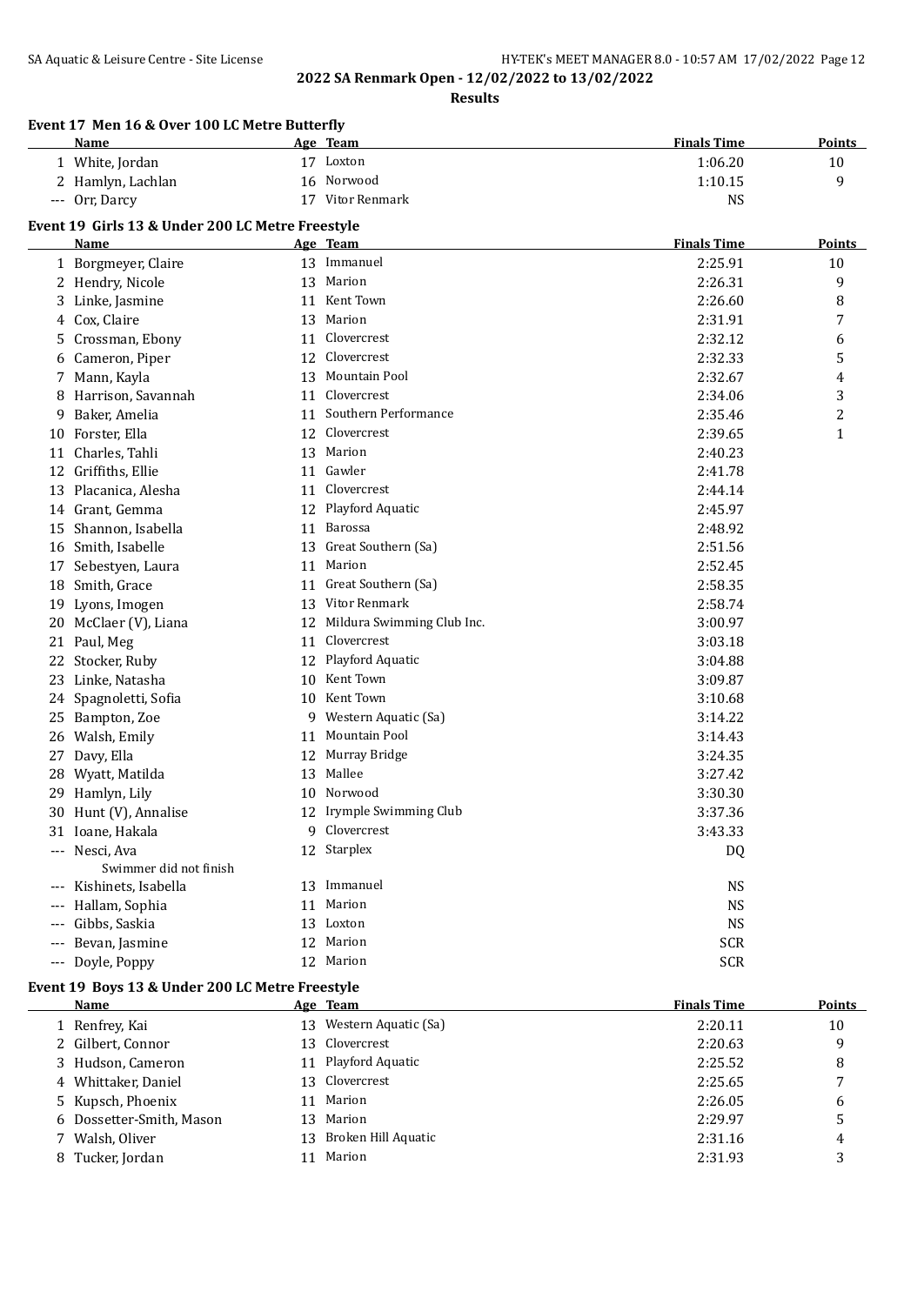#### **Results**

## **(Event 19 Boys 13 & Under 200 LC Metre Freestyle)**

|    | Name                    |    | Age Team             | <b>Finals Time</b> | <b>Points</b> |
|----|-------------------------|----|----------------------|--------------------|---------------|
|    | 9 Clinch, Marcus        | 13 | Immanuel             | 2:34.20            | 2             |
|    | 10 Tucker, Axel         | 13 | Marion               | 2:37.86            | $\mathbf{1}$  |
| 11 | Shoobridge, Oscar       | 13 | Broken Hill Aquatic  | 2:41.81            |               |
|    | 12 Stanley, Will        | 12 | Marion               | 2:44.32            |               |
| 13 | Bampton, Ky             | 11 | Western Aquatic (Sa) | 2:47.18            |               |
|    | 14 Subasinha, Dinith    |    | 13 Starplex          | 2:49.69            |               |
|    | 15 Tucker, Jacob        | 9. | Immanuel             | 2:52.04            |               |
|    | 16 Hearl, Zachary       | 12 | Clovercrest          | 2:58.06            |               |
| 17 | Langford, John          | 11 | Barossa              | 3:10.90            |               |
| 18 | Bartlett, Jacques       | 12 | Marion               | 3:12.81            |               |
|    | 19 Kassebaum, Alexander | 13 | Berri (Sa)           | 3:13.06            |               |
|    | 20 Mentha, Hudson       | 10 | Tea Tree Gully       | 3:19.18            |               |
|    | 21 Parrotta, Kelton     | 13 | Berri (Sa)           | 3:20.87            |               |
| 22 | Pentland, Jack          | 9. | Clovercrest          | 3:30.49            |               |
| 23 | Saplan, Cyle Theosanthy | 13 | Mallee               | 3:40.83            |               |
|    | --- Nys, Lachie         | 12 | Gawler               | <b>SCR</b>         |               |

## **Event 20 Women 14 & Over 200 LC Metre Freestyle**

|       | <b>Name</b>             |    | Age Team                   | <b>Finals Time</b> | <b>Points</b>  |
|-------|-------------------------|----|----------------------------|--------------------|----------------|
|       | 1 McAvaney, Georgia     | 15 | Immanuel                   | 2:16.68            | 10             |
| 2     | Carroll, Jasmine        | 14 | Barossa                    | 2:23.92            | 9              |
| 3     | Hansen, Stephanie       | 16 | Clovercrest                | 2:25.41            | 8              |
| 4     | Beech, Natalie          | 15 | Immanuel                   | 2:25.79            | 7              |
| 5     | Adams, Sasha            | 15 | Immanuel                   | 2:26.08            | 6              |
| 6     | McAvaney, Laura         | 14 | Immanuel                   | 2:26.22            | 5              |
|       | Hudson, Chloe           | 15 | Playford Aquatic           | 2:28.02            | 4              |
| 8     | Doyle, Lily             | 15 | Marion                     | 2:28.87            | 3              |
| 9     | Dowling, Charlotte      | 14 | Western Aquatic (Sa)       | 2:29.18            | $\overline{c}$ |
| 10    | Schubert, Nyah          | 16 | Barossa                    | 2:33.50            | 1              |
| 11    | Le Roux, Anichia        |    | 14 Barossa                 | 2:33.86            |                |
| 12    | Wishart, Charlotte      | 15 | Berri (Sa)                 | 2:34.47            |                |
| $*13$ | Axon, Mya               | 14 | Marion                     | 2:36.96            |                |
| $*13$ | Breden, Alex            | 15 | Western Aquatic (Sa)       | 2:36.96            |                |
| 15    | Logan, Sage             | 14 | Barossa                    | 2:43.23            |                |
| 16    | Smith, Keeley           | 14 | Murray Bridge              | 2:43.52            |                |
| 17    | Shannon, Charlotte      | 14 | Barossa                    | 2:44.43            |                |
| 18    | Gideon-Takasawa, Aileen | 18 | Mountain Pool              | 2:44.73            |                |
| 19    | Lambert, Jenna          | 16 | Vitor Renmark              | 2:47.30            |                |
| 20    | Roberts, Isabella       | 14 | Murray Bridge              | 2:49.43            |                |
| 21    | Hogarth, Sophie         | 14 | Norwood                    | 2:51.81            |                |
| 22    | McClaer (V), Kristy     | 41 | Mildura Swimming Club Inc. | 2:53.13            |                |
| 23    | Folley, Bronte          | 15 | Murray Bridge              | 2:54.65            |                |
| 24    | Couche, Courtney        | 26 | Southern Performance       | 2:54.88            |                |
| 25    | Lambert, Bree           | 18 | Berri (Sa)                 | 2:56.55            |                |
| 26    | Hoffmann, Sophie        | 22 | Vitor Renmark              | 3:11.05            |                |
| 27    | Carn, Melissa           | 19 | Mallee                     | 3:50.77            |                |
| $---$ | Schulz, Olivia          |    | 14 Mountain Pool           | <b>SCR</b>         |                |
|       |                         |    |                            |                    |                |

#### **Event 20 Men 14 & Over 200 LC Metre Freestyle**

| Name               |    | Age Team       | <b>Finals Time</b> | <b>Points</b> |
|--------------------|----|----------------|--------------------|---------------|
| Powell, Corben     | 15 | Marion         | 2:09.83            | 10            |
| 2 White, Jordan    |    | Loxton         | 2:15.19            |               |
| 3 Gilbert, Lachlan |    | 15 Clovercrest | 2:16.87            | 8             |
| 4 Hamlyn, Lachlan  |    | 16 Norwood     | 2:18.29            | -             |
| 5 Smith, Connor    | 14 | Marion         | 2:22.15            | b             |
| 6 Turra, Logan     | 14 | Marion         | 2:22.37            |               |
|                    |    |                |                    |               |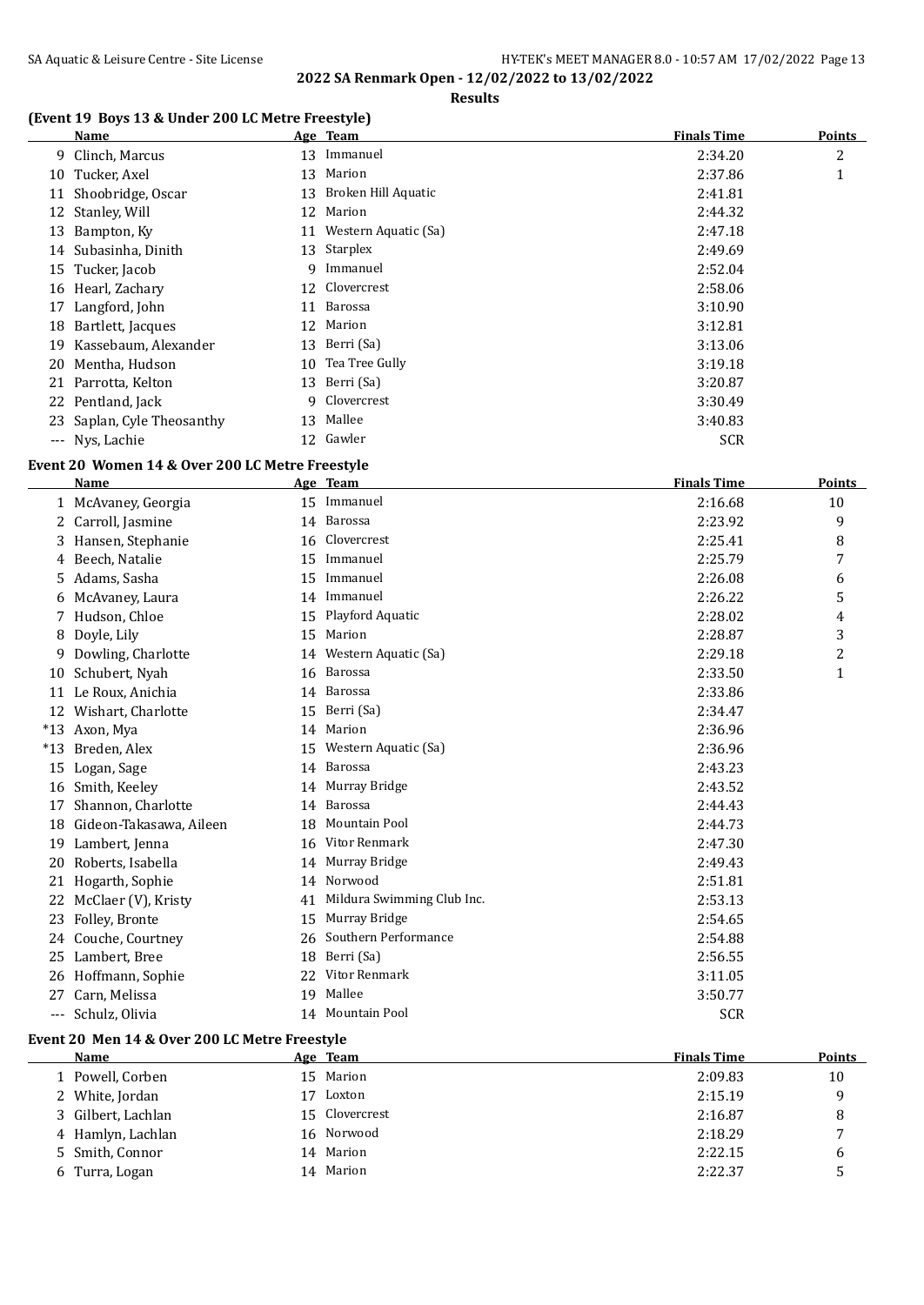**Results**

#### **(Event 20 Men 14 & Over 200 LC Metre Freestyle)**

|                     | Name                  |    | Age Team                      | <b>Finals Time</b> | <b>Points</b> |
|---------------------|-----------------------|----|-------------------------------|--------------------|---------------|
|                     | 7 Hearl, Ethan        |    | 15 Clovercrest                | 2:22.45            | 4             |
| 8                   | Hoffmann, Ethan       | 17 | Vitor Renmark                 | 2:23.48            | 3             |
|                     | 9 Mcfarlane, Ben      | 17 | Gawler                        | 2:23.54            | 2             |
|                     | 10 Collings, Kieran   |    | 14 Marion                     | 2:24.01            | 1             |
| 11                  | Cregan, Gabriel       |    | 15 Barossa                    | 2:24.60            |               |
|                     | 12 Tucker, Zachary    |    | 14 Marion                     | 2:29.09            |               |
|                     | 13 Harding, Jasper    |    | 18 Berri (Sa)                 | 2:36.76            |               |
|                     | 14 Menadue, Benjamin  |    | 14 Berri (Sa)                 | 2:41.41            |               |
|                     | 15 Nokes (V), Archie  |    | 14 Mildura Swimming Club Inc. | 2:42.35            |               |
| 16                  | White, Lucas          |    | 14 Loxton                     | 2:46.07            |               |
| 17                  | Hinze, Liam           | 17 | Mountain Pool                 | 2:46.94            |               |
| 18                  | Marks, Lachlan        | 15 | Berri (Sa)                    | 2:47.92            |               |
| 19                  | Collins, Harper       | 16 | Barossa                       | 2:49.46            |               |
|                     | 20 Nokes (V), Riley   | 15 | Mildura Swimming Club Inc.    | 2:57.70            |               |
|                     | 21 Carn, Peter        | 17 | Mallee                        | 3:39.09            |               |
| $\qquad \qquad - -$ | Moore, Rory           |    | 15 Berri (Sa)                 | <b>SCR</b>         |               |
|                     | --- Stephenson, Flynn | 15 | Marion                        | <b>SCR</b>         |               |

## **Event 21 Girls 8 & Under 50 LC Metre Backstroke**

| Name                 | Age Team                     | <b>Finals Time</b> | <b>Points</b> |
|----------------------|------------------------------|--------------------|---------------|
| 1 Kishinets, Rose    | 8 Immanuel                   | 46.59              | 10            |
| 2 Tucker, Keira      | 8 Southern Performance       | 51.11              | 9             |
| 3 Smith, Makayla     | 8 Playford Aquatic           | 55.93              | 8             |
| 4 Fullgrabe, Zara    | 7 Murray Bridge              | 56.57              | 7             |
| 5 Ioane, Zoe         | 7 Clovercrest                | 56.70              | 6             |
| 6 McClaer (V), Niamh | 8 Mildura Swimming Club Inc. | 1:00.01            | 5             |
| 7 Sparrow, Mercedes  | 6 Loxton                     | 1:03.58            | 4             |
| 8 Doyle, Daisy       | 8 Marion                     | 1:05.38            | 3             |
| 9 White, Chloe       | 8 Murray Bridge              | 1:07.27            | າ             |
| 10 Edwards, Sharla   | 8 Loxton                     | 1:10.85            |               |
| 11 Parrotta, Clara   | 8 Berri (Sa)                 | 1:13.48            |               |
| 12 Farmer, Isabelle  | 7 Murray Bridge              | 1:23.02            |               |
| 13 Mcfarlane, Rubi   | 8 Gawler                     | 1:24.81            |               |

#### **Event 21 Boys 8 & Under 50 LC Metre Backstroke**

| Name                     | Age Team                | <b>Finals Time</b> | <b>Points</b> |
|--------------------------|-------------------------|--------------------|---------------|
| Zammit, Mason            | 8 Playford Aquatic      | 54.44              | 10            |
| 2 Hossain, Noah          | 7 Clovercrest           | 57.86              | q             |
| 3 Saplan, Josh Christian | 8 Mallee                | 1:05.02            | 8             |
| 4 Henderson, Beejay      | 8 Barossa               | 1:08.37            |               |
| 5 Hunt (V), Nate         | 7 Irymple Swimming Club | 1:14.61            | b             |
| --- Chipman, Oscar       | 8 Barossa               | <b>SCR</b>         |               |
| --- Edwards, Parker      | 5 Loxton                | <b>SCR</b>         |               |

#### **Event 22 Girls 9-10 50 LC Metre Backstroke**

|    | <b>Name</b>          |     | Age Team             | <b>Finals Time</b> | <b>Points</b> |
|----|----------------------|-----|----------------------|--------------------|---------------|
|    | 1 Weston, Mia Jayne  |     | 10 Marion            | 42.95              | 10            |
|    | 2 Dewar, Claire      |     | 10 Marion            | 43.86              | 9             |
|    | 3 Linke, Natasha     | 10  | Kent Town            | 46.01              | 8             |
|    | 4 White, Sarah       |     | 10 Loxton            | 46.41              |               |
|    | 5 Spagnoletti, Sofia | 10. | Kent Town            | 47.02              | 6             |
|    | 6 Ioane, Hakala      |     | 9 Clovercrest        | 47.63              | 5             |
|    | 7 Furnival, Billie   |     | 10 Marion            | 48.77              | 4             |
|    | 8 Bampton, Zoe       | 9   | Western Aquatic (Sa) | 50.03              | 3             |
|    | 9 Swart, Lacey       | 9   | Loxton               | 52.88              | 2             |
| 10 | Hamlyn, Lily         | 10  | Norwood              | 53.70              |               |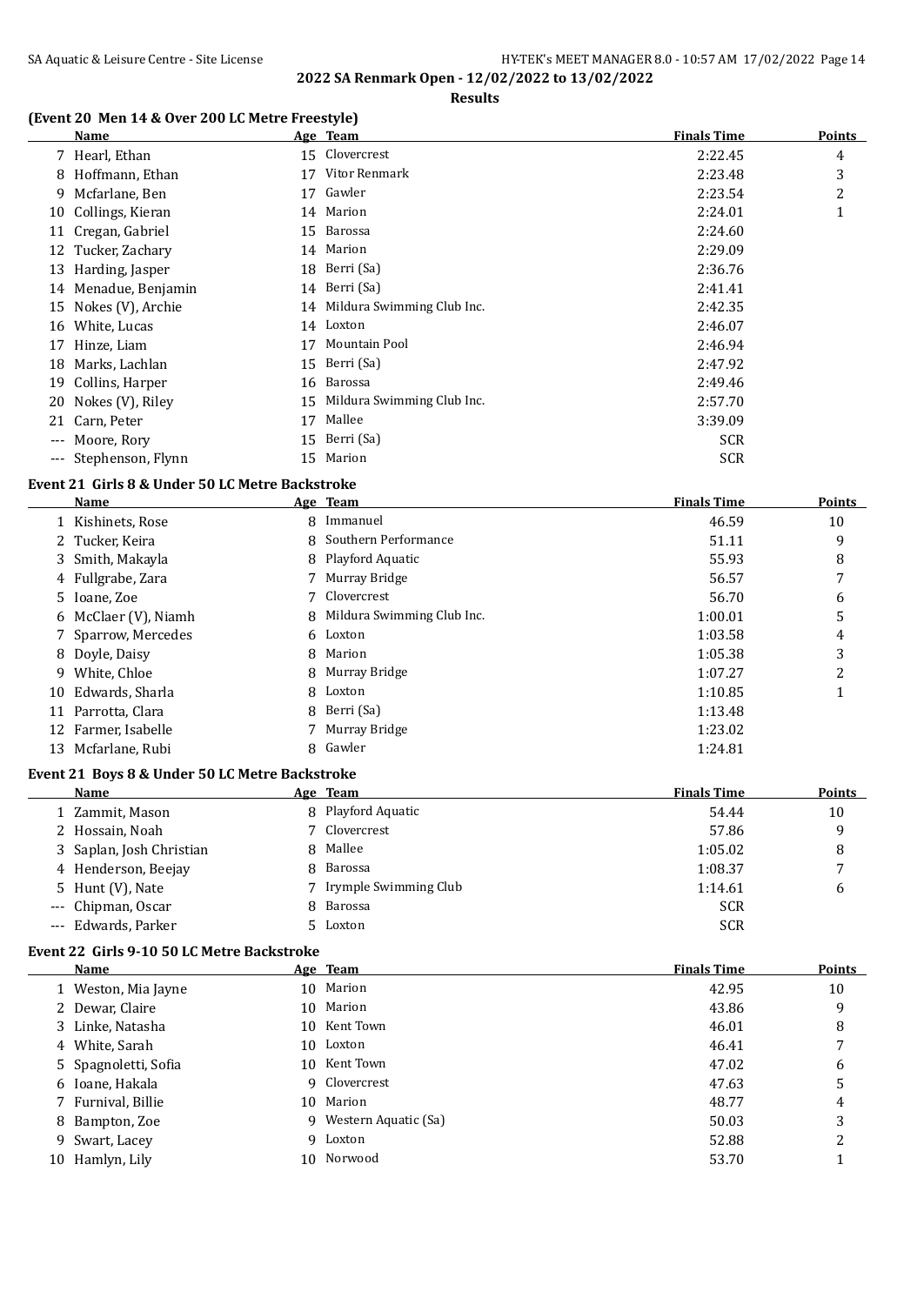**Results**

#### **(Event 22 Girls 9-10 50 LC Metre Backstroke)**

| Name                   |                                                                                                                                                                                                     |               | <b>Finals Time</b>                                                                                                                                                                                                                                                               | <b>Points</b> |
|------------------------|-----------------------------------------------------------------------------------------------------------------------------------------------------------------------------------------------------|---------------|----------------------------------------------------------------------------------------------------------------------------------------------------------------------------------------------------------------------------------------------------------------------------------|---------------|
|                        |                                                                                                                                                                                                     |               | 54.25                                                                                                                                                                                                                                                                            |               |
| Ireland, Charlie       |                                                                                                                                                                                                     |               | 54.74                                                                                                                                                                                                                                                                            |               |
| Watson, Tayla          | 9                                                                                                                                                                                                   |               | 54.91                                                                                                                                                                                                                                                                            |               |
|                        |                                                                                                                                                                                                     |               | 56.92                                                                                                                                                                                                                                                                            |               |
| Hampel, Mia            |                                                                                                                                                                                                     |               | 56.97                                                                                                                                                                                                                                                                            |               |
| Skeen, Annabelle       | 9                                                                                                                                                                                                   |               | 57.66                                                                                                                                                                                                                                                                            |               |
| Saplan, Camille Jilian |                                                                                                                                                                                                     |               | 58.21                                                                                                                                                                                                                                                                            |               |
| Singh, Avani           |                                                                                                                                                                                                     |               | 1:01.41                                                                                                                                                                                                                                                                          |               |
| Jarvis, Ruby           | 9                                                                                                                                                                                                   | Vitor Renmark | 1:01.97                                                                                                                                                                                                                                                                          |               |
|                        |                                                                                                                                                                                                     |               | 1:02.59                                                                                                                                                                                                                                                                          |               |
|                        | 10                                                                                                                                                                                                  |               | 1:02.60                                                                                                                                                                                                                                                                          |               |
|                        | 10                                                                                                                                                                                                  |               | 1:03.11                                                                                                                                                                                                                                                                          |               |
|                        | 10                                                                                                                                                                                                  |               | 1:05.46                                                                                                                                                                                                                                                                          |               |
|                        |                                                                                                                                                                                                     |               | 1:05.91                                                                                                                                                                                                                                                                          |               |
| Lindner, Ava           |                                                                                                                                                                                                     | Vitor Renmark | 1:17.24                                                                                                                                                                                                                                                                          |               |
| 17                     | 11 Stock, Sophie<br>12<br>13<br>14 Cock (V), Elsie<br>15<br>16<br>18<br>19<br>20 Eriksson, Joslin<br>21 McClaer (V), Freya<br>22 Earle (V), Amber<br>23 Farmer, Bridget<br>24 Millan, Matilda<br>25 |               | Age Team<br>9 Playford Aquatic<br>9 Murray Bridge<br>Clovercrest<br>9 Murray Darling Asc - Victoria<br>10 Loxton<br>Starplex<br>10 Mallee<br>10 Vitor Renmark<br>10 Playford Aquatic<br>Mildura Swimming Club Inc.<br>Irymple Swimming Club<br>Murray Bridge<br>10 Murray Bridge |               |

## **Event 22 Boys 9-10 50 LC Metre Backstroke**

|    | Name                |    | Age Team                   | <b>Finals Time</b> | Points |
|----|---------------------|----|----------------------------|--------------------|--------|
|    | 1 Abdelaziz, Hazem  |    | 10 Marion                  | 43.02              | 10     |
|    | 2 Bevan, Jobe       |    | 10 Marion                  | 43.94              | 9      |
|    | 3 Tucker, Jacob     | 9  | Immanuel                   | 45.14              | 8      |
|    | 4 Mentha, Hudson    | 10 | Tea Tree Gully             | 46.36              | 7      |
|    | 5 Garner (V), Riley | 10 | Mildura Swimming Club Inc. | 47.60              | 6      |
|    | 6 Falkous, Eli      |    | 10 Playford Aquatic        | 47.62              | 5      |
|    | 7 Goreham, Lachlan  |    | 10 Starplex                | 48.94              | 4      |
|    | 8 Clinch, Harry     |    | 10 Immanuel                | 50.77              | 3      |
|    | 9 Nesci, Zavier     |    | 10 Starplex                | 51.78              | 2      |
|    | 10 Hardwick, Madden | 10 | Vitor Renmark              | 53.58              |        |
| 11 | Keon, Jai           |    | 10 Starplex                | 54.10              |        |
|    | 12 Mathee, Aaron    | 9  | Marion                     | 56.09              |        |
| 13 | Albanese, Jacob     |    | 10 Vitor Renmark           | 1:02.89            |        |
|    | --- Dingwall, Eddy  | 9  | Immanuel                   | <b>SCR</b>         |        |

#### **Event 23 Girls 11-12 50 LC Metre Backstroke**

|    | Name               |    | Age Team                   | <b>Finals Time</b> | Points         |
|----|--------------------|----|----------------------------|--------------------|----------------|
|    | 1 Linke, Jasmine   | 11 | Kent Town                  | 37.21              | 10             |
|    | Nesci, Ava         | 12 | <b>Starplex</b>            | 38.03              | 9              |
| 3. | Hallam, Sophia     | 11 | Marion                     | 38.28              | 8              |
|    | Harrison, Savannah | 11 | Clovercrest                | 39.11              | 7              |
| 5. | Daunt, Emily       | 11 | Marion                     | 39.16              | 6              |
| 6  | Newham, Asha       |    | 12 Great Southern (Sa)     | 40.33              | 5              |
|    | Sherwell, Amber    | 11 | Norwood                    | 40.64              | 4              |
| 8  | Griffiths, Ellie   | 11 | Gawler                     | 40.83              | 3              |
| 9  | Garner (V), Danika | 12 | Mildura Swimming Club Inc. | 41.56              | $\overline{c}$ |
| 10 | Grant, Gemma       | 12 | Playford Aquatic           | 41.85              | 1              |
| 11 | Greenham, Violet   | 12 | Playford Aquatic           | 42.16              |                |
| 12 | White, Courtney    | 12 | Loxton                     | 42.27              |                |
| 13 | McClaer (V), Liana | 12 | Mildura Swimming Club Inc. | 42.97              |                |
| 14 | Smith, Grace       | 11 | Great Southern (Sa)        | 43.54              |                |
| 15 | Placanica, Alesha  | 11 | Clovercrest                | 43.67              |                |
| 16 | Schellen, Kaylee   | 12 | Murray Bridge              | 43.94              |                |
| 17 | Fourie, Emma       | 12 | Mountain Pool              | 44.03              |                |
| 18 | Paul, Meg          | 11 | Clovercrest                | 44.17              |                |
| 19 | Le Roux, Mikayla   | 12 | Barossa                    | 44.33              |                |
| 20 | Ireland, Ella      | 12 | Murray Bridge              | 44.97              |                |
|    | 21 Gray, Claire    | 11 | Marion                     | 45.53              |                |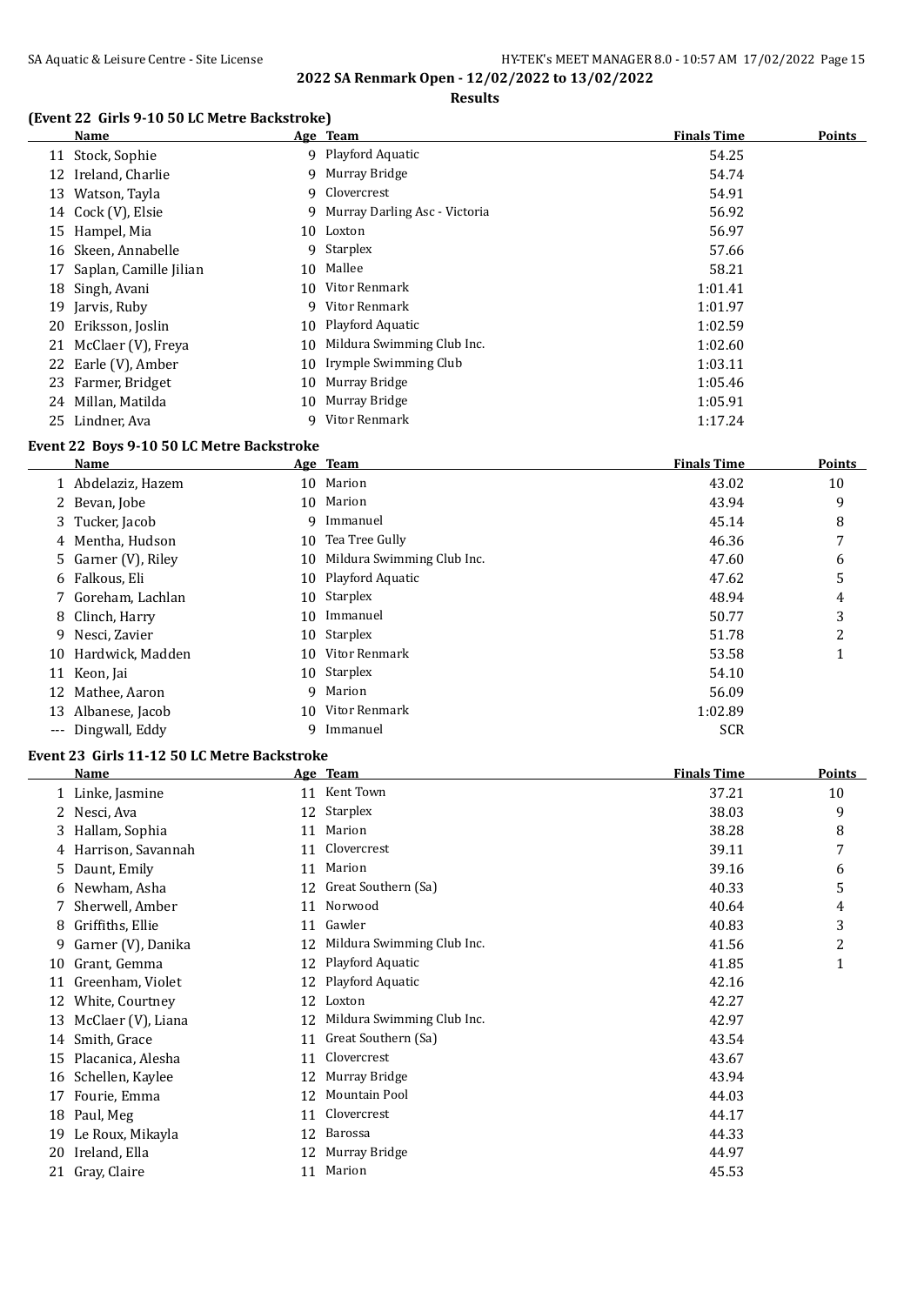## SA Aquatic & Leisure Centre - Site License **HY-TEK's MEET MANAGER 8.0 - 10:57 AM 17/02/2022** Page 16 **2022 SA Renmark Open - 12/02/2022 to 13/02/2022**

**Results**

## **(Event 23 Girls 11-12 50 LC Metre Backstroke)**

|       | <b>Name</b>                               |    | Age Team              | <b>Finals Time</b> | <b>Points</b> |
|-------|-------------------------------------------|----|-----------------------|--------------------|---------------|
|       | 22 Waller, Arabella                       | 11 | Marion                | 46.88              |               |
| 23    | Hunt (V), Annalise                        | 12 | Irymple Swimming Club | 47.72              |               |
|       | 24 Stocker, Ruby                          | 12 | Playford Aquatic      | 47.97              |               |
| 25    | Walsh, Emily                              | 11 | Mountain Pool         | 48.82              |               |
| 26    | Nesci, Ocea                               | 11 | Starplex              | 48.97              |               |
| 27    | Goreham, Chelsea                          | 12 | Starplex              | 49.36              |               |
| 28    | Gilbert, Tayliah                          | 11 | Clovercrest           | 49.48              |               |
| 29    | Schloithe, Lily                           | 12 | Vitor Renmark         | 51.00              |               |
| 30    | Davy, Ella                                | 12 | Murray Bridge         | 51.16              |               |
| 31    | Saplan, Chloe Althea                      | 12 | Mallee                | 52.30              |               |
| 32    | Taylor-Ziersch, Bethany                   | 12 | Marion                | 53.11              |               |
| 33    | Long, Emmanuelle                          | 12 | Loxton                | 53.34              |               |
| 34    | Baker, Chelsea                            | 11 | Playford Aquatic      | 53.82              |               |
| 35    | Tzanavaras, Yianna                        | 12 | Vitor Renmark         | 54.29              |               |
| 36    | Parrotta, Lalaine                         | 11 | Berri (Sa)            | 59.12              |               |
| 37    | Stevens, Summer                           | 11 | Vitor Renmark         | 1:07.79            |               |
| ---   | Shannon, Isabella                         | 11 | Barossa               | DQ                 |               |
|       | Swimmer did not finish whilst on the back |    |                       |                    |               |
| ---   | Ravenscroft, Olivia                       |    | 12 Marion             | <b>NS</b>          |               |
| ---   | Zimon, Julia                              | 12 | Clovercrest           | <b>NS</b>          |               |
| $---$ | Bevan, Sienna                             |    | 12 Silver City        | <b>NS</b>          |               |
| $---$ | Burrows, Poppy                            | 11 | Marion                | <b>SCR</b>         |               |

#### **Event 23 Boys 11-12 50 LC Metre Backstroke**

|       | Name              |    | Age Team             | <b>Finals Time</b> | Points                  |
|-------|-------------------|----|----------------------|--------------------|-------------------------|
|       | 1 Kupsch, Phoenix | 11 | Marion               | 35.48              | 10                      |
|       | 2 Riedel, Hugh    | 12 | Vitor Renmark        | 36.66              | 9                       |
| 3     | Hudson, Cameron   | 11 | Playford Aquatic     | 37.96              | 8                       |
|       | Cregan, Neil      | 12 | Barossa              | 39.09              | 7                       |
|       | 5 Zammit, Jayden  | 12 | Playford Aquatic     | 39.50              | 6                       |
|       | 6 Schubert, Max   | 11 | Barossa              | 40.15              | 5                       |
|       | 7 Stanley, Will   | 12 | Marion               | 43.07              | 4                       |
| 8     | Hearl, Zachary    | 12 | Clovercrest          | 43.39              | 3                       |
| 9.    | McAvaney, William | 12 | Immanuel             | 44.74              | $\overline{\mathbf{c}}$ |
| 10    | Eriksson, Leif    | 12 | Playford Aquatic     | 45.73              | 1                       |
| 11    | Marks, Dillon     |    | 12 Berri (Sa)        | 46.33              |                         |
| 12    | Collings, Joshua  | 11 | Marion               | 46.99              |                         |
| 13    | Langford, John    | 11 | Barossa              | 47.00              |                         |
| 14    | Logan, Fynn       | 12 | Barossa              | 47.13              |                         |
| 15    | Bampton, Ky       | 11 | Western Aquatic (Sa) | 47.25              |                         |
| 16    | Bartlett, Jacques | 12 | Marion               | 49.43              |                         |
| 17    | Milton, Levi      | 11 | Loxton               | 58.11              |                         |
| 18    | Miegel, Cruz      | 11 | Vitor Renmark        | 1:17.77            |                         |
|       | Ingerson, Jake    | 11 | Berri (Sa)           | <b>SCR</b>         |                         |
| $---$ | Gray, Lachlan     |    | 12 Berri (Sa)        | <b>SCR</b>         |                         |

#### **Event 24 Girls 13-14 50 LC Metre Backstroke**

| Name                  |     | Age Team            | <b>Finals Time</b> | <b>Points</b> |
|-----------------------|-----|---------------------|--------------------|---------------|
| 1 Kishinets, Isabella | 13. | Immanuel            | 36.03              | 10            |
| 2 Shannon, Charlotte  |     | 14 Barossa          | 36.67              | 9             |
| 3 Griffiths, Ashleigh |     | 14 Gawler           | 36.78              | 8             |
| 4 Axon, Mya           |     | 14 Marion           | 37.12              |               |
| 5 Starr, Annabelle    |     | 14 Mountain Pool    | 37.69              | 6             |
| 6 Waligora, Urszula   |     | 13 Playford Aquatic | 37.90              | 5             |
| 7 Green, Charlise     | 13  | Immanuel            | 38.75              | 4             |
| 8 Le Roux, Anichia    |     | 14 Barossa          | 39.23              | 3             |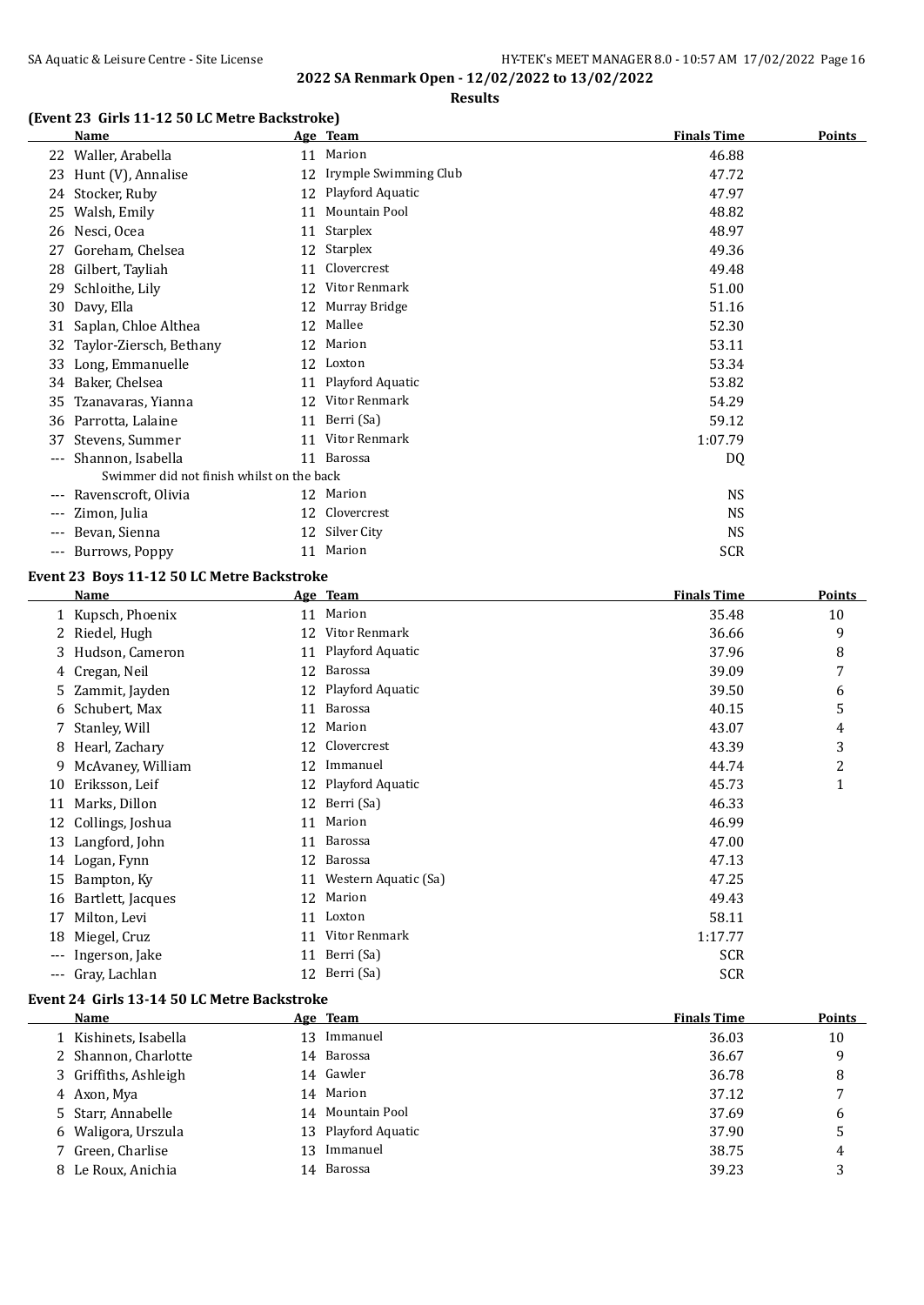# SA Aquatic & Leisure Centre - Site License **HY-TEK's MEET MANAGER 8.0 - 10:57 AM 17/02/2022** Page 17

**2022 SA Renmark Open - 12/02/2022 to 13/02/2022**

#### **Results**

## **(Event 24 Girls 13-14 50 LC Metre Backstroke)**

|                     | Name                 |    | Age Team             | <b>Finals Time</b> | <b>Points</b> |
|---------------------|----------------------|----|----------------------|--------------------|---------------|
| 9                   | Mann, Kayla          |    | 13 Mountain Pool     | 39.50              | 2             |
|                     | 10 Pentland, Ruby    | 13 | Clovercrest          | 39.83              | 1             |
| 11                  | Gibbs, Saskia        | 13 | Loxton               | 39.91              |               |
|                     | 12 Schubert, Emma    | 13 | Barossa              | 40.05              |               |
| 13                  | Ratzmer, Haylee      |    | 14 Mountain Pool     | 42.05              |               |
|                     | 14 Smith, Isabelle   | 13 | Great Southern (Sa)  | 42.63              |               |
| 15                  | Fisher, Isabella     | 13 | Marion               | 42.81              |               |
|                     | 16 Kassebaum, Amity  |    | 13 Berri (Sa)        | 43.13              |               |
| 17                  | Smith, Keeley        |    | 14 Murray Bridge     | 43.47              |               |
| 18                  | Lamming, Savannah    | 13 | Marion               | 45.46              |               |
|                     | 19 Powell, Tahlia    | 13 | Marion               | 46.95              |               |
|                     | 20 Wyatt, Matilda    | 13 | Mallee               | 48.27              |               |
|                     | 21 Ingerson, Sophie  | 13 | Berri (Sa)           | 50.33              |               |
|                     | 22 Tzanavaras, Maria | 14 | South Australia      | 53.75              |               |
|                     | 23 Stevens, Kayleigh | 13 | Vitor Renmark        | 57.90              |               |
| $\qquad \qquad - -$ | Teare, Holly         | 14 | Vitor Renmark        | <b>NS</b>          |               |
| $---$               | Greatrex, Abby       | 13 | Western Aquatic (Sa) | <b>SCR</b>         |               |
| $\qquad \qquad - -$ | Dingwall, Alinta     | 14 | Immanuel             | <b>SCR</b>         |               |

#### **Event 24 Boys 13-14 50 LC Metre Backstroke**

|    | Name                    |    | Age Team                   | <b>Finals Time</b> | Points         |
|----|-------------------------|----|----------------------------|--------------------|----------------|
|    | 1 Timms, Patrick        |    | 14 Barossa                 | 32.35              | 10             |
| 2  | Travers, Jack           |    | 14 Western Aquatic (Sa)    | 34.74              | 9              |
| 3. | Kupsch, Tarcan          | 13 | Marion                     | 36.62              | 8              |
| 4  | Smith, Jarrad           |    | 14 Starplex                | 37.37              | 7              |
| 5. | Collins, Charlie        | 14 | Barossa                    | 37.45              | 6              |
| 6  | Waligora, Matthew       |    | 14 Playford Aquatic        | 37.60              | 5              |
|    | Tucker, Zachary         |    | 14 Marion                  | 38.01              | 4              |
| 8  | Mackinnon, Oliver       | 13 | Marion                     | 38.05              | 3              |
| 9  | White, Lucas            | 14 | Loxton                     | 38.39              | $\overline{c}$ |
| 10 | Flett, Heath            | 14 | Vitor Renmark              | 38.54              | 1              |
| 11 | Walsh, Oliver           | 13 | Broken Hill Aquatic        | 38.70              |                |
| 12 | Gilbert, Connor         | 13 | Clovercrest                | 39.15              |                |
| 13 | Brooks, Hayden          | 14 | Marion                     | 39.16              |                |
|    | 14 Abdelaziz, Malek     | 13 | Marion                     | 39.27              |                |
| 15 | Menadue, Benjamin       | 14 | Berri (Sa)                 | 39.31              |                |
| 16 | Nokes (V), Archie       | 14 | Mildura Swimming Club Inc. | 39.63              |                |
| 17 | Shoobridge, Oscar       | 13 | Broken Hill Aquatic        | 41.36              |                |
| 18 | Walsh, Beau             | 13 | Mountain Pool              | 41.37              |                |
| 19 | Subasinha, Dinith       | 13 | Starplex                   | 41.42              |                |
| 20 | De Hoogd, Solomon       | 14 | Starplex                   | 43.81              |                |
| 21 | White, Tyler            | 13 | Murray Bridge              | 44.17              |                |
| 22 | Kassebaum, Alexander    | 13 | Berri (Sa)                 | 50.90              |                |
| 23 | Saplan, Cyle Theosanthy | 13 | Mallee                     | 51.52              |                |
| 24 | Earle (V), Cooper       | 13 | Irymple Swimming Club      | 52.17              |                |
| 25 | Parrotta, Kelton        | 13 | Berri (Sa)                 | 52.97              |                |
| 26 | Khuu, Nathan            | 13 | Clovercrest                | 55.94              |                |
| 27 | Long, William           | 13 | Vitor Renmark              | 1:00.02            |                |
|    | 28 Carn, Andrew         |    | 14 Mallee                  | 1:22.57            |                |
|    |                         |    |                            |                    |                |

## **Event 25 Women 15-16 50 LC Metre Backstroke**

| Name              | Age Team                   | <b>Finals Time</b> | Points       |
|-------------------|----------------------------|--------------------|--------------|
| 1 Schubert, Nyah  | Barossa<br>16              | 34.96              | 10           |
| 2 Jenzen, Georgie | Immanuel                   | 35.22              |              |
| 3 Breden, Alex    | Western Aquatic (Sa)<br>15 | 35.90              | 8            |
| 4 Hudson, Chloe   | 15 Playford Aquatic        | 36.14              | $\mathbf{r}$ |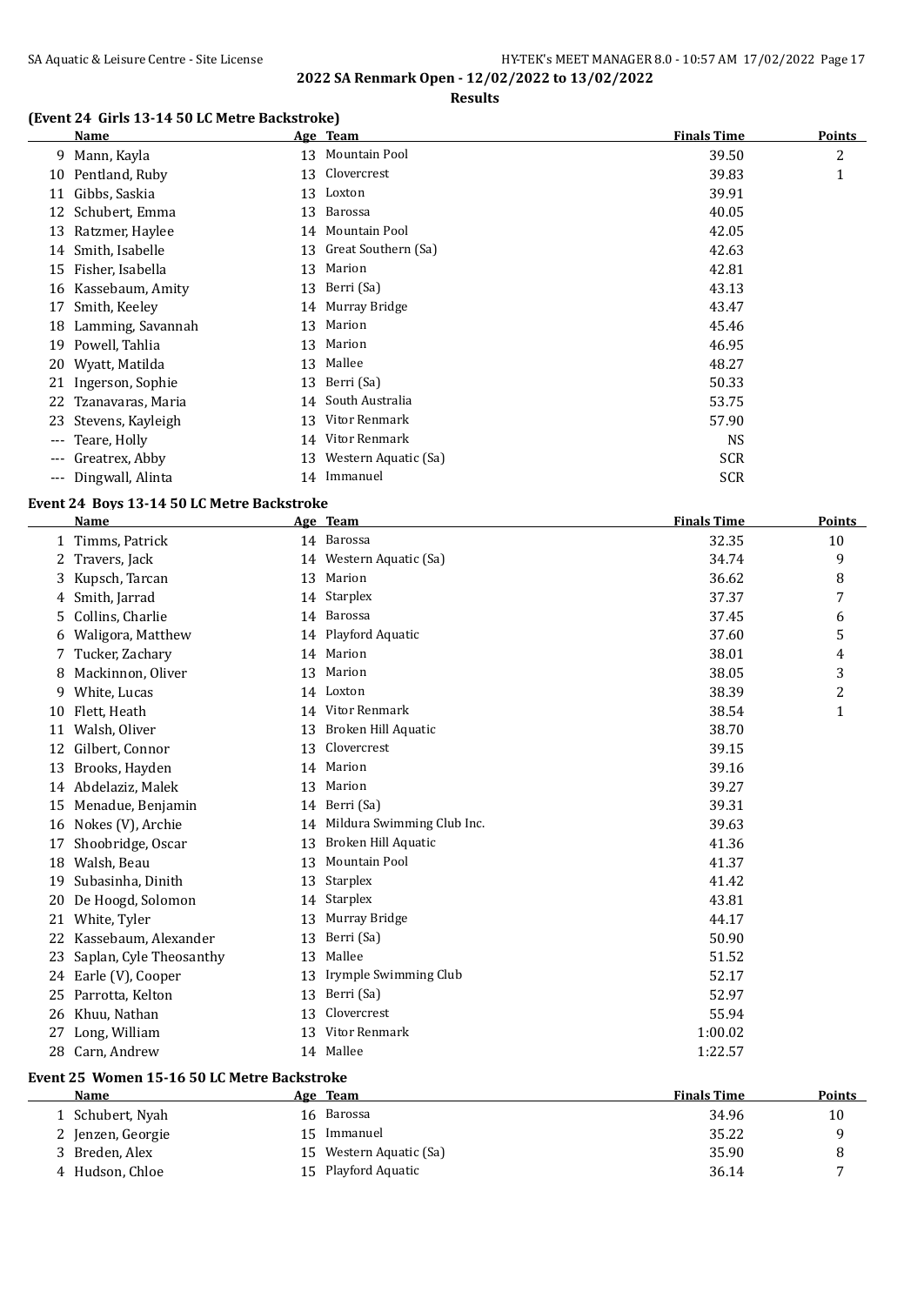#### SA Aquatic & Leisure Centre - Site License **HY-TEK's MEET MANAGER 8.0 - 10:57 AM 17/02/2022** Page 18 **2022 SA Renmark Open - 12/02/2022 to 13/02/2022**

**Results**

#### **(Event 25 Women 15-16 50 LC Metre Backstroke)**

|                     | Name                   |    | Age Team             | <b>Finals Time</b> | <b>Points</b> |
|---------------------|------------------------|----|----------------------|--------------------|---------------|
|                     | 5 Doyle, Lily          | 15 | Marion               | 36.37              | 6             |
| 6                   | Nicholl, Chelsea       | 16 | Immanuel             | 37.52              | 5             |
|                     | 7 Adams, Sasha         | 15 | Immanuel             | 38.40              | 4             |
| 8                   | Wishart, Charlotte     | 15 | Berri (Sa)           | 39.05              | 3             |
| 9                   | Cameron, Hannah        | 15 | Clovercrest          | 39.15              | 2             |
|                     | 10 Inglis, Jessica     | 15 | Loxton               | 39.30              | $\mathbf 1$   |
|                     | 11 Lambert, Jenna      | 16 | Vitor Renmark        | 39.36              |               |
| 12                  | Borgmeyer, Emma        | 15 | Immanuel             | 40.84              |               |
| 13                  | Gideon-Takasawa, Alisa | 16 | Mountain Pool        | 41.52              |               |
| 14                  | Whittaker, Emily       | 16 | Clovercrest          | 42.09              |               |
| 15                  | Martinson, Paityn      | 15 | Vitor Renmark        | 42.37              |               |
| 16                  | Brown, Chloe           | 16 | Southern Performance | 43.31              |               |
| 17                  | Tippet, Summer         | 15 | Vitor Renmark        | 44.12              |               |
| 18                  | Flett, Charlize        | 16 | Vitor Renmark        | 44.69              |               |
| 19                  | Griffiths, Reese       | 16 | Gawler               | 47.33              |               |
| $\qquad \qquad - -$ | Thompson, Sophie       | 15 | Vitor Renmark        | <b>NS</b>          |               |
| $---$               | Gorman, Gabrielle      | 16 | Starplex             | <b>SCR</b>         |               |
| $\qquad \qquad - -$ | O'Leary, Kelly         | 15 | Immanuel             | <b>SCR</b>         |               |

#### **Event 25 Men 15-16 50 LC Metre Backstroke**

| <b>Name</b>              |    | Age Team                   | <b>Finals Time</b> | <b>Points</b> |
|--------------------------|----|----------------------------|--------------------|---------------|
| 1 Kupsch, Diezel         |    | 15 Marion                  | 32.50              | 10            |
| 2 Charles, Jake          |    | 15 Marion                  | 34.10              | 9             |
| 3 White, Bailey          |    | 15 Loxton                  | 36.32              | 8             |
| 4 Gilbert, Lachlan       |    | 15 Clovercrest             | 37.02              | 7             |
| 5 Marks, Lachlan         |    | 15 Berri (Sa)              | 39.39              | 6             |
| 6 Collins, Harper        |    | 16 Barossa                 | 41.24              | 5             |
| --- Hamlyn, Lachlan      |    | 16 Norwood                 | DQ                 |               |
| Sub-merged at the finish |    |                            |                    |               |
| --- Nokes (V), Riley     | 15 | Mildura Swimming Club Inc. | NS.                |               |
| --- Moore, Rory          |    | 15 Berri (Sa)              | <b>SCR</b>         |               |
| --- Stephenson, Flynn    |    | 15 Marion                  | <b>SCR</b>         |               |

#### **Event 26 Women 17-18 50 LC Metre Backstroke**

| Name           | Age Team       | <b>Finals Time</b> | <b>Points</b> |
|----------------|----------------|--------------------|---------------|
| Cameron, Amber | 18 Clovercrest | 36.71              | 10            |
| Long, Madelyn  | Loxton         | 36.98              |               |

## **Event 26 Men 17-18 50 LC Metre Backstroke**

| Name              |    | Age Team      | <b>Finals Time</b> | <b>Points</b>  |
|-------------------|----|---------------|--------------------|----------------|
| 1 White, Jordan   | 17 | Loxton        | 30.46              | 10             |
| 2 Hoffmann, Ethan | 17 | Vitor Renmark | 33.28              | 9              |
| 3 Mcfarlane, Ben  | 17 | Gawler        | 33.83              | 8              |
| 4 Orr, Darcy      | 17 | Vitor Renmark | 34.36              | $\overline{ }$ |
| 5 Hinze, Liam     | 17 | Mountain Pool | 39.05              | 6              |
| 6 Harding, Oscar  |    | 18 Berri (Sa) | 42.30              | 5              |
| 7 Freak, Malcolm  |    | Immanuel      | 42.88              | 4              |
| 8 Carn, Peter     |    | Mallee        | 59.89              | 3              |

#### **Event 27 Women 19 & Over 50 LC Metre Backstroke**

| <b>Name</b>           |     | Age Team                      | <b>Finals Time</b> | <b>Points</b> |
|-----------------------|-----|-------------------------------|--------------------|---------------|
| 1 Oldsen, Ellysia     |     | 26 Marion                     | 30.69              | 10            |
| 2 Lyons, Sue          |     | 54 Vitor Renmark              | 38.45              | a             |
| 3 Dewallef, Victoria  | 19. | Mountain Pool                 | 40.00              | 8             |
| 4 McClaer (V), Kristy |     | 41 Mildura Swimming Club Inc. | 40.72              |               |
| 5 Hale, Trini         |     | 42 Loxton                     | 44.21              | h             |
| 6 Hoffmann, Sophie    |     | 22 Vitor Renmark              | 47.65              |               |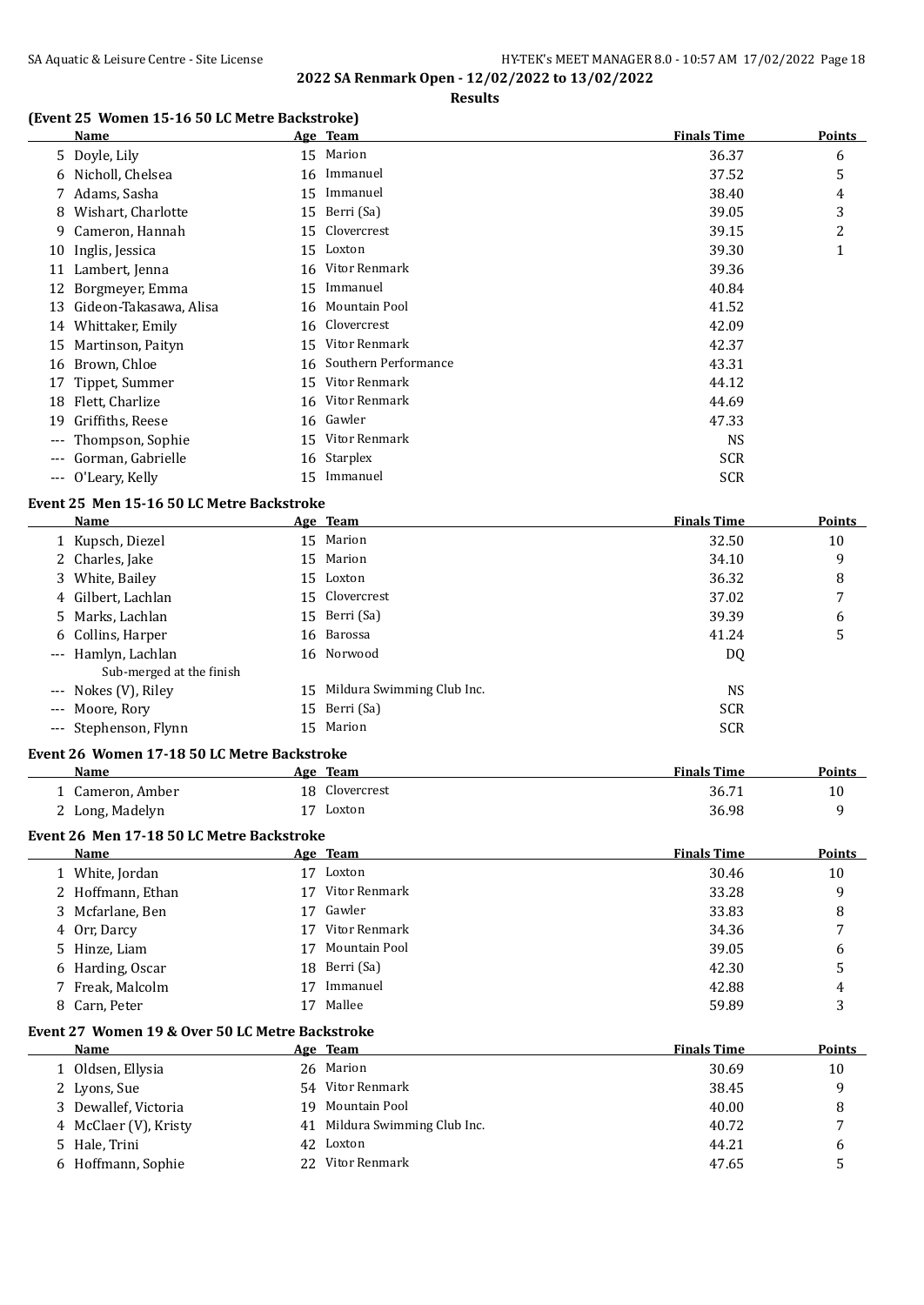**Results**

|    | (Event 27 Women 19 & Over 50 LC Metre Backstroke)  |         |                                |                    |                     |
|----|----------------------------------------------------|---------|--------------------------------|--------------------|---------------------|
|    | Name                                               |         | Age Team                       | <b>Finals Time</b> | <b>Points</b>       |
|    | 7 Carn, Melissa                                    |         | 19 Mallee                      | 1:00.51            | 4                   |
|    | Event 27 Men 19 & Over 50 LC Metre Backstroke      |         |                                |                    |                     |
|    | Name                                               |         | Age Team                       | <b>Finals Time</b> | Points              |
|    | 1 Sayer, Darcy                                     |         | 22 Mountain Pool               | 35.77              | 10                  |
|    | 2 Scarborough, Ian                                 |         | 48 Mountain Pool               | 43.29              | 9                   |
|    | Event 28 Men 50 LC Metre Backstroke Multi-Class    |         |                                |                    |                     |
|    | Name                                               |         | Age Team                       | <b>Finals Time</b> | <b>Points</b>       |
|    | 1 Smith, Michael S19                               |         | 15 Playford Aquatic            | 46.62              | 10                  |
|    | 2 Hucks, Tyler S9                                  |         | 12 Loxton                      | 1:13.98            | 9                   |
|    | Event 29 Girls 8 & Under 100 LC Metre Breaststroke |         |                                |                    |                     |
|    | Name                                               |         | Age Team                       | <b>Finals Time</b> | Points              |
|    | 1 Kishinets, Rose                                  |         | 8 Immanuel                     | 2:02.72            | 10                  |
|    | 2 Smith, Makayla                                   | 8       | Playford Aquatic               | 2:14.89            | 9                   |
|    | 3 Fullgrabe, Zara                                  | 7       | Murray Bridge                  | 2:21.01            | 8                   |
|    | 4 Ioane, Zoe                                       | 7       | Clovercrest                    | 2:26.42            | 7                   |
|    | Edwards, Sharla                                    | 8       | Loxton                         | 2:31.85            | 6                   |
|    | 6 Mcfarlane, Rubi                                  |         | 8 Gawler                       | 3:20.62            | 5                   |
|    | Event 29 Boys 8 & Under 100 LC Metre Breaststroke  |         |                                |                    |                     |
|    | Name                                               |         | Age Team                       | <b>Finals Time</b> | <b>Points</b>       |
|    | 1 Zammit, Mason                                    |         | 8 Playford Aquatic             | 2:00.30            | 10                  |
|    | 2 Saplan, Josh Christian                           | 8       | Mallee                         | 2:29.32            | 9                   |
|    | 3 Hossain, Noah                                    | 7       | Clovercrest                    | 2:35.96            | 8                   |
|    |                                                    |         |                                |                    |                     |
|    | Event 30 Girls 9-10 100 LC Metre Breaststroke      |         |                                |                    |                     |
|    | Name                                               |         | Age Team                       | <b>Finals Time</b> | Points              |
|    | 1 Weston, Mia Jayne                                |         | 10 Marion                      | 1:42.17            | 10                  |
|    | 2 White, Sarah                                     |         | 10 Loxton                      | 1:54.93            | 9                   |
|    | Spagnoletti, Sofia                                 |         | 10 Kent Town                   | 2:00.10            | 8                   |
| 4  | Romanowski, April                                  | 10      | Southern Performance           | 2:08.31            | 7                   |
| 5. | Saplan, Camille Jilian                             | 10      | Mallee                         | 2:11.26            | 6                   |
|    | 6 Stock, Sophie                                    |         | 9 Playford Aquatic             | 2:14.00            | 5                   |
|    | 7 Earle (V), Amber                                 |         | 10 Irymple Swimming Club       | 2:16.73            | 4                   |
|    | Swart, Lacey                                       | q<br>9  | Loxton                         | 2:18.14            | 3<br>$\overline{2}$ |
|    | 9 Ioane, Hakala                                    |         | Clovercrest<br>9 Murray Bridge | 2:18.22            |                     |
|    | 10 Ireland, Charlie                                |         |                                | 2:19.88            | 1                   |
|    | 11 Skeen, Annabelle                                | q       | 9 Starplex<br>Clovercrest      | 2:21.02            |                     |
|    | 12 Watson, Tayla                                   |         | Murray Darling Asc - Victoria  | 2:21.21<br>2:27.16 |                     |
|    | 13 Cock (V), Elsie<br>14 Eriksson, Joslin          | 9<br>10 | Playford Aquatic               | 2:29.98            |                     |
|    | --- Osborn, Anabelle                               | 9       | Marion                         | <b>NS</b>          |                     |
|    |                                                    |         |                                |                    |                     |
|    | Event 30 Boys 9-10 100 LC Metre Breaststroke       |         |                                |                    |                     |
|    | Name                                               |         | Age Team                       | <b>Finals Time</b> | Points              |
|    | 1 Bevan, Jobe                                      |         | 10 Marion                      | 1:47.76            | 10                  |
|    | 2 Tucker, Jacob                                    | 9       | Immanuel                       | 1:47.95            | 9                   |
| 3  | Goreham, Lachlan                                   | 10.     | Starplex                       | 1:56.97            | 8                   |
|    | 4 Keon, Jai                                        | 10      | Starplex                       | 2:01.75            | 7                   |
| 5. | Clinch, Harry                                      | 10      | Immanuel                       | 2:02.72            | 6                   |
| 6  | Garner (V), Riley                                  | 10      | Mildura Swimming Club Inc.     | 2:03.96            | 5                   |
|    | 7 Falkous, Eli                                     |         | 10 Playford Aquatic            | 2:04.33            | 4                   |
| 8  | Mathee, Aaron                                      | 9       | Marion                         | 2:05.16            | 3                   |
|    | 9 Pentland, Jack                                   |         | 9 Clovercrest                  | 2:08.82            | 2                   |

10 Nesci, Zavier 10 Starplex 2:10.22 1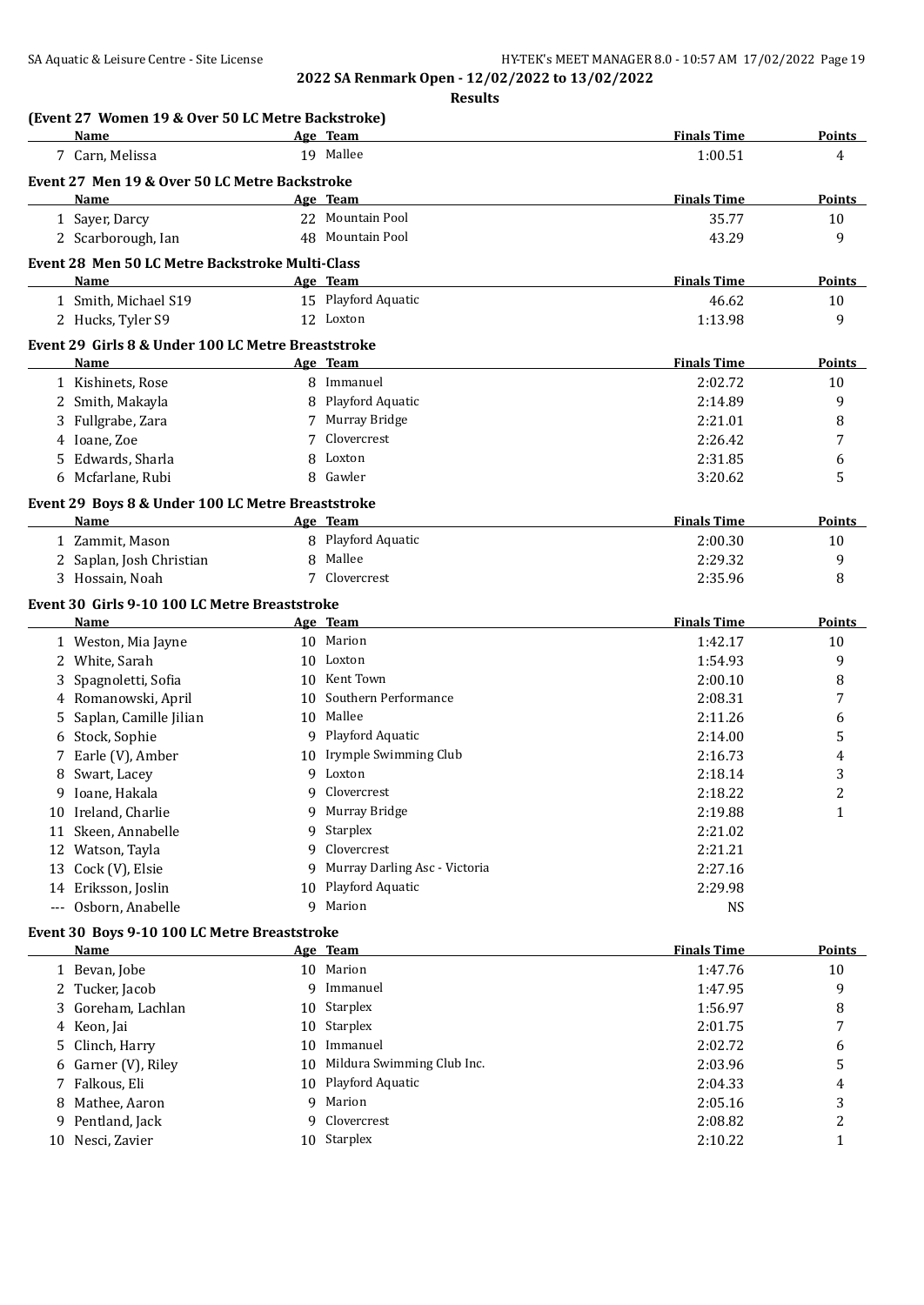**Results**

|                     | (Event 30 Boys 9-10 100 LC Metre Breaststroke)<br>Name |    | Age Team                                                       | <b>Finals Time</b> | <b>Points</b> |
|---------------------|--------------------------------------------------------|----|----------------------------------------------------------------|--------------------|---------------|
|                     | 11 Nys, Harrison                                       |    | 10 Gawler                                                      | 2:29.18            |               |
|                     | --- Dingwall, Eddy                                     |    | 9 Immanuel                                                     | <b>SCR</b>         |               |
|                     |                                                        |    |                                                                |                    |               |
|                     | Event 31 Girls 11-12 100 LC Metre Breaststroke<br>Name |    |                                                                | <b>Finals Time</b> | <b>Points</b> |
|                     |                                                        |    | Age Team<br>11 Marion                                          | 1:30.49            | 10            |
|                     | 1 Daunt, Emily                                         |    | 12 Marion                                                      | 1:31.20            | 9             |
|                     | 2 Crean, Allegra                                       |    | 12 Playford Aquatic                                            | 1:32.97            | 8             |
| 3                   | Ellis, Piper                                           |    | Clovercrest                                                    |                    |               |
|                     | 4 Placanica, Alesha                                    | 11 | Clovercrest                                                    | 1:33.45            | 7             |
| 5.                  | Crossman, Ebony                                        | 11 | Kent Town                                                      | 1:33.96            | 6             |
| 6                   | Linke, Jasmine                                         | 11 |                                                                | 1:36.39            | 5             |
| 7                   | Griffiths, Ellie                                       | 11 | Gawler                                                         | 1:37.51            | 4             |
| 8                   | Forster, Ella                                          | 12 | Clovercrest                                                    | 1:38.20            | 3             |
| 9                   | Greenham, Violet                                       | 12 | Playford Aquatic                                               | 1:38.30            | 2             |
|                     | 10 Garner (V), Danika                                  | 12 | Mildura Swimming Club Inc.                                     | 1:38.51            | 1             |
|                     | 11 Schellen, Kaylee                                    | 12 | Murray Bridge                                                  | 1:40.49            |               |
|                     | 12 Timms, Leisel                                       | 12 | Barossa                                                        | 1:41.57            |               |
|                     | 13 Grant, Gemma                                        | 12 | Playford Aquatic                                               | 1:41.75            |               |
|                     | 14 Kornmeier, Lily                                     |    | 12 Marion                                                      | 1:42.74            |               |
|                     | 15 Cameron, Piper                                      | 12 | Clovercrest                                                    | 1:45.41            |               |
|                     | 16 Nesci, Ocea                                         |    | 11 Starplex                                                    | 1:46.56            |               |
| 17                  | Waller, Arabella                                       | 11 | Marion                                                         | 1:46.80            |               |
|                     | 18 Marshall, Alice                                     |    | 12 Mountain Pool                                               | 1:46.83            |               |
|                     | 19 Sebestyen, Laura                                    | 11 | Marion                                                         | 1:46.98            |               |
| 20                  | Newham, Asha                                           |    | 12 Great Southern (Sa)                                         | 1:49.09            |               |
|                     | 21 Baker, Amelia                                       | 11 | Southern Performance                                           | 1:53.28            |               |
|                     | 22 McClaer (V), Liana                                  | 12 | Mildura Swimming Club Inc.                                     | 1:53.69            |               |
|                     | 23 Paul, Meg                                           | 11 | Clovercrest                                                    | 1:54.58            |               |
|                     | 24 White, Courtney                                     |    | 12 Loxton                                                      | 1:54.69            |               |
| 25                  | Zimon, Julia                                           | 12 | Clovercrest                                                    | 1:55.59            |               |
|                     | 26 Ireland, Ella                                       | 12 | Murray Bridge                                                  | 1:56.69            |               |
|                     | 27 Schloithe, Lily                                     |    | 12 Vitor Renmark                                               | 1:57.36            |               |
|                     | 28 Goreham, Chelsea                                    |    | 12 Starplex                                                    | 1:57.83            |               |
|                     | 29 Skeen, Sophie                                       |    | 11 Starplex                                                    | 1:58.40            |               |
|                     | 30 Hunt (V), Annalise                                  |    | 12 Irymple Swimming Club                                       | 2:04.02            |               |
|                     | 31 Saplan, Chloe Althea                                |    | 12 Mallee                                                      | 2:05.56            |               |
|                     | 32 Gray, Claire                                        |    | 11 Marion                                                      | 2:05.83            |               |
|                     | 33 Smith, Grace                                        |    | 11 Great Southern (Sa)                                         | 2:10.28            |               |
|                     | 34 Davy, Ella                                          |    | 12 Murray Bridge                                               | 2:13.15            |               |
|                     | 35 Gilbert, Tayliah                                    | 11 | Clovercrest                                                    | 2:14.76            |               |
| 36                  | Smith, Eliza                                           |    | 11 Starplex                                                    | 2:17.71            |               |
|                     | Tzanavaras, Yianna                                     |    | 12 Vitor Renmark                                               | DQ                 |               |
|                     |                                                        |    | Arm movements not simultaneous or in the same horizontal plane |                    |               |
| $---$               | Ravenscroft, Olivia                                    |    | 12 Marion                                                      | <b>NS</b>          |               |
| $---$               | Fletcher, Mallika                                      | 12 | Barossa                                                        | <b>NS</b>          |               |
| $\qquad \qquad - -$ | Hallam, Sophia                                         | 11 | Marion                                                         | <b>NS</b>          |               |
|                     | --- Bevan, Jasmine                                     |    | 12 Marion                                                      | <b>SCR</b>         |               |

#### **Event 31 Boys 11-12 100 LC Metre Breaststroke**

| <b>Name</b>       |                 | Age Team         | <b>Finals Time</b> | <b>Points</b> |
|-------------------|-----------------|------------------|--------------------|---------------|
| 1 Riedel, Hugh    | 12 <sup>1</sup> | Vitor Renmark    | 1:30.42            | 10            |
| 2 Nys, Lachie     |                 | 12 Gawler        | 1:34.52            | q             |
| 3 Tucker, Jordan  | 11              | Marion           | 1:36.85            | 8             |
| 4 Kupsch, Phoenix | 11              | Marion           | 1:37.18            | 7             |
| 5 Hudson, Cameron | 11              | Playford Aquatic | 1:39.87            | 6             |
| 6 Schubert, Max   |                 | Barossa          | 1:40.90            |               |
|                   |                 |                  |                    |               |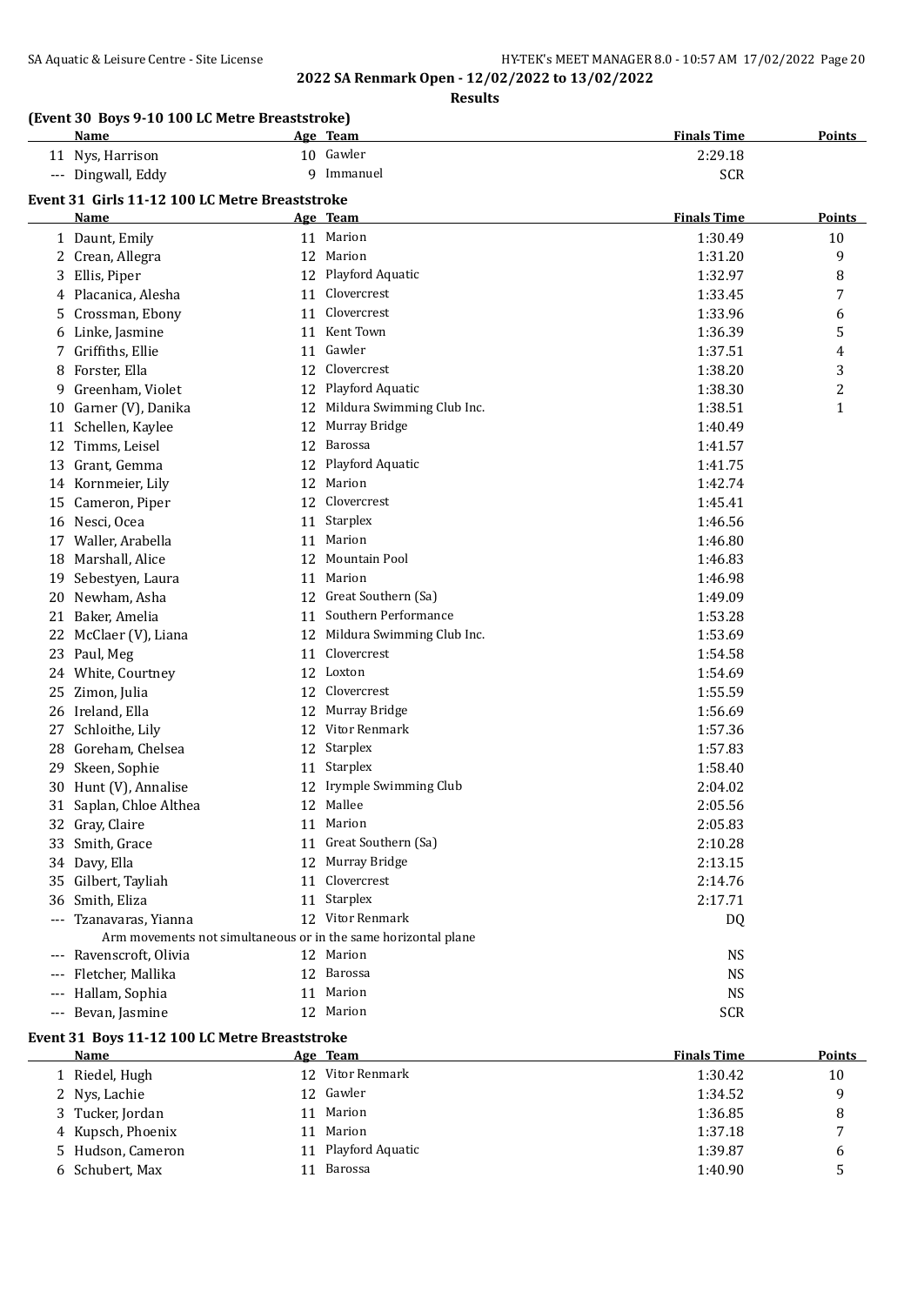**Results**

## **(Event 31 Boys 11-12 100 LC Metre Breaststroke)**

| Name                | <u>Age Team</u>     | <b>Finals Time</b> | <b>Points</b> |
|---------------------|---------------------|--------------------|---------------|
| 7 Eriksson, Leif    | 12 Playford Aquatic | 1:46.62            | 4             |
| 8 Khuu, Damian      | 11 Clovercrest      | 1:47.51            | 3             |
| 9 Langford, John    | 11 Barossa          | 1:50.60            | 2             |
| 10 Collings, Joshua | 11 Marion           | 1:51.75            |               |
| 11 Mosley, Leif     | 12 Marion           | 1:52.82            |               |
| 12 Milton, Levi     | 11 Loxton           | 1:59.66            |               |
| 13 Logan, Fynn      | 12 Barossa          | 2:09.14            |               |
| --- Stanley, Will   | 12 Marion           | <b>NS</b>          |               |
| --- Gray, Lachlan   | 12 Berri (Sa)       | <b>SCR</b>         |               |

## **Event 32 Girls 13-14 100 LC Metre Breaststroke**

|       | Name                      |    | Age Team             | <b>Finals Time</b> | <b>Points</b> |
|-------|---------------------------|----|----------------------|--------------------|---------------|
|       | 1 Borgmeyer, Claire       | 13 | Immanuel             | 1:21.46            | 10            |
|       | 2 Laird-Britton, Charlize | 13 | Marion               | 1:29.20            | 9             |
|       | 3 Carroll, Jasmine        | 14 | Barossa              | 1:30.55            | 8             |
| 4     | Green, Charlise           | 13 | Immanuel             | 1:31.51            | 7             |
| 5.    | Waligora, Urszula         | 13 | Playford Aquatic     | 1:33.55            | 6             |
| 6     | Roberts, Isabella         | 14 | Murray Bridge        | 1:35.46            | 5             |
| *7    | Dowling, Charlotte        | 14 | Western Aquatic (Sa) | 1:35.95            | 3.50          |
| *7    | Ratzmer, Haylee           | 14 | Mountain Pool        | 1:35.95            | 3.50          |
| 9     | Starr, Annabelle          | 14 | Mountain Pool        | 1:36.03            | 2             |
| 10    | Cox, Claire               | 13 | Marion               | 1:37.38            | 1             |
| 11    | Sultana, Molly            | 13 | Broken Hill Aquatic  | 1:38.03            |               |
|       | 12 Lyons, Imogen          | 13 | Vitor Renmark        | 1:41.10            |               |
| 13    | Mann, Kayla               | 13 | Mountain Pool        | 1:42.97            |               |
| 14    | Fisher, Isabella          | 13 | Marion               | 1:47.72            |               |
| 15    | Tzanavaras, Maria         | 14 | South Australia      | 1:57.99            |               |
| $---$ | Teare, Holly              | 14 | Vitor Renmark        | NS.                |               |
| $---$ | Dingwall, Alinta          | 14 | Immanuel             | <b>SCR</b>         |               |
| $---$ | Schulz, Olivia            | 14 | Mountain Pool        | <b>SCR</b>         |               |
| ---   | Conroy, Charlotte         | 13 | Marion               | <b>SCR</b>         |               |

#### **Event 32 Boys 13-14 100 LC Metre Breaststroke**

|    | Name                   |    | Age Team                   | <b>Finals Time</b> | <b>Points</b> |
|----|------------------------|----|----------------------------|--------------------|---------------|
|    | 1 Altiok, Ali          | 13 | Marion                     | 1:22.56            | 10            |
|    | 2 Collings, Kieran     | 14 | Marion                     | 1:23.02            | 9             |
| 3. | Sloane, Angus          | 13 | Barossa                    | 1:23.39            | 8             |
| 4  | Travers, Jack          | 14 | Western Aquatic (Sa)       | 1:24.95            | 7             |
| 5. | Dossetter-Smith, Mason | 13 | Marion                     | 1:26.16            | 6             |
| 6  | Whittaker, Daniel      | 13 | Clovercrest                | 1:26.65            | 5             |
| 7. | Zammit, Lachlan        |    | 14 Playford Aquatic        | 1:27.59            | 4             |
| 8  | Smith, Jarrad          |    | 14 Starplex                | 1:27.96            | 3             |
| 9  | Sandercock, Finnian    | 13 | Western Aquatic (Sa)       | 1:28.22            | 2             |
| 10 | Waligora, Matthew      |    | 14 Playford Aquatic        | 1:29.15            | $\mathbf{1}$  |
| 11 | Kupsch, Tarcan         | 13 | Marion                     | 1:29.50            |               |
| 12 | Clinch, Marcus         | 13 | Immanuel                   | 1:30.39            |               |
| 13 | Tucker, Axel           | 13 | Marion                     | 1:31.61            |               |
| 14 | Shoobridge, Oscar      | 13 | Broken Hill Aquatic        | 1:34.76            |               |
| 15 | Nokes (V), Archie      | 14 | Mildura Swimming Club Inc. | 1:35.63            |               |
| 16 | Walsh, Oliver          | 13 | Broken Hill Aquatic        | 1:36.36            |               |
| 17 | White, Tyler           | 13 | Murray Bridge              | 1:39.31            |               |
| 18 | White, Lucas           | 14 | Loxton                     | 1:39.88            |               |
| 19 | De Hoogd, Solomon      |    | 14 Starplex                | 1:39.97            |               |
| 20 | Subasinha, Dinith      | 13 | Starplex                   | 1:40.69            |               |
| 21 | Flett, Heath           | 14 | Vitor Renmark              | 1:41.22            |               |
| 22 | Mackinnon, Oliver      | 13 | Marion                     | 1:46.85            |               |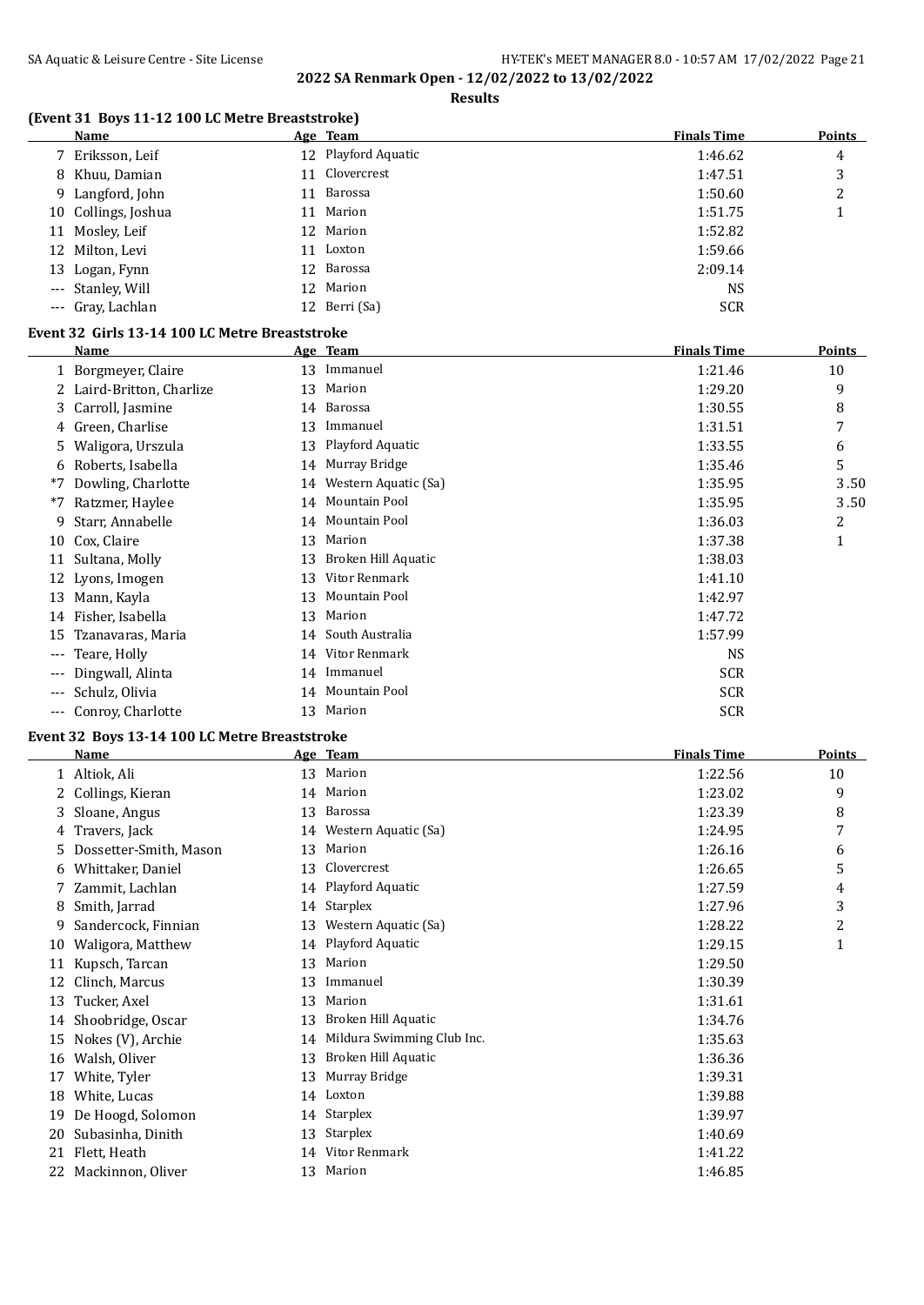| SA Aquatic & Leisure Centre - Site License                     |    | 2022 SA Renmark Open - 12/02/2022 to 13/02/2022 | HY-TEK's MEET MANAGER 8.0 - 10:57 AM 17/02/2022 Page 22 |                |
|----------------------------------------------------------------|----|-------------------------------------------------|---------------------------------------------------------|----------------|
|                                                                |    | <b>Results</b>                                  |                                                         |                |
| (Event 32 Boys 13-14 100 LC Metre Breaststroke)<br><b>Name</b> |    | Age Team                                        | <b>Finals Time</b>                                      | Points         |
| 23 Saplan, Cyle Theosanthy                                     |    | 13 Mallee                                       | 1:52.84                                                 |                |
| 24 Earle (V), Cooper                                           |    | 13 Irymple Swimming Club                        | 1:54.41                                                 |                |
| --- Kassebaum, Alexander                                       |    | 13 Berri (Sa)                                   | DQ                                                      |                |
| False start                                                    |    |                                                 |                                                         |                |
| --- Brooks, Hayden                                             |    | 14 Marion                                       | <b>NS</b>                                               |                |
| Event 33 Women 15-16 100 LC Metre Breaststroke                 |    |                                                 |                                                         |                |
| <b>Name</b>                                                    |    | Age Team                                        | <b>Finals Time</b>                                      | Points         |
| 1 Hansen, Stephanie                                            |    | 16 Clovercrest                                  | 1:21.65                                                 | 10             |
| 2 Downie, Amelia                                               |    | 15 Immanuel                                     | 1:22.66                                                 | 9              |
| Whittaker, Emily<br>3                                          |    | 16 Clovercrest                                  | 1:29.50                                                 | 8              |
| 4 Nicholl, Chelsea                                             |    | 16 Immanuel                                     | 1:30.23                                                 | 7              |
| Hudson, Chloe<br>5.                                            | 15 | Playford Aquatic                                | 1:31.97                                                 | 6              |
| Wood, Meg<br>6                                                 |    | 16 Barossa                                      | 1:33.62                                                 | 5              |
| Folley, Bronte<br>7                                            |    | 15 Murray Bridge                                | 1:36.59                                                 | 4              |
| 8 Tippet, Summer                                               |    | 15 Vitor Renmark                                | 1:38.87                                                 | 3              |
| 9 Furniss, Jordana                                             |    | 16 Loxton                                       | 1:39.48                                                 | $\overline{c}$ |
| Thompson, Grace<br>10                                          |    | 16 Vitor Renmark                                | 1:46.96                                                 | $\mathbf{1}$   |
| Brown, Chloe<br>11                                             |    | 16 Southern Performance                         | 1:47.98                                                 |                |
| Thompson, Sophie                                               |    | 15 Vitor Renmark                                | <b>NS</b>                                               |                |
| Borgmeyer, Emma                                                |    | 15 Immanuel                                     | <b>NS</b>                                               |                |
| --- Gorman, Gabrielle                                          |    | 16 Starplex                                     | <b>SCR</b>                                              |                |
| Event 33 Men 15-16 100 LC Metre Breaststroke                   |    |                                                 |                                                         |                |
| Name                                                           |    | Age Team                                        | <b>Finals Time</b>                                      | <b>Points</b>  |
| 1 Kupsch, Diezel                                               |    | 15 Marion                                       | 1:16.66                                                 | 10             |
| 2 Cregan, Gabriel                                              | 15 | Barossa                                         | 1:16.72                                                 | 9              |
| 3 Powell, Corben                                               |    | 15 Marion                                       | 1:20.09                                                 | 8              |
| 4 Hearl, Ethan                                                 | 15 | Clovercrest                                     | 1:21.07                                                 | 7              |
| 5 White, Bailey                                                |    | 15 Loxton                                       | 1:21.27                                                 | 6              |
| 6 Nokes (V), Riley                                             |    | 15 Mildura Swimming Club Inc.                   | 1:28.78                                                 | 5              |
| 7 Collins, Harper                                              |    | 16 Barossa                                      | 1:38.57                                                 | 4              |
| 8 Marks, Lachlan                                               |    | 15 Berri (Sa)                                   | 1:39.97                                                 | 3              |
| --- Moore, Rory                                                |    | 15 Berri (Sa)                                   | <b>SCR</b>                                              |                |
| Event 34 Women 17-18 100 LC Metre Breaststroke                 |    |                                                 |                                                         |                |
| <b>Name</b>                                                    |    | Age Team                                        | <b>Finals Time</b>                                      | <b>Points</b>  |
| 1 Cameron, Amber                                               |    | 18 Clovercrest                                  | 1:25.82                                                 | 10             |
| 2 Raynes, Zoe                                                  |    | 17 Loxton                                       | 1:35.42                                                 | 9              |
| Event 34 Men 17-18 100 LC Metre Breaststroke                   |    |                                                 |                                                         |                |
| Name                                                           |    | Age Team                                        | <b>Finals Time</b>                                      | Points         |
| 1 Mcfarlane, Ben                                               |    | 17 Gawler                                       | 1:21.67                                                 | 10             |
| 2 Herringer, Oliver                                            |    | 18 Mountain Pool                                | 1:27.07                                                 | 9              |
| 3 Orr, Darcy                                                   |    | 17 Vitor Renmark                                | 1:27.17                                                 | 8              |
| 4 Kassebaum, Damon                                             | 18 | Berri (Sa)                                      | 1:32.43                                                 | 7              |
| 5 Harding, Oscar                                               |    | 18 Berri (Sa)                                   | 1:34.84                                                 | 6              |
| 6 Freak, Malcolm                                               |    | 17 Immanuel                                     | 1:42.10                                                 | 5              |
| Event 35 Women 19 & Over 100 LC Metre Breaststroke             |    |                                                 |                                                         |                |
| Name                                                           |    | Age Team                                        | <b>Finals Time</b>                                      | Points         |
| 1 Lyons, Sue                                                   |    | 54 Vitor Renmark                                | 1:28.66                                                 | 10             |
| 2 Dewallef, Victoria                                           |    | 19 Mountain Pool                                | 1:34.33                                                 | 9              |
| Marshall, Emily<br>3                                           | 19 | Mountain Pool                                   | 1:36.89                                                 | 8              |
| 4 Hale, Trini                                                  | 42 | Loxton                                          | 1:41.46                                                 | 7              |
| 5 McGargill, Lauren                                            |    | 25 Vitor Renmark                                | 1:47.44                                                 | 6              |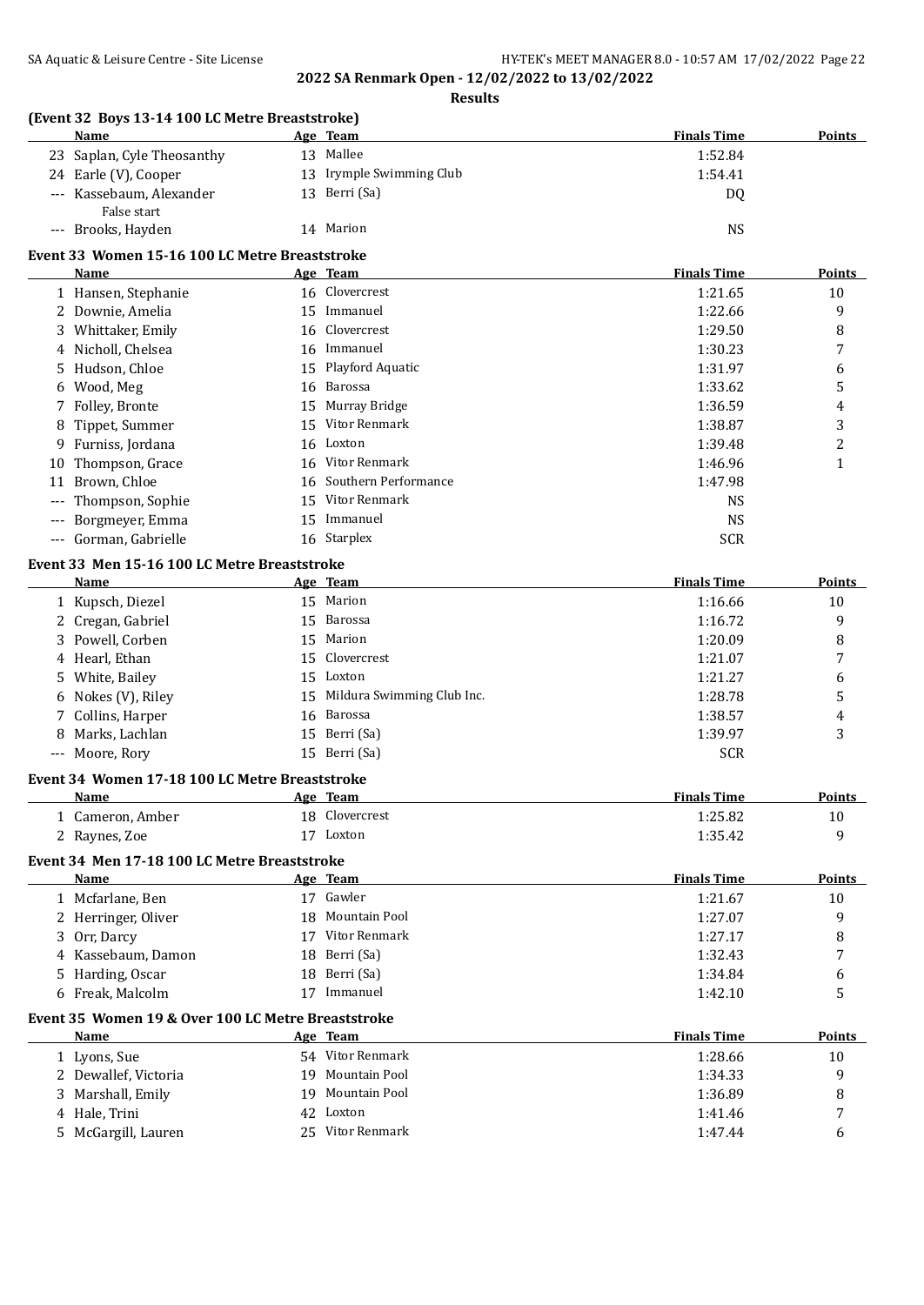**Event 35 Men 19 & Over 100 LC Metre Breaststroke**

**2022 SA Renmark Open - 12/02/2022 to 13/02/2022 Results**

|       | Name                                                              |    | Age Team                           | <b>Finals Time</b> | <b>Points</b>  |
|-------|-------------------------------------------------------------------|----|------------------------------------|--------------------|----------------|
|       | 1 Fielke, Henry                                                   |    | 23 Mountain Pool                   | 1:20.40            | 10             |
|       | 2 Savcic, Peter                                                   |    | 66 Vitor Renmark                   | 1:46.29            | 9              |
|       | 3 Scarborough, Ian                                                |    | 48 Mountain Pool                   | 2:01.63            | 8              |
|       | Event 36 Men 100 LC Metre Breaststroke Multi-Class                |    |                                    |                    |                |
|       | Name                                                              |    | Age Team                           | <b>Finals Time</b> | <b>Points</b>  |
|       | 1 Smith, Michael SB19                                             |    | 15 Playford Aquatic                | 1:38.40            | 10             |
|       |                                                                   |    |                                    |                    |                |
|       | Event 37 Girls 13 & Under 200 LC Metre Backstroke<br>Name         |    | Age Team                           | <b>Finals Time</b> | <b>Points</b>  |
|       | 1 Linke, Jasmine                                                  |    | 11 Kent Town                       | 2:53.37            | 10             |
|       | 2 Waligora, Urszula                                               |    | 13 Playford Aquatic                | 2:57.14            | 9              |
| 3     | Charles, Tahli                                                    |    | 13 Marion                          | 2:58.92            | 8              |
|       | 4 Sherwell, Amber                                                 |    | 11 Norwood                         | 3:05.32            | 7              |
|       |                                                                   |    | 12 Playford Aquatic                |                    |                |
| 5.    | Greenham, Violet                                                  |    | Gawler                             | 3:05.85            | 6              |
|       | 6 Griffiths, Ellie                                                | 11 | Clovercrest                        | 3:09.14            | 5              |
|       | 7 Cameron, Piper                                                  | 12 |                                    | 3:09.61            | 4              |
| 8     | McClaer (V), Liana                                                | 12 | Mildura Swimming Club Inc.         | 3:15.74            | 3              |
|       | 9 Lyons, Imogen                                                   |    | 13 Vitor Renmark                   | 3:20.76            | $\overline{c}$ |
|       | 10 Smith, Isabelle                                                | 13 | Great Southern (Sa)                | 3:20.93            | 1              |
| 11    | Fourie, Emma                                                      | 12 | Mountain Pool                      | 3:24.63            |                |
|       | 12 Spagnoletti, Sofia                                             | 10 | Kent Town                          | 3:52.45            |                |
|       | --- Linke, Natasha                                                |    | 10 Kent Town                       | DQ                 |                |
|       | Swimmer left position on the back other than to initiate the turn |    |                                    |                    |                |
| ---   | Mann, Kayla                                                       |    | 13 Mountain Pool                   | DQ                 |                |
|       | Kishinets, Isabella                                               |    | 13 Immanuel                        | <b>NS</b>          |                |
| ---   | Kishinets, Rose                                                   |    | 8 Immanuel                         | <b>NS</b>          |                |
|       | Event 37 Boys 13 & Under 200 LC Metre Backstroke                  |    |                                    |                    |                |
|       |                                                                   |    |                                    |                    |                |
|       | Name                                                              |    | Age Team                           | <b>Finals Time</b> | Points         |
|       | 1 Kupsch, Tarcan                                                  |    | 13 Marion                          | 2:40.46            | 10             |
|       | 2 Mathee, Rhys                                                    |    | 13 Marion                          | 2:42.74            | 9              |
| 3     | Dossetter-Smith, Mason                                            |    | 13 Marion                          | 2:43.11            | 8              |
| 4     | Hudson, Cameron                                                   | 11 | Playford Aquatic                   | 2:52.85            | 7              |
| 5     | Gilbert, Connor                                                   | 13 | Clovercrest                        | 2:55.09            | 6              |
| 6     | Subasinha, Dinith                                                 | 13 | Starplex                           | 3:12.97            | 5              |
| 7     |                                                                   | 12 | Marion                             | 3:14.08            | 4              |
|       | Mosley, Leif                                                      |    | 13 Broken Hill Aquatic             | 3:15.42            |                |
|       | 8 Shoobridge, Oscar                                               |    |                                    |                    | 3              |
|       | 9 Mentha, Hudson                                                  | 13 | 10 Tea Tree Gully<br>Mountain Pool | 3:30.78            | 2              |
| $---$ | Walsh, Beau                                                       | 12 | Immanuel                           | <b>NS</b>          |                |
| ---   | McAvaney, William                                                 | 11 | Marion                             | <b>NS</b>          |                |
| ---   | Tucker, Jordan                                                    |    |                                    | <b>NS</b>          |                |
|       | Tucker, Axel                                                      | 13 | Marion                             | <b>NS</b>          |                |
| $---$ | Bartlett, Jacques                                                 |    | 12 Marion                          | <b>NS</b>          |                |
|       | Event 38 Women 14 & Over 200 LC Metre Backstroke                  |    |                                    |                    |                |
|       | <u>Name</u>                                                       |    | Age Team                           | <b>Finals Time</b> | <b>Points</b>  |
|       | 1 McAvaney, Georgia                                               |    | 15 Immanuel                        | 2:37.05            | 10             |
|       | 2 McAvaney, Laura                                                 |    | 14 Immanuel                        | 2:44.22            | 9              |
| 3     | Hudson, Chloe                                                     | 15 | Playford Aquatic                   | 2:44.72            | 8              |
| 4     | Cameron, Amber                                                    | 18 | Clovercrest                        | 2:45.40            | 7              |
| 5     | Cameron, Hannah                                                   | 15 | Clovercrest                        | 2:51.39            | 6              |
| 6     | Scarborough, Kara                                                 | 14 | Mountain Pool                      | 2:51.92            | 5              |
| 7     | Beech, Natalie                                                    |    | 15 Immanuel                        | 2:54.43            | 4              |
| 8     | Griffiths, Ashleigh<br>9 Starr, Annabelle                         | 14 | Gawler<br>14 Mountain Pool         | 2:59.90            | 3<br>2         |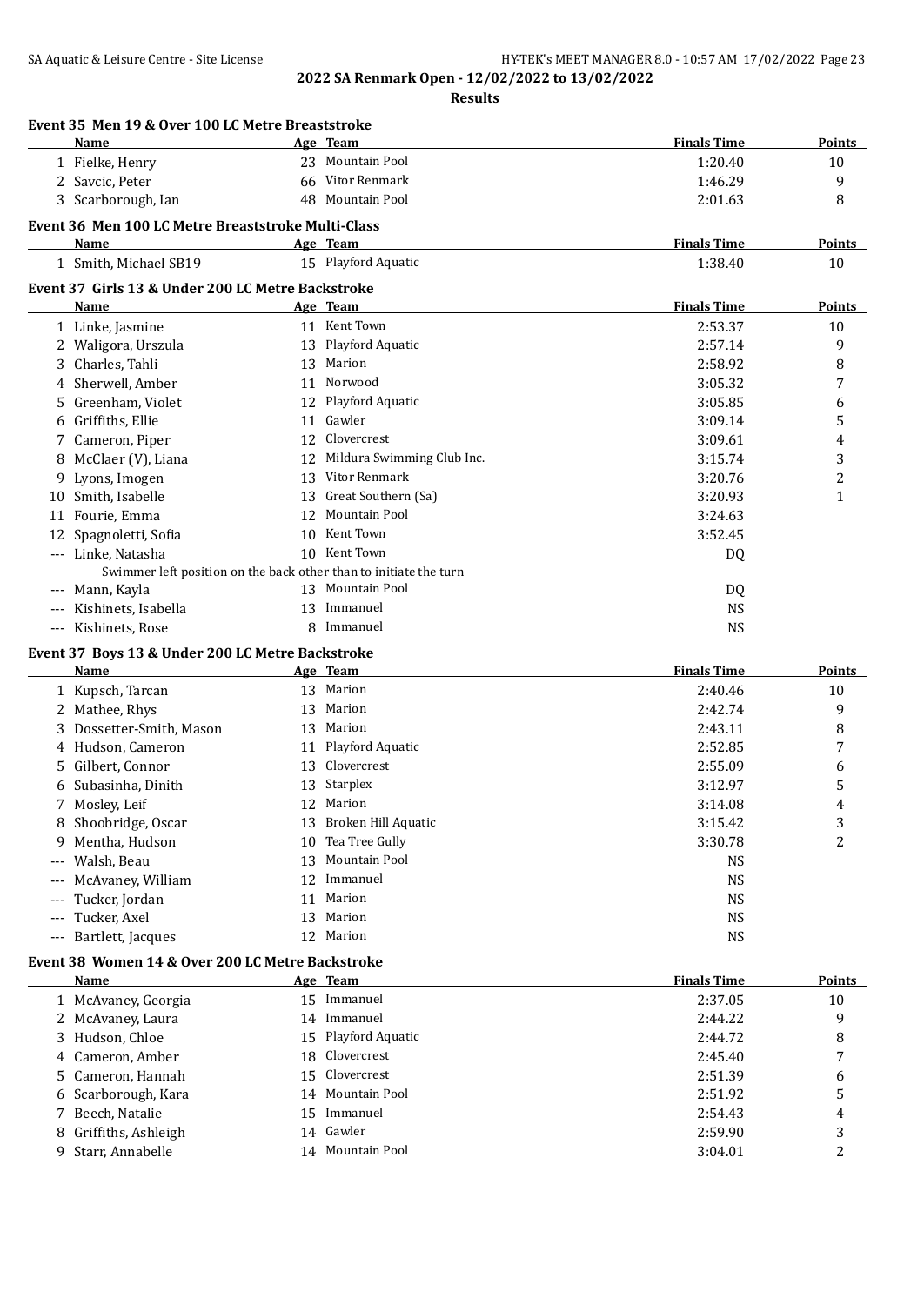**Results**

|     | (Event 38 Women 14 & Over 200 LC Metre Backstroke)<br><b>Name</b>     | Age Team                  |                           | <b>Finals Time</b>            | <b>Points</b> |
|-----|-----------------------------------------------------------------------|---------------------------|---------------------------|-------------------------------|---------------|
|     | 10 Smith, Keeley                                                      | 14 Murray Bridge          |                           | 3:19.97                       | 1             |
|     | --- Doyle, Lily                                                       | 15 Marion                 |                           | <b>NS</b>                     |               |
| --- | O'Leary, Kelly                                                        | 15 Immanuel               |                           | <b>SCR</b>                    |               |
| --- | Schulz, Olivia                                                        | 14 Mountain Pool          |                           | <b>SCR</b>                    |               |
|     | Event 38 Men 14 & Over 200 LC Metre Backstroke                        |                           |                           |                               |               |
|     | <b>Name</b>                                                           | Age Team                  |                           | <b>Finals Time</b>            | <b>Points</b> |
|     | 1 Charles, Jake                                                       | 15 Marion                 |                           | 2:33.06                       | 10            |
|     | 2 Hamlyn, Lachlan                                                     | 16 Norwood                |                           | 2:40.27                       | 9             |
|     | 3 Timms, Patrick                                                      | 14 Barossa                |                           | 2:40.62                       | 8             |
| 4   | Gilbert, Lachlan                                                      | 15 Clovercrest            |                           | 2:45.24                       | 7             |
| 5.  | Waligora, Matthew                                                     | 14 Playford Aquatic       |                           | 2:52.11                       | 6             |
| 6   | White, Bailey                                                         | 15 Loxton                 |                           | 2:56.52                       | 5             |
| 7   | Collings, Kieran                                                      | 14 Marion                 |                           | 2:57.54                       | 4             |
| 8   | Mosley, Levi                                                          | 14 Marion                 |                           | 2:58.85                       | 3             |
| --- | Tucker, Zachary                                                       | 14 Marion                 |                           | <b>NS</b>                     |               |
|     |                                                                       |                           |                           |                               |               |
|     | Event 39 Mixed 13 & Under 200 LC Metre Freestyle Relay<br><b>Team</b> | <b>Relay</b>              |                           | <b>Finals Time</b>            | <b>Points</b> |
|     | 1 Playford Aquatic                                                    | A                         |                           | 2:18.88                       | 20            |
|     | 1) Stocker, Ruby W12                                                  | 2) Grant, Gemma W12       | 3) Eriksson, Leif M12     | 4) Hudson, Cameron M11        |               |
|     | 2 Berri (Sa)                                                          | A                         |                           | 2:26.11                       | 18            |
|     | 1) Ingerson, Sophie W13                                               | 2) Marks, Dillon M12      | 3) Parrotta, Kelton M13   | 4) Kassebaum, Amity W13       |               |
|     | 3 Vitor Renmark                                                       | A                         |                           | 2:34.50                       | 16            |
|     | 1) Schloithe, Lily W12                                                | 2) Long, William M13      | 3) Lyons, Imogen W13      | 4) Riedel, Hugh M12           |               |
|     | 4 Playford Aquatic                                                    | B                         |                           | 3:05.64                       | 14            |
|     | 1) Smith, Makayla W8                                                  | 2) Stock, Sophie W9       | 3) Zammit, Mason M8       | 4) Falkous, Eli M10           |               |
|     | 5 Vitor Renmark                                                       | B                         |                           | 3:11.77                       | 12            |
|     | 1) Hardwick, Madden M10                                               | 2) Albanese, Jacob M10    | 3) Jarvis, Ruby W9        | 4) Tzanavaras, Yianna W12     |               |
|     | --- Great Southern (Sa)                                               | A                         |                           | X2:25.83                      |               |
|     | 1) Smith, Isabelle W13                                                | 2) Fourie, Emma W12       | 3) Newham, Asha W12       | 4) Smith, Grace W11           |               |
|     | --- Vitor Renmark                                                     | C                         |                           | DQ                            |               |
|     | False start                                                           |                           |                           |                               |               |
|     | 1) Tippet, Nash M9                                                    | 2) Miegel, Cruz M11       | 3) Stevens, Summer W11    | 4) Stevens, Kayleigh W13      |               |
|     | --- Loxton                                                            | A                         |                           | <b>NS</b>                     |               |
|     | 1) Gibbs, Saskia W13                                                  | 2) White, Courtney W12    | 3) Milton, Levi M11       | 4) Hucks, Tyler M12           |               |
|     | --- Berri (Sa)                                                        | B                         |                           | <b>SCR</b>                    |               |
|     | 1) Gray, Lachlan M12                                                  | 2) Parrotta, Clara W8     | 3) Parrotta, Lalaine W11  | 4) Kassebaum, Alexander M13   |               |
|     | Event 40 Mixed 14 & Over 200 LC Metre Freestyle Relay                 |                           |                           |                               |               |
|     | Team                                                                  | <b>Relay</b>              |                           | <b>Finals Time</b>            | <b>Points</b> |
|     | 1 Marion                                                              | A                         |                           | 1:51.20                       | 20            |
|     | 1) Laird-Britton, Hunter W15                                          | 2) Powell, Corben M15     | 3) Oldsen, Ellysia W26    | 4) Kupsch, Diezel M15         |               |
|     | 2 Loxton                                                              | A                         |                           | 1:55.71                       | 18            |
|     | 1) White, Jordan M17                                                  | 2) Long, Madelyn W17      | 3) Raynes, Zoe W17        | 4) White, Lucas M14           |               |
|     | 3 Playford Aquatic                                                    | A                         |                           | 2:03.72                       | 16            |
|     | 1) Smith, Michael M15                                                 | 2) Zammit, Lachlan M14    | 3) Hudson, Chloe W15      | 4) Smith, Charlene W36        |               |
|     | 4 Vitor Renmark                                                       | A                         |                           | 2:05.27                       | 14            |
|     | 1) Lyons, Sue W54                                                     | 2) Lambert, Jenna W16     | 3) Flett, Heath M14       | 4) Hoffmann, Ethan M17        |               |
|     | 5 Berri (Sa)                                                          | A                         |                           | 2:05.96                       | 12            |
|     | 1) Menadue, Benjamin M14                                              | 2) Wishart, Charlotte W15 | 3) Lambert, Bree W18      | 4) Harding, Oscar M18         |               |
|     | 6 Mountain Pool                                                       | A                         |                           | 2:06.31                       | 10            |
|     | 1) Hinze, Liam M17                                                    | 2) Fielke, Henry M23      | 3) Dewallef, Victoria W19 | 4) Gideon-Takasawa, Alisa W16 |               |
|     | 7 Mountain Pool                                                       | B                         |                           | 2:10.70                       | 8             |
|     | 1) Scarborough, Ian M48                                               | 2) Marshall, Emily W19    | 3) Herringer, Oliver M18  | 4) Scarborough, Kara W14      |               |
|     | 8 Vitor Renmark                                                       | B                         |                           | 2:11.67                       | 6             |
|     | 1) Savcic, Peter M66                                                  | 2) Tippet, Summer W15     | 3) Martinson, Paityn W15  | 4) Orr, Darcy M17             |               |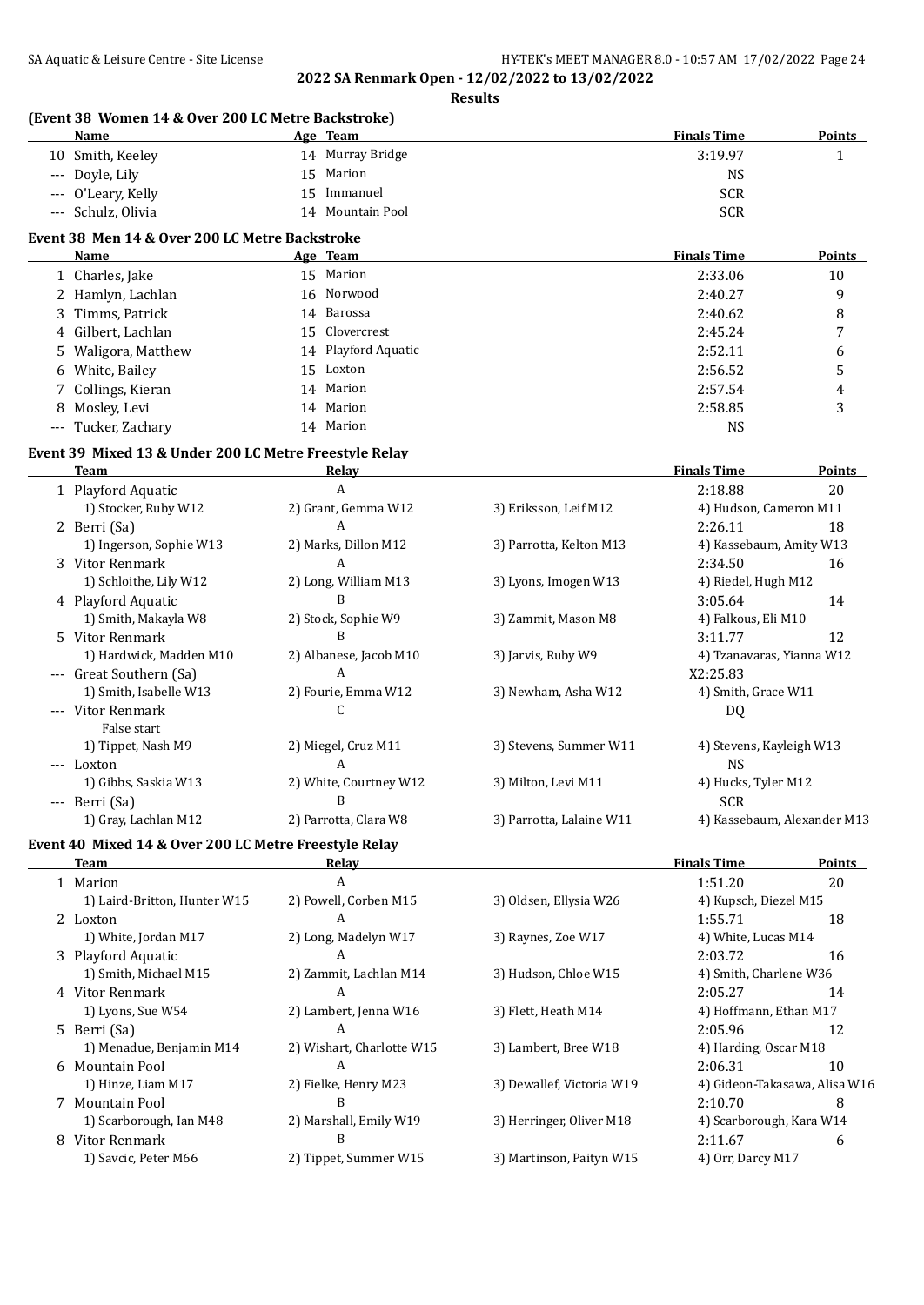## SA Aquatic & Leisure Centre - Site License **HY-TEK's MEET MANAGER 8.0 - 10:57 AM 17/02/2022** Page 25 **2022 SA Renmark Open - 12/02/2022 to 13/02/2022**

**Results**

## **Event 41 Women 1500 LC Metre Freestyle**

|    | Name                                             |    | Age Team                        | <b>Finals Time</b> | <b>Points</b> |
|----|--------------------------------------------------|----|---------------------------------|--------------------|---------------|
|    | 1 Beech, Natalie                                 |    | 15 Immanuel                     | 19:19.37           | 10            |
|    | 2 McAvaney, Laura                                |    | 14 Immanuel                     | 19:26.66           | 9             |
|    | 3 Cameron, Piper                                 | 12 | Clovercrest                     | 20:02.24           | 8             |
|    | 4 Doyle, Lily                                    | 15 | Marion                          | 20:13.03           | 7             |
| 5. | Linke, Jasmine                                   | 11 | Kent Town                       | 20:33.04           | 6             |
|    | Greenham, Violet                                 | 12 | Playford Aquatic                | 20:52.90           | 5             |
| 7  | Inglis, Jessica                                  | 15 | Loxton                          | 22:04.40           | 4             |
| 8  | Couche, Courtney                                 | 26 | Southern Performance            | 22:25.65           | 3             |
|    | Goreham, Chelsea                                 | 12 | Starplex                        | <b>NS</b>          |               |
|    | --- Doyle, Poppy                                 |    | 12 Marion                       | <b>SCR</b>         |               |
|    |                                                  |    |                                 |                    |               |
|    | Event 41 Men 1500 LC Metre Freestyle<br>Name     |    |                                 | <b>Finals Time</b> |               |
|    |                                                  |    | Age Team                        |                    | Points        |
|    | 1 Powell, Corben                                 |    | 15 Marion                       | 17:35.68           | 10            |
|    | 2 Altiok, Ali                                    |    | 13 Marion                       | 18:33.87           | 9             |
|    | 3 Sandercock, Finnian                            |    | 13 Western Aquatic (Sa)         | 19:07.99           | 8             |
|    | 4 Charles, Jake                                  |    | 15 Marion                       | 19:17.15           | 7             |
|    | 5 Hearl, Ethan                                   | 15 | Clovercrest                     | 19:24.49           | 6             |
| 6  | Mathee, Rhys                                     | 13 | Marion                          | 19:45.14           | 5             |
| 7  | Smith, Jarrad                                    |    | 14 Starplex                     | 19:56.69           | 4             |
| 8  | Whittaker, Daniel                                | 13 | Clovercrest                     | 20:01.50           | 3             |
| 9  | Dossetter-Smith, Mason                           | 13 | Marion                          | 20:19.32           | 2             |
|    | 10 White, Bailey                                 |    | 15 Loxton                       | 21:32.47           | 1             |
|    | 11 Goreham, Lachlan                              |    | 10 Starplex                     | 26:21.79           |               |
|    | --- Kupsch, Tarcan                               |    | 13 Marion                       | <b>NS</b>          |               |
|    | Event 42 Girls 8 & Under 100 LC Metre Backstroke |    |                                 |                    |               |
|    | <b>Name</b>                                      |    | Age Team                        | <b>Finals Time</b> | <b>Points</b> |
|    | 1 Kishinets, Rose                                |    | 8 Immanuel                      | 1:34.58            | 10            |
|    | 2 Tucker, Keira                                  | 8  | Southern Performance            | 1:49.51            | 9             |
| 3  | Smith, Makayla                                   |    | Playford Aquatic                | 1:59.48            | 8             |
|    | 4 Ioane, Zoe                                     | 7  | Clovercrest                     | 2:00.18            | 7             |
|    | 5 Hanniffy, Erinn                                |    | Western Aquatic (Sa)            | 2:03.64            | 6             |
|    | 6 Fullgrabe, Zara                                |    | 7 Murray Bridge                 | 2:06.86            | 5             |
|    |                                                  |    | 8 Mildura Swimming Club Inc.    |                    | 4             |
|    | 7 McClaer (V), Niamh                             |    |                                 | 2:09.50            |               |
|    | Event 43 Girls 9-10 100 LC Metre Backstroke      |    |                                 |                    |               |
|    | Name                                             |    | Age Team                        | <b>Finals Time</b> | <b>Points</b> |
|    | 1 Hanniffy, Saoirse                              |    | 10 Western Aquatic (Sa)         | 1:30.04            | 10            |
| 2  | Linke, Natasha                                   | 10 | Kent Town                       | 1:38.82            | 9             |
| 3  | Dewar, Claire                                    | 10 | Marion                          | 1:40.05            | 8             |
| 4  | Spagnoletti, Sofia                               |    | 10 Kent Town                    | 1:41.49            | 7             |
| 5  | Bampton, Zoe                                     |    | 9 Western Aquatic (Sa)          | 1:43.28            | 6             |
| 6  | Ioane, Hakala                                    | 9  | Clovercrest                     | 1:44.87            | 5             |
| 7. | Swart, Lacey                                     |    | 9 Loxton                        | 1:48.88            | 4             |
| 8  | Hamlyn, Lily                                     |    | 10 Norwood                      | 1:51.31            | 3             |
| 9  | Stock, Sophie                                    |    | 9 Playford Aquatic              | 2:01.72            | 2             |
| 10 | Eriksson, Joslin                                 | 10 | Playford Aquatic                | 2:09.62            | 1             |
|    | 11 McClaer (V), Freya                            | 10 | Mildura Swimming Club Inc.      | 2:16.72            |               |
|    | --- Cock (V), Elsie                              |    | 9 Murray Darling Asc - Victoria | <b>NS</b>          |               |
|    | Event 43 Boys 9-10 100 LC Metre Backstroke       |    |                                 |                    |               |
|    | <b>Name</b>                                      |    | Age Team                        | <b>Finals Time</b> | <b>Points</b> |
|    | 1 Abdelaziz, Hazem                               |    | 10 Marion                       | 1:32.61            | 10            |
|    |                                                  |    | 10 Marion                       | 1:35.46            |               |
|    | 2 Bevan, Jobe                                    |    | 10 Tea Tree Gully               |                    | 9             |
|    | 3 Mentha, Hudson                                 |    |                                 | 1:36.63            | 8             |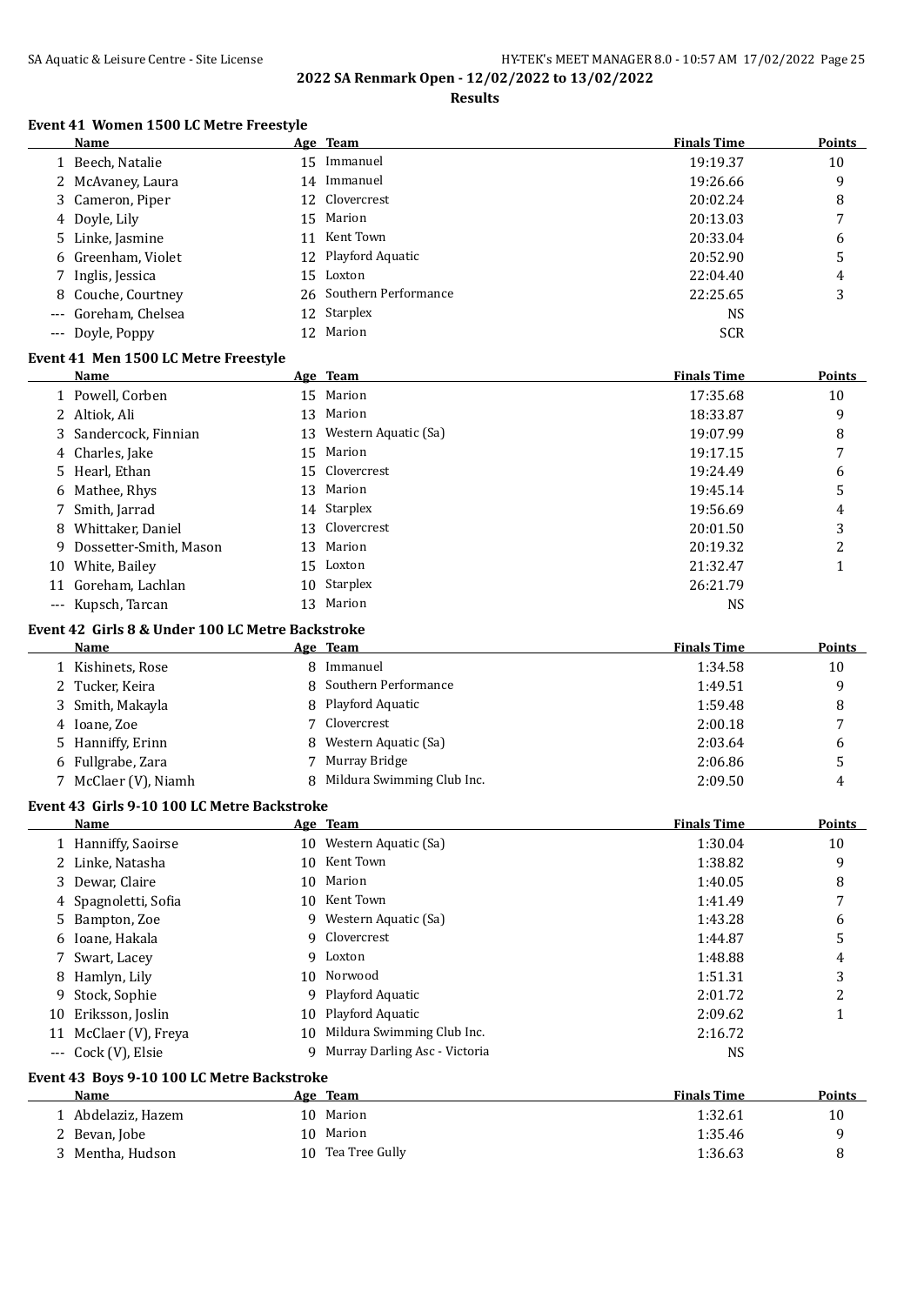## SA Aquatic & Leisure Centre - Site License **HY-TEK's MEET MANAGER 8.0 - 10:57 AM 17/02/2022** Page 26 **2022 SA Renmark Open - 12/02/2022 to 13/02/2022**

**Results**

## **(Event 43 Boys 9-10 100 LC Metre Backstroke)**

|                     | <b>Name</b>                                  |    | Age Team                   | <b>Finals Time</b> | <b>Points</b> |
|---------------------|----------------------------------------------|----|----------------------------|--------------------|---------------|
|                     | 4 Falkous, Eli                               |    | 10 Playford Aquatic        | 1:51.23            | 7             |
|                     | Event 44 Girls 11-12 100 LC Metre Backstroke |    |                            |                    |               |
|                     | Name                                         |    | Age Team                   | <b>Finals Time</b> | Points        |
|                     | 1 Crean, Allegra                             | 12 | Marion                     | 1:19.49            | 10            |
| 2                   | Nesci, Ava                                   |    | 12 Starplex                | 1:19.55            | 9             |
| 3                   | Harrison, Savannah                           | 11 | Clovercrest                | 1:20.94            | 8             |
| 4                   | Linke, Jasmine                               | 11 | Kent Town                  | 1:23.00            | 7             |
| 5                   | Charleson, Olive                             | 12 | Western Aquatic (Sa)       | 1:24.45            | 6             |
| 6                   | Griffiths, Ellie                             | 11 | Gawler                     | 1:25.16            | 5             |
| 7                   | Baker, Amelia                                | 11 | Southern Performance       | 1:25.70            | 4             |
| 8                   | Forster, Ella                                | 12 | Clovercrest                | 1:26.61            | 3             |
| 9                   | Sherwell, Amber                              | 11 | Norwood                    | 1:26.88            | 2             |
| 10                  | Shannon, Isabella                            | 11 | Barossa                    | 1:27.19            | 1             |
| 11                  | Le Roux, Mikayla                             | 12 | Barossa                    | 1:29.83            |               |
| 12                  | Sebestyen, Laura                             | 11 | Marion                     | 1:31.67            |               |
| 13                  | McClaer (V), Liana                           | 12 | Mildura Swimming Club Inc. | 1:32.19            |               |
| 14                  | Newham, Asha                                 | 12 | Great Southern (Sa)        | 1:32.68            |               |
| 15                  | Smith, Grace                                 | 11 | Great Southern (Sa)        | 1:32.95            |               |
| 16                  | Fourie, Emma                                 | 12 | <b>Mountain Pool</b>       | 1:33.27            |               |
| 17                  | Paul, Meg                                    | 11 | Clovercrest                | 1:35.52            |               |
| 18                  | Kornmeier, Lily                              | 12 | Marion                     | 1:36.57            |               |
| 19                  | Ireland, Ella                                | 12 | Murray Bridge              | 1:36.68            |               |
| 20                  | Stocker, Ruby                                | 12 | Playford Aquatic           | 1:41.64            |               |
| 21                  | Davy, Ella                                   | 12 | Murray Bridge              | 1:47.04            |               |
| 22                  | Gilbert, Tayliah                             | 11 | Clovercrest                | 1:58.38            |               |
| 23                  | Smith, Eliza                                 | 11 | <b>Starplex</b>            | 2:14.88            |               |
| $\qquad \qquad - -$ | Waller, Arabella                             | 11 | Marion                     | <b>NS</b>          |               |
|                     | Bevan, Jasmine                               | 12 | Marion                     | <b>SCR</b>         |               |
| $---$               | Doyle, Poppy                                 | 12 | Marion                     | <b>SCR</b>         |               |

#### **Event 44 Boys 11-12 100 LC Metre Backstroke**

|     | Name                |    | Age Team                | <b>Finals Time</b> | Points |
|-----|---------------------|----|-------------------------|--------------------|--------|
|     | 1 Kupsch, Phoenix   |    | 11 Marion               | 1:17.38            | 10     |
|     | 2 Riedel, Hugh      | 12 | Vitor Renmark           | 1:19.00            | 9      |
|     | 3 Schubert, Max     | 11 | Barossa                 | 1:24.13            | 8      |
|     | 4 Cregan, Neil      | 12 | Barossa                 | 1:26.25            | 7      |
|     | 5 Tucker, Jordan    |    | 11 Marion               | 1:27.18            | 6      |
|     | 6 Stanley, Will     |    | 12 Marion               | 1:29.14            | 5      |
|     | 7 McAvaney, William | 12 | Immanuel                | 1:29.47            | 4      |
|     | 8 Hearl, Zachary    | 12 | Clovercrest             | 1:30.79            | 3      |
|     | 9 Bampton, Ky       | 11 | Western Aquatic (Sa)    | 1:31.28            | 2      |
|     | 10 Toivonen, James  |    | 11 Western Aquatic (Sa) | 1:31.62            | 1      |
| 11  | Marks, Dillon       | 12 | Berri (Sa)              | 1:37.51            |        |
|     | 12 Eriksson, Leif   |    | 12 Playford Aquatic     | 1:38.05            |        |
| 13. | Bartlett, Jacques   | 12 | Marion                  | 1:41.53            |        |
|     | 14 Collings, Joshua |    | 11 Marion               | 1:43.48            |        |

#### **Event 45 Girls 13-14 100 LC Metre Backstroke**

| Name                  |    | Age Team            | <b>Finals Time</b> | <b>Points</b>            |
|-----------------------|----|---------------------|--------------------|--------------------------|
| 1 Kishinets, Isabella | 13 | Immanuel            | 1:18.52            | 10                       |
| 2 Scarborough, Kara   |    | 14 Mountain Pool    | 1:18.67            | q                        |
| 3 Starr, Annabelle    |    | 14 Mountain Pool    | 1:19.41            | 8                        |
| 4 Axon, Mya           |    | 14 Marion           | 1:19.47            | $\overline{\phantom{a}}$ |
| 5 Waligora, Urszula   |    | 13 Playford Aquatic | 1:21.75            | 6                        |
| 6 Griffiths, Ashleigh |    | 14 Gawler           | 1:21.98            |                          |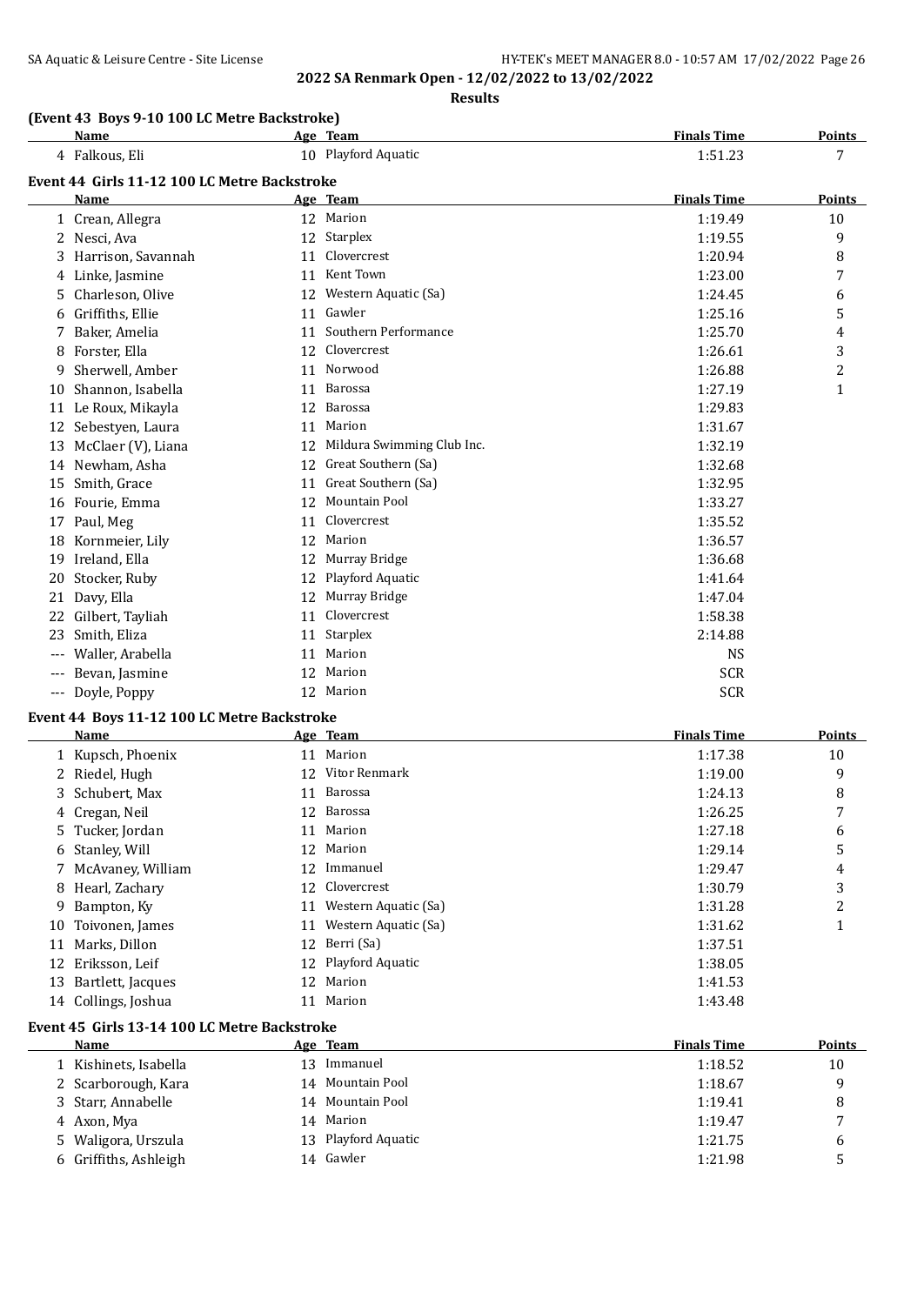#### **Results**

## **(Event 45 Girls 13-14 100 LC Metre Backstroke)**

|    | Name                 |    | Age Team                      | <b>Finals Time</b> | <b>Points</b> |
|----|----------------------|----|-------------------------------|--------------------|---------------|
|    | 7 Allen (V), Jasmin  |    | 13 Mildura Swimming Club Inc. | 1:22.40            | 4             |
|    | 8 Mann, Kayla        | 13 | Mountain Pool                 | 1:22.43            | 3             |
|    | 9 Pentland, Ruby     |    | 13 Clovercrest                | 1:22.94            | 2             |
|    | 10 Green, Charlise   | 13 | Immanuel                      | 1:23.19            |               |
|    | 11 Sultana, Molly    | 13 | Broken Hill Aquatic           | 1:24.09            |               |
|    | 12 Gibbs, Saskia     | 13 | Loxton                        | 1:26.21            |               |
|    | 13 Ratzmer, Haylee   |    | 14 Mountain Pool              | 1:29.06            |               |
|    | 14 Kassebaum, Amity  | 13 | Berri (Sa)                    | 1:30.90            |               |
| 15 | Smith, Isabelle      |    | 13 Great Southern (Sa)        | 1:31.86            |               |
| 16 | Smith, Keeley        |    | 14 Murray Bridge              | 1:34.39            |               |
|    | 17 Lyons, Imogen     | 13 | Vitor Renmark                 | 1:34.71            |               |
| 18 | Fisher, Isabella     |    | 13 Marion                     | 1:35.63            |               |
| 19 | Teare, Holly         |    | 14 Vitor Renmark              | 1:36.52            |               |
| 20 | Reimann, Abigael     |    | 14 Loxton                     | 1:59.02            |               |
|    | --- Schulz, Olivia   |    | 14 Mountain Pool              | <b>SCR</b>         |               |
|    | --- Dingwall, Alinta |    | 14 Immanuel                   | <b>SCR</b>         |               |

## **Event 45 Boys 13-14 100 LC Metre Backstroke**

|    | Name                 |    | Age Team                | <b>Finals Time</b> | <b>Points</b> |
|----|----------------------|----|-------------------------|--------------------|---------------|
|    | 1 Timms, Patrick     |    | 14 Barossa              | 1:11.74            | 10            |
|    | 2 Travers, Jack      |    | 14 Western Aquatic (Sa) | 1:16.08            | 9             |
|    | 3 Gilbert, Connor    |    | 13 Clovercrest          | 1:18.71            | 8             |
|    | 4 Waligora, Matthew  |    | 14 Playford Aquatic     | 1:18.75            | 7             |
|    | 5 Collings, Kieran   |    | 14 Marion               | 1:18.94            | 6             |
|    | 6 Mackinnon, Oliver  | 13 | Marion                  | 1:19.84            | 5             |
|    | 7 Tucker, Zachary    | 14 | Marion                  | 1:20.03            | 4             |
| 8  | Menadue, Benjamin    |    | 14 Berri (Sa)           | 1:20.22            | 3             |
| 9  | Collins, Charlie     | 14 | Barossa                 | 1:22.84            | 2             |
| 10 | Towers, Fabricio     | 13 | Barossa                 | 1:23.11            | 1             |
| 11 | Walsh, Oliver        | 13 | Broken Hill Aquatic     | 1:23.17            |               |
| 12 | White, Lucas         |    | 14 Loxton               | 1:24.36            |               |
| 13 | Tucker, Axel         | 13 | Marion                  | 1:24.68            |               |
| 14 | Abdelaziz, Malek     | 13 | Marion                  | 1:25.99            |               |
| 15 | Flett, Heath         | 14 | Vitor Renmark           | 1:27.04            |               |
|    | 16 Subasinha, Dinith | 13 | Starplex                | 1:29.26            |               |
| 17 | Shoobridge, Oscar    | 13 | Broken Hill Aquatic     | 1:29.89            |               |
|    |                      |    |                         |                    |               |

## **Event 46 Women 15-16 100 LC Metre Backstroke**

|          | Name                |    | Age Team             | <b>Finals Time</b> | <b>Points</b>  |
|----------|---------------------|----|----------------------|--------------------|----------------|
|          | 1 McAvaney, Georgia | 15 | Immanuel             | 1:12.31            | 10             |
|          | 2 Schubert, Nyah    |    | 16 Barossa           | 1:16.13            | 9              |
|          | 3 Jenzen, Georgie   | 15 | Immanuel             | 1:16.60            | 8              |
|          | 4 Doyle, Lily       | 15 | Marion               | 1:16.88            | 7              |
|          | 5 Adams, Sasha      |    | 15 Immanuel          | 1:19.22            | 6              |
|          | 6 Hansen, Stephanie |    | 16 Clovercrest       | 1:21.68            | 5              |
|          | Wishart, Charlotte  |    | 15 Berri (Sa)        | 1:24.62            | 4              |
|          | 8 Lambert, Jenna    | 16 | Vitor Renmark        | 1:26.11            | 3              |
| 9        | Inglis, Jessica     |    | 15 Loxton            | 1:27.44            | $\overline{2}$ |
| 10       | Martinson, Paityn   | 15 | Vitor Renmark        | 1:31.17            | 1              |
| 11       | Brown, Chloe        | 16 | Southern Performance | 1:31.24            |                |
|          | 12 Griffiths, Reese |    | 16 Gawler            | 1:41.75            |                |
|          | 13 Piltz, Anise     |    | 15 Berri (Sa)        | 1:54.62            |                |
| $\cdots$ | Breden, Alex        | 15 | Western Aquatic (Sa) | <b>NS</b>          |                |
| $---$    | Gorman, Gabrielle   | 16 | Starplex             | <b>SCR</b>         |                |
|          |                     |    |                      |                    |                |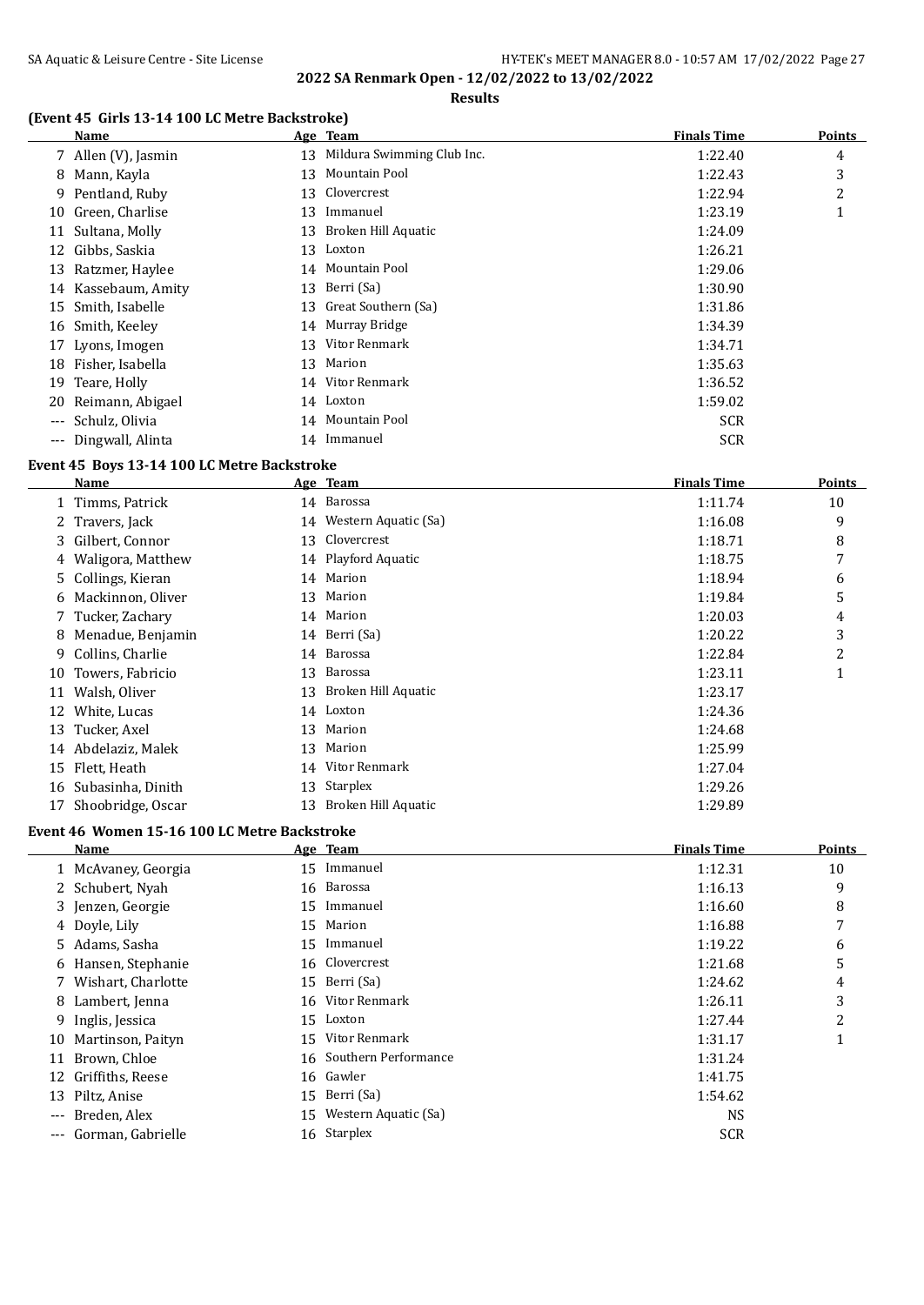**Results**

| Event 46 Men 15-16 100 LC Metre Backstroke               |    |                               |                    |               |
|----------------------------------------------------------|----|-------------------------------|--------------------|---------------|
| Name                                                     |    | Age Team                      | <b>Finals Time</b> | Points        |
| 1 Kupsch, Diezel                                         |    | 15 Marion                     | 1:11.76            | 10            |
| 2 Hamlyn, Lachlan                                        |    | 16 Norwood                    | 1:15.09            | 9             |
| Gilbert, Lachlan<br>3                                    | 15 | Clovercrest                   | 1:15.11            | 8             |
| White, Bailey<br>4                                       | 15 | Loxton                        | 1:22.22            | 7             |
| Cockshell, Lucas<br>5.                                   |    | 16 Loxton                     | 1:25.08            | 6             |
| 6 Marks, Lachlan                                         |    | 15 Berri (Sa)                 | 1:25.14            | 5             |
| Event 47 Women 17-18 100 LC Metre Backstroke             |    |                               |                    |               |
| Name                                                     |    | Age Team                      | <b>Finals Time</b> | Points        |
| 1 Cameron, Amber                                         |    | 18 Clovercrest                | 1:20.21            | 10            |
| Event 47 Men 17-18 100 LC Metre Backstroke               |    |                               |                    |               |
| Name                                                     |    | Age Team                      | <b>Finals Time</b> | Points        |
| 1 White, Jordan                                          |    | 17 Loxton                     | 1:09.75            | 10            |
| 2 Mcfarlane, Ben                                         |    | 17 Gawler                     | 1:14.03            | 9             |
| 3 Hoffmann, Ethan                                        |    | 17 Vitor Renmark              | 1:16.02            | 8             |
| 4 Hinze, Liam                                            |    | 17 Mountain Pool              | 1:25.33            | 7             |
|                                                          |    |                               |                    |               |
| Event 48 Women 19 & Over 100 LC Metre Backstroke<br>Name |    | Age Team                      | <b>Finals Time</b> | Points        |
| 1 Dewallef, Victoria                                     |    | 19 Mountain Pool              | 1:23.72            | 10            |
| 2 Lyons, Sue                                             |    | 54 Vitor Renmark              | 1:25.02            | 9             |
| 3 Hoffmann, Sophie                                       |    | 22 Vitor Renmark              | 1:42.10            | 8             |
|                                                          |    | 19 Mallee                     |                    | 7             |
| 4 Carn, Melissa                                          |    |                               | 2:04.53            |               |
| --- McClaer (V), Kristy                                  |    | 41 Mildura Swimming Club Inc. | <b>SCR</b>         |               |
| Event 48 Men 19 & Over 100 LC Metre Backstroke           |    |                               |                    |               |
| Name                                                     |    | Age Team                      | <b>Finals Time</b> | <b>Points</b> |
| 1 Scarborough, Ian                                       |    | 48 Mountain Pool              | 1:35.75            | 10            |
| Event 50 Girls 13 & Under 200 LC Metre Breaststroke      |    |                               |                    |               |
| Name                                                     |    | Age Team                      | <b>Finals Time</b> | Points        |
| 1 Borgmeyer, Claire                                      |    | 13 Immanuel                   | 3:01.83            | 10            |
| 2 Laird-Britton, Charlize                                | 13 | Marion                        | 3:09.15            | 9             |
| Daunt, Emily<br>3                                        | 11 | Marion                        | 3:14.39            | 8             |
| 4 Waligora, Urszula                                      |    | 13 Playford Aquatic           | 3:15.82            | 7             |
| Crossman, Ebony<br>5.                                    | 11 | Clovercrest                   | 3:17.56            | 6             |
| 6 Placanica, Alesha                                      |    | 11 Clovercrest                | 3:18.41            | 5             |
| 7 Ellis, Piper                                           |    | 12 Playford Aquatic           | 3:19.96            | 4             |
| Cox, Claire<br>8                                         |    | 13 Marion                     | 3:23.76            | 3             |
| Hallam, Sophia<br>9                                      | 11 | Marion                        | 3:26.57            | 2             |
| Timms, Leisel<br>10                                      | 12 | Barossa                       | 3:29.25            | $\mathbf{1}$  |
| Griffiths, Ellie<br>11                                   | 11 | Gawler                        | 3:29.48            |               |
| 12 Greenham, Violet                                      | 12 | Playford Aquatic              | 3:31.05            |               |
| Schellen, Kaylee<br>13                                   |    | 12 Murray Bridge              | 3:32.19            |               |
| 14 Mann, Kayla                                           | 13 | Mountain Pool                 | 3:32.94            |               |
| Lyons, Imogen                                            | 13 | Vitor Renmark                 | 3:37.97            |               |
| 15                                                       |    |                               |                    |               |
| Goreham, Chelsea<br>16                                   | 12 | Starplex                      | 4:02.00            |               |
| Spagnoletti, Sofia<br>17                                 | 10 | Kent Town                     | 4:16.04            |               |
| Skeen, Sophie<br>$\scriptstyle\cdots$                    | 11 | Starplex                      | X4:10.08           |               |
| Conroy, Charlotte<br>$\scriptstyle\cdots$                |    | 13 Marion                     | <b>SCR</b>         |               |
| Event 50 Boys 13 & Under 200 LC Metre Breaststroke       |    |                               |                    |               |
| Name                                                     |    | Age Team                      | <b>Finals Time</b> | <b>Points</b> |
| 1 Whittaker, Daniel                                      |    | 13 Clovercrest                | 3:00.91            | 10            |
| 2 Dossetter-Smith, Mason                                 | 13 | Marion                        | 3:05.12            | 9             |
| 3 Kupsch, Tarcan                                         |    | 13 Marion                     | 3:17.23            | 8             |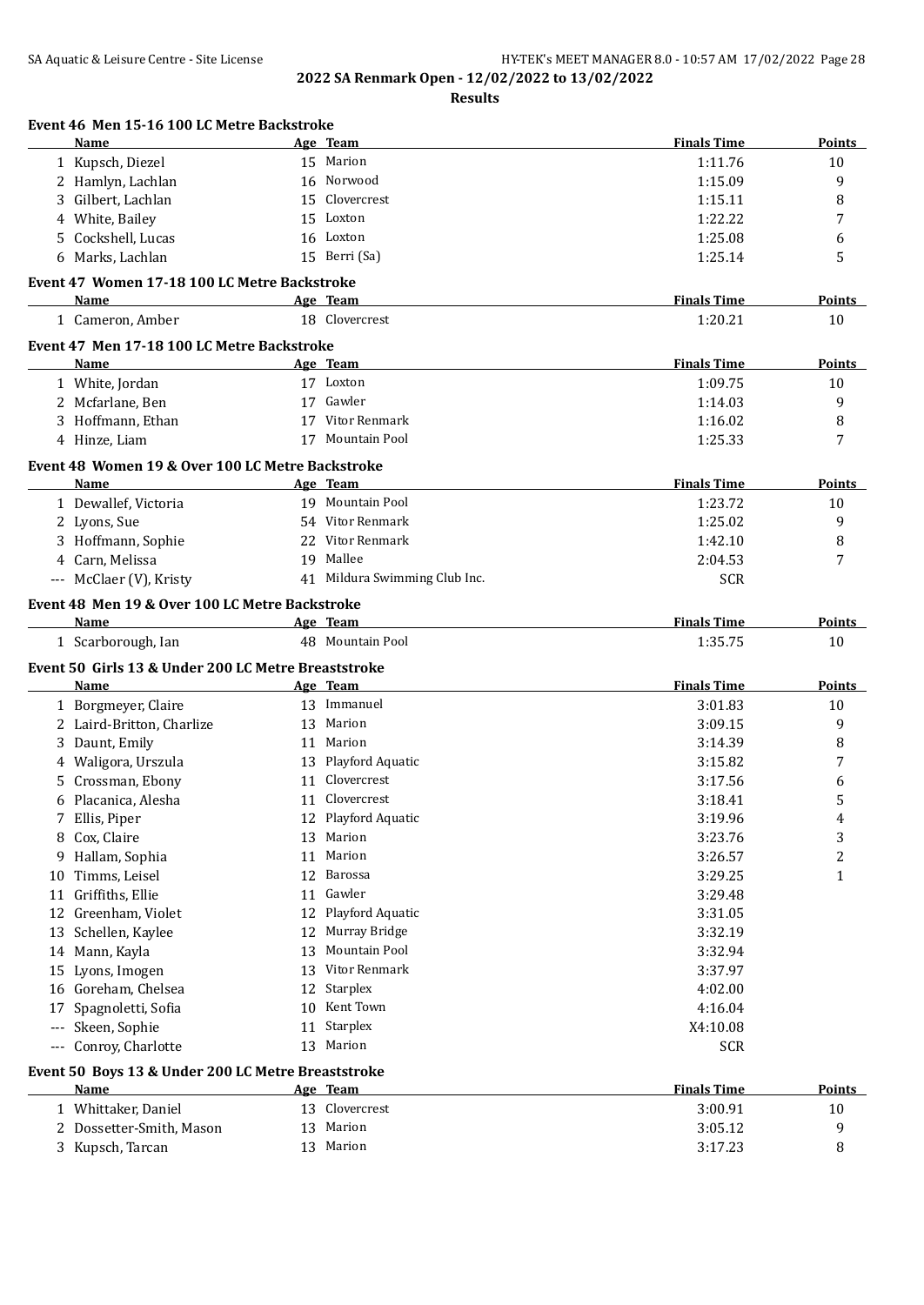$\overline{a}$ 

**2022 SA Renmark Open - 12/02/2022 to 13/02/2022 Results**

#### **(Event 50 Boys 13 & Under 200 LC Metre Breaststroke)**

|    | Name                 | Age Team               | <b>Finals Time</b> | <b>Points</b> |
|----|----------------------|------------------------|--------------------|---------------|
|    | 4 Tucker, Axel       | 13 Marion              | 3:17.54            | 7             |
|    | 5 Tucker, Jordan     | 11 Marion              | 3:18.13            | 6             |
|    | 6 Clinch, Marcus     | 13 Immanuel            | 3:18.32            | 5             |
|    | 7 Stanley, Will      | 12 Marion              | 3:23.75            | 4             |
|    | 8 Shoobridge, Oscar  | 13 Broken Hill Aquatic | 3:23.76            | 3             |
|    | 9 Walsh, Oliver      | 13 Broken Hill Aquatic | 3:26.69            | 2             |
|    | 10 White, Tyler      | 13 Murray Bridge       | 3:32.41            |               |
|    | 11 Subasinha, Dinith | 13 Starplex            | 3:38.52            |               |
|    | 12 Tucker, Jacob     | 9 Immanuel             | 3:52.14            |               |
| 13 | Bevan, Jobe          | 10 Marion              | 4:01.47            |               |

## **Event 51 Women 14 & Over 200 LC Metre Breaststroke**

|    | Name                  |    | Age Team            | <b>Finals Time</b> | Points |
|----|-----------------------|----|---------------------|--------------------|--------|
|    | 1 Hansen, Stephanie   |    | 16 Clovercrest      | 2:55.99            | 10     |
|    | 2 Downie, Amelia      | 15 | Immanuel            | 2:56.42            | 9      |
| 3  | Whittaker, Emily      | 16 | Clovercrest         | 3:05.54            | 8      |
| 4  | Cameron, Amber        | 18 | Clovercrest         | 3:08.75            | 7      |
| 5. | Nicholl, Chelsea      | 16 | Immanuel            | 3:13.03            | 6      |
|    | 6 Carroll, Jasmine    | 14 | Barossa             | 3:13.75            | 5      |
|    | Laird-Britton, Hunter | 15 | Marion              | 3:13.86            | 4      |
| 8  | Cameron, Hannah       | 15 | Clovercrest         | 3:13.97            | 3      |
|    | 9 Lyons, Sue          |    | 54 Vitor Renmark    | 3:16.37            | 2      |
| 10 | Below, Jade           |    | 16 Playford Aquatic | 3:17.15            | 1      |
|    | 11 Logan, Sage        |    | 14 Barossa          | 3:22.50            |        |
| 12 | Roberts, Isabella     | 14 | Murray Bridge       | 3:23.13            |        |
| 13 | Wood, Meg             | 16 | Barossa             | 3:23.65            |        |
|    | 14 Folley, Bronte     | 15 | Murray Bridge       | 3:25.10            |        |
|    | 15 Ratzmer, Haylee    | 14 | Mountain Pool       | 3:26.78            |        |
|    | 16 Chan, Hermione     | 14 | Marion              | 3:32.00            |        |
|    | --- Schulz, Olivia    | 14 | Mountain Pool       | <b>SCR</b>         |        |

#### **Event 51 Men 14 & Over 200 LC Metre Breaststroke**

|    | <b>Name</b>                                        |    | Age Team                   | <b>Finals Time</b> | Points        |
|----|----------------------------------------------------|----|----------------------------|--------------------|---------------|
|    | 1 Cregan, Gabriel                                  | 15 | Barossa                    | 2:51.07            | 10            |
|    | Powell, Corben                                     | 15 | Marion                     | 2:51.24            | 9             |
|    | 3 Kupsch, Diezel                                   | 15 | Marion                     | 2:54.92            | 8             |
| 4  | Hearl, Ethan                                       | 15 | Clovercrest                | 2:55.29            | 7             |
|    | Collings, Kieran                                   | 14 | Marion                     | 3:04.17            | 6             |
| 6  | White, Bailey                                      | 15 | Loxton                     | 3:05.34            | 5             |
|    | Mosley, Levi                                       | 14 | Marion                     | 3:05.88            | 4             |
| 8  | Waligora, Matthew                                  | 14 | Playford Aquatic           | 3:12.22            | 3             |
| 9  | Nokes (V), Riley                                   | 15 | Mildura Swimming Club Inc. | 3:20.28            | 2             |
| 10 | Nokes (V), Archie                                  | 14 | Mildura Swimming Club Inc. | 3:23.85            |               |
| 11 | Kassebaum, Damon                                   | 18 | Berri (Sa)                 | 3:25.86            |               |
| 12 | Brooks, Hayden                                     | 14 | Marion                     | 3:36.09            |               |
|    | --- Moore, Rory                                    |    | 15 Berri (Sa)              | <b>SCR</b>         |               |
|    | Event 51 Men 200 LC Metre Breaststroke Multi-Class |    |                            |                    |               |
|    | Name                                               |    | Age Team                   | <b>Finals Time</b> | Points        |
|    | 1 Smith, Michael SB19                              |    | 15 Playford Aquatic        | 3:36.26            | 10            |
|    | Event 52 Girls 8 & Under 50 LC Metre Butterfly     |    |                            |                    |               |
|    | Name                                               |    | Age Team                   | <b>Finals Time</b> | <b>Points</b> |
|    | Kishinets, Rose                                    | 8  | Immanuel                   | 47.85              | 10            |
|    | 2 Tucker, Keira                                    | 8  | Southern Performance       | 53.98              | 9             |
|    | $2 \times 7$                                       |    | $7$ Clorenancet            | 1.0177             | <sup>o</sup>  |

#### Ioane, Zoe 7 Clovercrest 1:01.77 8 4 Smith, Makayla **8 Playford Aquatic 8 Playford Aquatic** 1:05.36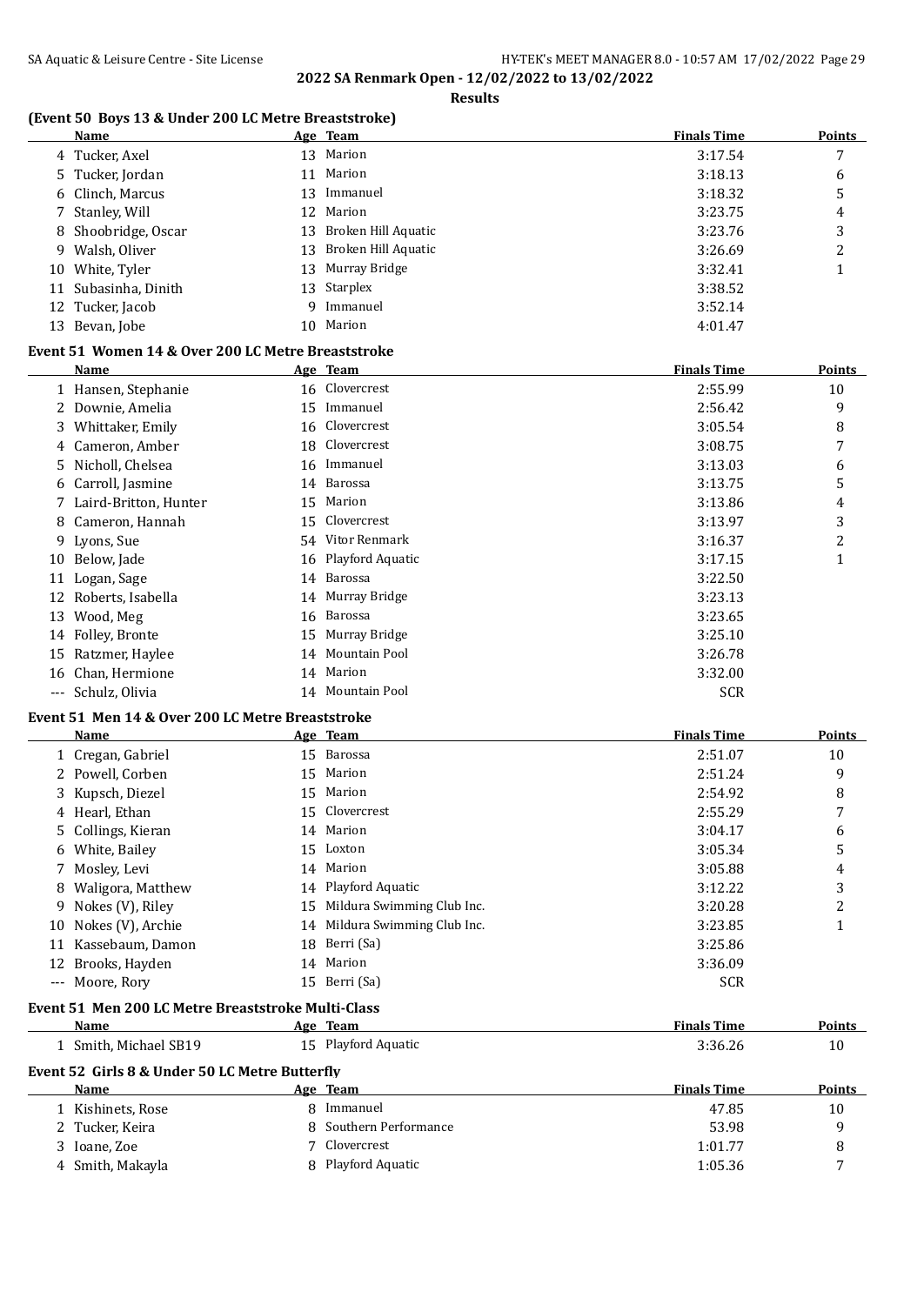**Results**

|    | (Event 52 Girls 8 & Under 50 LC Metre Butterfly)<br>Name  |     | Age Team                      | <b>Finals Time</b> | <b>Points</b>           |
|----|-----------------------------------------------------------|-----|-------------------------------|--------------------|-------------------------|
|    | 5 Hanniffy, Erinn                                         |     | 8 Western Aquatic (Sa)        | 1:12.65            | 6                       |
|    | 6 McClaer (V), Niamh                                      |     | 8 Mildura Swimming Club Inc.  | 1:16.29            | 5                       |
|    | Event 52 Boys 8 & Under 50 LC Metre Butterfly             |     |                               |                    |                         |
|    | Name                                                      |     | Age Team                      | <b>Finals Time</b> | <b>Points</b>           |
|    | 1 Zammit, Mason                                           |     | 8 Playford Aquatic            | 52.77              | 10                      |
|    | Event 53 Girls 9-10 50 LC Metre Butterfly                 |     |                               |                    |                         |
|    | <b>Name</b>                                               |     | Age Team                      | <b>Finals Time</b> | Points                  |
|    | 1 Hanniffy, Saoirse                                       |     | 10 Western Aquatic (Sa)       | 39.27              | 10                      |
|    | 2 Weston, Mia Jayne                                       | 10. | Marion                        | 39.65              | 9                       |
|    | 3 Linke, Natasha                                          | 10  | Kent Town                     | 40.90              | 8                       |
|    | 4 White, Sarah                                            |     | 10 Loxton                     | 43.82              | 7                       |
| 5  | Bampton, Zoe                                              |     | 9 Western Aquatic (Sa)        | 45.09              | 6                       |
| 6  | Dewar, Claire                                             | 10  | Marion                        | 45.10              | 5                       |
|    | 7 Furnival, Billie                                        | 10  | Marion                        | 46.47              | 4                       |
| 8  | Spagnoletti, Sofia                                        | 10  | Kent Town                     | 47.81              | 3                       |
|    | 9 Romanowski, April                                       | 10  | Southern Performance          | 52.39              | 2                       |
| 10 | Swart, Lacey                                              |     | 9 Loxton                      | 55.29              | 1                       |
| 11 | Osborn, Anabelle                                          | 9   | Marion                        | 55.81              |                         |
|    | 12 Ireland, Charlie                                       | 9   | Murray Bridge                 | 1:00.27            |                         |
|    | 13 Ioane, Hakala                                          | q   | Clovercrest                   | 1:01.52            |                         |
|    | 14 Skeen, Annabelle                                       | 9   | Starplex                      | 1:04.80            |                         |
|    | 15 Earle (V), Amber                                       |     | 10 Irymple Swimming Club      | 1:05.55            |                         |
|    | 16 Piltz, Eden                                            | 10  | Berri (Sa)                    | 1:08.66            |                         |
|    | 17 Watson, Tayla                                          | 9   | Clovercrest                   | 1:12.73            |                         |
|    | 18 McClaer (V), Freya                                     |     | 10 Mildura Swimming Club Inc. | 1:23.42            |                         |
|    | Event 53 Boys 9-10 50 LC Metre Butterfly                  |     |                               |                    |                         |
|    | Name                                                      |     | Age Team                      | <b>Finals Time</b> | Points                  |
|    | 1 Goreham, Lachlan                                        |     | 10 Starplex                   | 43.40              | 10                      |
|    | 2 Tucker, Jacob                                           | 9   | Immanuel                      | 43.78              | 9                       |
|    | 3 Abdelaziz, Hazem                                        | 10  | Marion                        | 44.87              | 8                       |
| 4  | Mentha, Hudson                                            | 10  | Tea Tree Gully                | 45.89              | 7                       |
| 5. | Bevan, Jobe                                               | 10  | Marion                        | 46.23              | 6                       |
| 6  | Clinch, Harry                                             |     | 10 Immanuel                   | 51.25              | 5                       |
|    | 7 Falkous, Eli                                            |     | 10 Playford Aquatic           | 51.52              |                         |
|    |                                                           |     |                               |                    | 4                       |
|    | 8 Garner (V), Riley                                       |     | 10 Mildura Swimming Club Inc. | 53.10              | 3                       |
|    | 9 Pentland, Jack                                          | Q.  | Clovercrest                   | 59.96              | 2                       |
|    | 10 Mathee, Aaron                                          | 9   | Marion                        | 1:01.69            | 1                       |
|    | 11 Nesci, Zavier                                          |     | 10 Starplex                   | 1:03.66            |                         |
|    | --- Dingwall, Eddy                                        | q   | Immanuel                      | <b>SCR</b>         |                         |
|    |                                                           |     |                               |                    |                         |
|    | Event 54 Girls 11-12 50 LC Metre Butterfly<br><b>Name</b> |     | Age Team                      | <b>Finals Time</b> | Points                  |
|    | 1 Crean, Allegra                                          |     | 12 Marion                     | 34.29              | 10                      |
|    |                                                           |     | 11 Kent Town                  | 34.50              | 9                       |
|    | 2 Linke, Jasmine                                          |     | 12 Playford Aquatic           | 34.74              | 8                       |
| 4  | 3 Ellis, Piper                                            | 12  | Barossa                       | 34.94              | 7                       |
| 5  | Sloane, Georgiana<br>Daunt, Emily                         | 11  | Marion                        | 35.00              | 6                       |
| 6  | Osborn, Jessica                                           | 11  | Marion                        | 35.41              | 5                       |
| 7  | Charleson, Olive                                          |     | 12 Western Aquatic (Sa)       | 35.84              | 4                       |
| 8  | Nesci, Ocea                                               | 11  | Starplex                      | 36.49              | 3                       |
| 9  | Harrison, Savannah                                        | 11  | Clovercrest                   | 36.61              | $\overline{\mathbf{c}}$ |
| 10 |                                                           | 12  | Mildura Swimming Club Inc.    |                    | $\mathbf{1}$            |
| 11 | Garner (V), Danika<br>Timms, Leisel                       | 12  | Barossa                       | 36.80<br>36.81     |                         |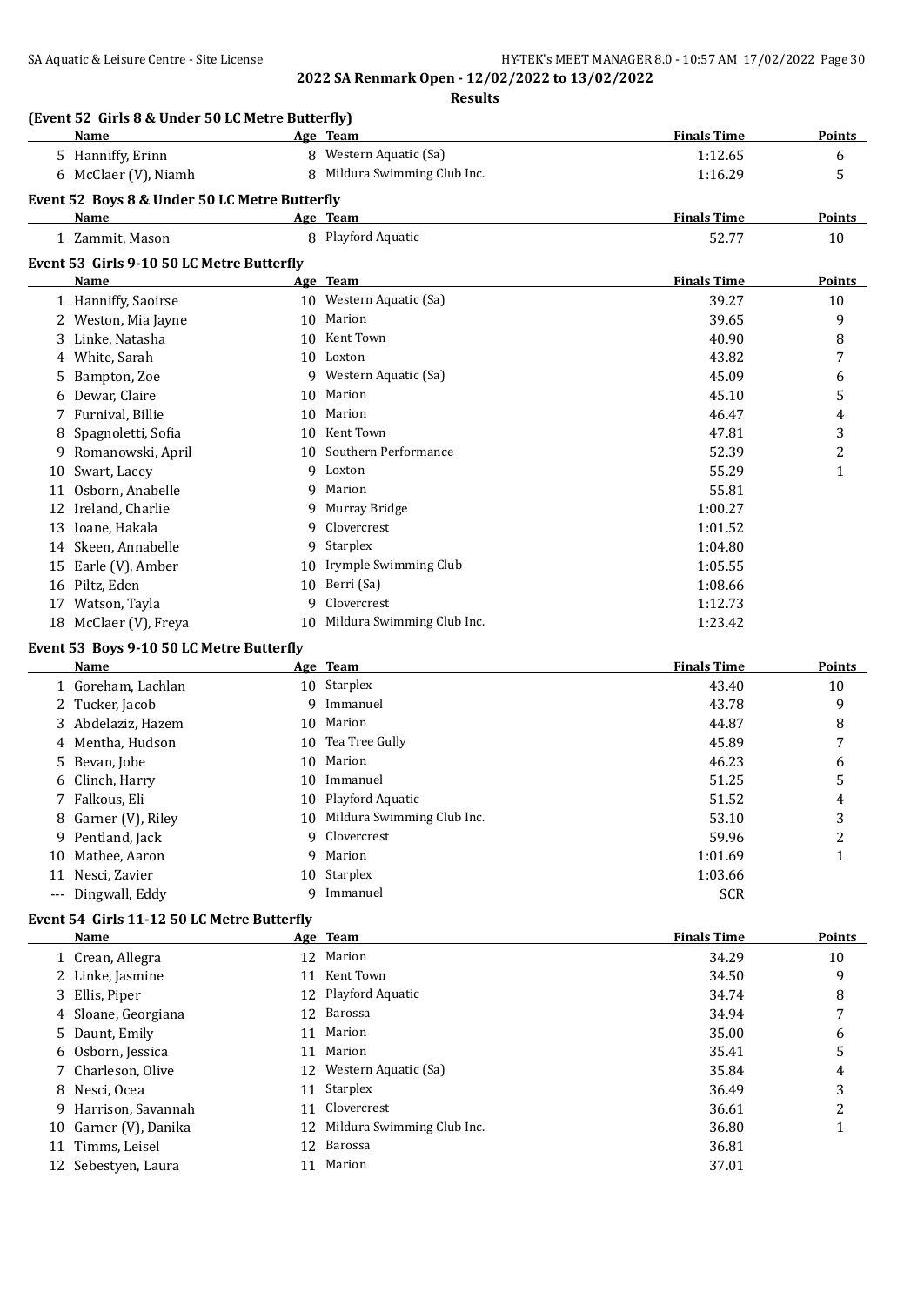## **Results**

## **(Event 54 Girls 11-12 50 LC Metre Butterfly)**

|    | <b>Name</b>                                            |    | Age Team                   | <b>Finals Time</b> | <b>Points</b> |
|----|--------------------------------------------------------|----|----------------------------|--------------------|---------------|
|    | 13 Newham, Asha                                        |    | 12 Great Southern (Sa)     | 37.05              |               |
|    | 14 Nesci, Ava                                          | 12 | Starplex                   | 37.62              |               |
| 15 | Baker, Amelia                                          | 11 | Southern Performance       | 38.29              |               |
| 16 | Hallam, Sophia                                         | 11 | Marion                     | 39.45              |               |
| 17 | McClaer (V), Liana                                     | 12 | Mildura Swimming Club Inc. | 39.98              |               |
| 18 | Le Roux, Mikayla                                       | 12 | Barossa                    | 40.30              |               |
| 19 | Shannon, Isabella                                      | 11 | Barossa                    | 40.90              |               |
| 20 | White, Courtney                                        | 12 | Loxton                     | 41.68              |               |
| 21 | Fourie, Emma                                           | 12 | <b>Mountain Pool</b>       | 41.97              |               |
| 22 | Schellen, Kaylee                                       | 12 | Murray Bridge              | 42.76              |               |
| 23 | Waller, Arabella                                       | 11 | Marion                     | 43.30              |               |
| 24 | Smith, Grace                                           | 11 | Great Southern (Sa)        | 43.56              |               |
| 25 | Ireland, Ella                                          | 12 | Murray Bridge              | 44.63              |               |
| 26 | Paul, Meg                                              | 11 | Clovercrest                | 46.16              |               |
| 27 | Stocker, Ruby                                          | 12 | Playford Aquatic           | 46.94              |               |
| 28 | Long, Emmanuelle                                       | 12 | Loxton                     | 48.90              |               |
| 29 | Gray, Claire                                           | 11 | Marion                     | 50.22              |               |
| 30 | Davy, Ella                                             | 12 | Murray Bridge              | 50.81              |               |
| 31 | Baker, Chelsea                                         | 11 | Playford Aquatic           | 51.27              |               |
| 32 | Zimon, Julia                                           | 12 | Clovercrest                | 52.78              |               |
|    | 33 Parrotta, Lalaine                                   | 11 | Berri (Sa)                 | 58.07              |               |
| 34 | Stevens, Summer                                        | 11 | Vitor Renmark              | 1:00.71            |               |
|    | --- Sherwell, Amber                                    |    | 11 Norwood                 | DQ                 |               |
|    | Arms not brought forward simultaneously over the water |    |                            |                    |               |
|    | --- Burrows, Poppy                                     |    | 11 Marion                  | <b>SCR</b>         |               |
|    | Event 54 Boys 11-12 50 LC Metre Butterfly              |    |                            |                    |               |
|    | Name                                                   |    | Age Team                   | <b>Finals Time</b> | <b>Points</b> |
|    | 1 Riedel, Hugh                                         |    | 12 Vitor Renmark           | 31.80              | 10            |
|    | 2 Schubert May                                         |    | 11 Barossa                 | 34.18              | q             |

|       | Riedel, Hugh                                 | 12 | Vitor Renmark        | 31.80 | 10 |
|-------|----------------------------------------------|----|----------------------|-------|----|
|       | 2 Schubert, Max                              | 11 | Barossa              | 34.18 | 9  |
| 3     | Zammit, Jayden                               | 12 | Playford Aquatic     | 34.25 | 8  |
|       | 4 Cregan, Neil                               | 12 | Barossa              | 36.55 | 7  |
|       | 5 Hearl, Zachary                             | 12 | Clovercrest          | 37.10 | 6  |
| 6     | Kupsch, Phoenix                              | 11 | Marion               | 37.20 | 5  |
| 7     | Stanley, Will                                | 12 | Marion               | 37.47 | 4  |
|       | 8 Collings, Joshua                           | 11 | Marion               | 37.85 | 3  |
| 9     | Bampton, Ky                                  | 11 | Western Aquatic (Sa) | 38.75 | 2  |
| 10    | Nys, Lachie                                  | 12 | Gawler               | 39.62 | 1  |
| 11    | Mosley, Leif                                 | 12 | Marion               | 40.76 |    |
| 12    | McAvaney, William                            | 12 | Immanuel             | 41.99 |    |
| 13    | Toivonen, James                              | 11 | Western Aquatic (Sa) | 42.39 |    |
| 14    | Marks, Dillon                                | 12 | Berri (Sa)           | 43.02 |    |
| 15    | Eriksson, Leif                               | 12 | Playford Aquatic     | 44.90 |    |
| 16    | Bartlett, Jacques                            | 12 | Marion               | 46.38 |    |
| $---$ | Cockshell, Eamon                             | 11 | Loxton               | DQ    |    |
|       | More than one breaststroke kick per arm pull |    |                      |       |    |

#### **Event 55 Girls 13-14 50 LC Metre Butterfly**

| Name                  |    | Age Team    | <b>Finals Time</b> | <b>Points</b> |
|-----------------------|----|-------------|--------------------|---------------|
| 1 Shannon, Charlotte  |    | 14 Barossa  | 33.33              | 10            |
| 2 Green, Charlise     | 13 | Immanuel    | 33.94              | 9             |
| 3 Kishinets, Isabella | 13 | Immanuel    | 33.95              | 8             |
| 4 Pentland, Ruby      | 13 | Clovercrest | 34.30              | 7             |
| 5 Le Roux, Anichia    |    | 14 Barossa  | 34.45              | 6             |
| 6 Axon, Mya           |    | 14 Marion   | 34.62              | 5             |
| 7 Schubert, Emma      | 13 | Barossa     | 34.72              | 4             |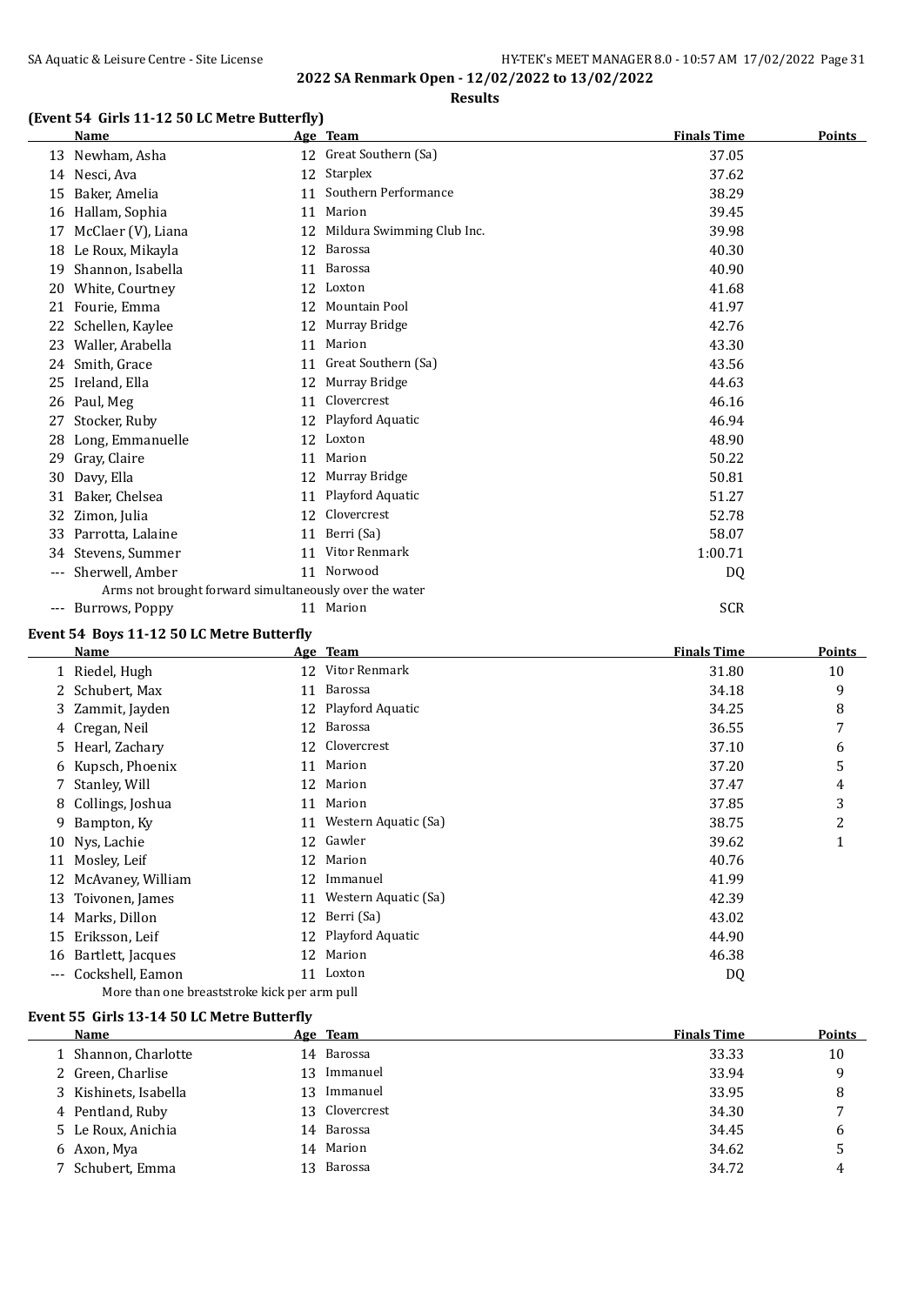## **Results**

## **(Event 55 Girls 13-14 50 LC Metre Butterfly)**

|     | <b>Name</b>             |    | Age Team                   | <b>Finals Time</b> | <b>Points</b> |
|-----|-------------------------|----|----------------------------|--------------------|---------------|
| 8   | Starr, Annabelle        |    | 14 Mountain Pool           | 34.96              | 3             |
| 9   | Laird-Britton, Charlize | 13 | Marion                     | 35.06              | 2             |
| 10  | Dowling, Charlotte      |    | 14 Western Aquatic (Sa)    | 35.14              | 1             |
| 11  | Hogarth, Sophie         | 14 | Norwood                    | 35.55              |               |
| 12  | Logan, Sage             | 14 | Barossa                    | 35.89              |               |
| 13  | Sultana, Molly          | 13 | Broken Hill Aquatic        | 36.52              |               |
| 14  | Cox, Claire             | 13 | Marion                     | 36.53              |               |
| 15  | Romanowski, Georgia     | 13 | Southern Performance       | 37.11              |               |
| 16  | Waligora, Urszula       | 13 | Playford Aquatic           | 37.13              |               |
| 17  | Gibbs, Saskia           | 13 | Loxton                     | 37.42              |               |
| 18  | Allen (V), Jasmin       | 13 | Mildura Swimming Club Inc. | 37.43              |               |
| 19  | Kassebaum, Amity        | 13 | Berri (Sa)                 | 37.69              |               |
| 20  | Mann, Kayla             | 13 | Mountain Pool              | 37.71              |               |
| 21  | Charles, Tahli          | 13 | Marion                     | 38.08              |               |
| 22  | Griffiths, Ashleigh     |    | 14 Gawler                  | 38.54              |               |
| 23  | Wyatt, Matilda          | 13 | Mallee                     | 40.83              |               |
| 24  | Ratzmer, Haylee         | 14 | Mountain Pool              | 41.21              |               |
| 25  | Smith, Keeley           |    | 14 Murray Bridge           | 41.55              |               |
| 26  | Fisher, Isabella        | 13 | Marion                     | 42.90              |               |
| 27  | Grosser, Madeline       | 13 | Loxton                     | 42.91              |               |
| 28  | Powell, Tahlia          | 13 | Marion                     | 46.43              |               |
| 29  | Reimann, Abigael        | 14 | Loxton                     | 58.96              |               |
| 30  | Stevens, Kayleigh       | 13 | Vitor Renmark              | 1:05.64            |               |
| --- | Greatrex, Abby          | 13 | Western Aquatic (Sa)       | <b>SCR</b>         |               |
| --- | Conroy, Charlotte       | 13 | Marion                     | <b>SCR</b>         |               |
| --- | Dingwall, Alinta        | 14 | Immanuel                   | <b>SCR</b>         |               |
| --- | Schulz, Olivia          |    | 14 Mountain Pool           | <b>SCR</b>         |               |

## **Event 55 Boys 13-14 50 LC Metre Butterfly**

|       | <b>Name</b>            |    | Age Team              | <b>Finals Time</b> | <b>Points</b>  |
|-------|------------------------|----|-----------------------|--------------------|----------------|
|       | 1 Turra, Logan         | 14 | Marion                | 28.87              | 10             |
|       | Zammit, Lachlan        |    | 14 Playford Aquatic   | 30.70              | 9              |
| 3     | Menadue, Benjamin      | 14 | Berri (Sa)            | 33.31              | 8              |
| 4     | Collins, Charlie       | 14 | Barossa               | 33.85              | 7              |
| 5.    | Renfrey, Kai           | 13 | Western Aquatic (Sa)  | 33.90              | 6              |
| 6     | Timms, Patrick         | 14 | Barossa               | 34.05              | 5              |
|       | Travers, Jack          | 14 | Western Aquatic (Sa)  | 34.51              | 4              |
| 8     | Waligora, Matthew      |    | 14 Playford Aquatic   | 34.55              | 3              |
| 9     | White, Lucas           |    | 14 Loxton             | 35.00              | $\overline{c}$ |
| 10    | Tucker, Zachary        |    | 14 Marion             | 35.03              | $\mathbf{1}$   |
| 11    | Smith, Jarrad          | 14 | Starplex              | 35.25              |                |
| 12    | Dossetter-Smith, Mason | 13 | Marion                | 35.75              |                |
| $*13$ | Walsh, Oliver          | 13 | Broken Hill Aquatic   | 36.11              |                |
| $*13$ | Kupsch, Tarcan         | 13 | Marion                | 36.11              |                |
| 15    | Gilbert, Connor        | 13 | Clovercrest           | 36.24              |                |
| 16    | Mackinnon, Oliver      | 13 | Marion                | 36.50              |                |
| 17    | Mosley, Levi           | 14 | Marion                | 37.31              |                |
| 18    | Clinch, Marcus         | 13 | Immanuel              | 37.61              |                |
| 19    | Flett, Heath           | 14 | Vitor Renmark         | 38.31              |                |
| 20    | Abdelaziz, Malek       | 13 | Marion                | 38.66              |                |
| 21    | Subasinha, Dinith      | 13 | <b>Starplex</b>       | 40.25              |                |
| 22    | White, Tyler           | 13 | Murray Bridge         | 46.65              |                |
| 23    | Earle (V), Cooper      | 13 | Irymple Swimming Club | 51.13              |                |
| 24    | Kassebaum, Alexander   | 13 | Berri (Sa)            | 52.08              |                |
| 25    | Parrotta, Kelton       | 13 | Berri (Sa)            | 54.31              |                |
|       | 26 Long, William       | 13 | Vitor Renmark         | 1:01.43            |                |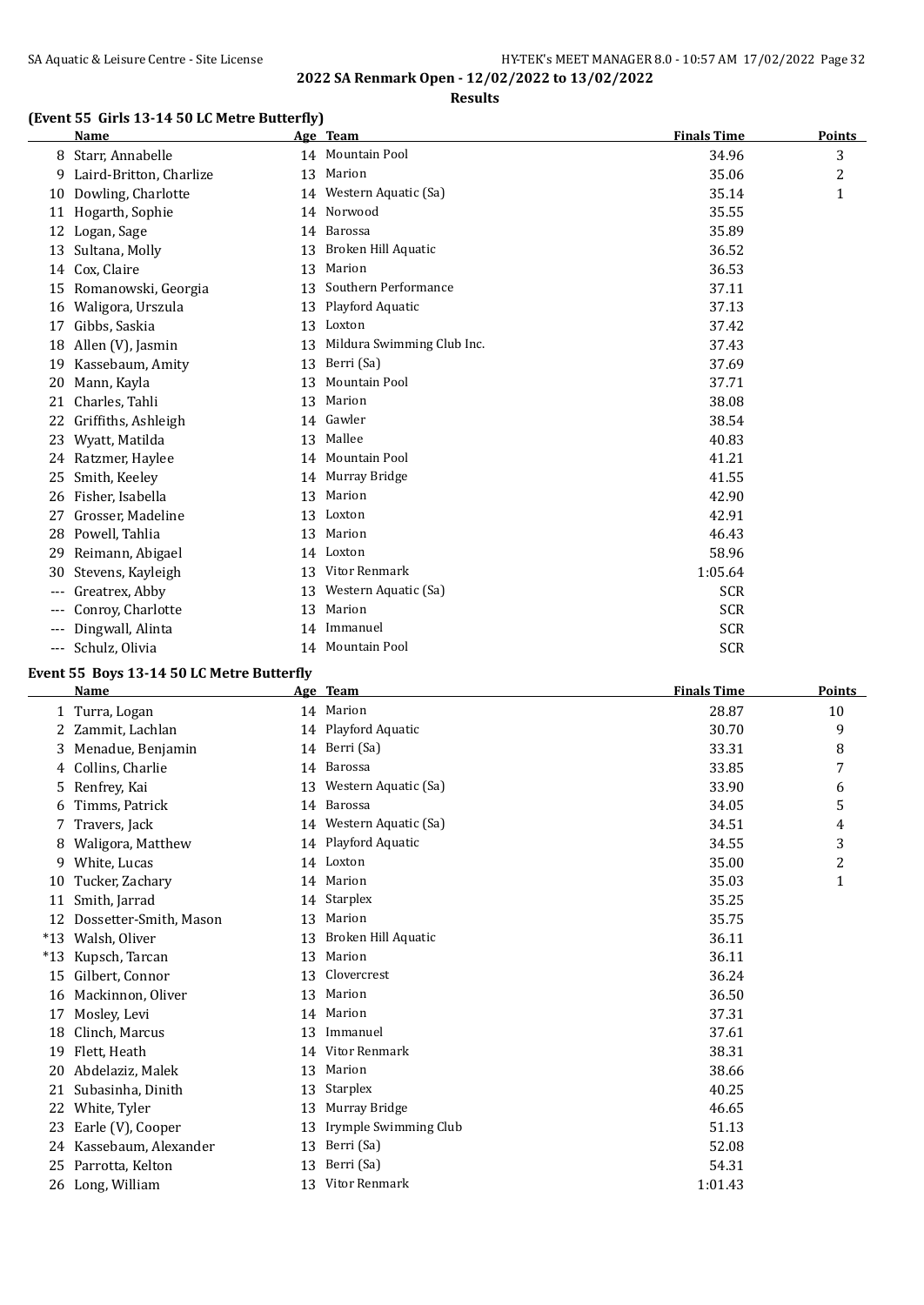# SA Aquatic & Leisure Centre - Site License **HY-TEK's MEET MANAGER 8.0 - 10:57 AM 17/02/2022** Page 33

**2022 SA Renmark Open - 12/02/2022 to 13/02/2022**

**Results**

#### **(Event 55 Boys 13-14 50 LC Metre Butterfly)**

| Name                                 | Team<br>Age             | <b>Finals Time</b><br><b>Points</b> |  |
|--------------------------------------|-------------------------|-------------------------------------|--|
| --- Sandercock, Finnian              | 13 Western Aquatic (Sa) | DC                                  |  |
| Alternating movement of legs or feet |                         |                                     |  |

## **Event 56 Women 15-16 50 LC Metre Butterfly**

|     | Name                   |    | Age Team             | <b>Finals Time</b> | <b>Points</b> |
|-----|------------------------|----|----------------------|--------------------|---------------|
|     | 1 McAvaney, Georgia    | 15 | Immanuel             | 30.03              | 10            |
|     | Laird-Britton, Hunter  | 15 | Marion               | 30.29              | 9             |
| 3   | Nicholl, Chelsea       | 16 | Immanuel             | 31.17              | 8             |
| 4   | Wood, Meg              | 16 | Barossa              | 31.70              | 7             |
| 5   | Schubert, Nyah         | 16 | Barossa              | 32.73              | 6             |
| 6   | Breden, Alex           | 15 | Western Aquatic (Sa) | 33.47              | 5             |
|     | Adams, Sasha           | 15 | Immanuel             | 34.34              | 4             |
| 8   | Cameron, Hannah        | 15 | Clovercrest          | 34.77              | 3             |
| 9   | Blaskett, Ayla         | 15 | Norwood              | 34.90              | 2             |
| 10  | Furniss, Jordana       | 16 | Loxton               | 35.19              | 1             |
| 11  | Jenzen, Georgie        | 15 | Immanuel             | 35.34              |               |
| 12  | Wishart, Charlotte     | 15 | Berri (Sa)           | 35.84              |               |
| 13  | Whittaker, Emily       | 16 | Clovercrest          | 37.58              |               |
| 14  | Inglis, Jessica        | 15 | Loxton               | 37.93              |               |
| 15  | Gideon-Takasawa, Alisa | 16 | Mountain Pool        | 38.65              |               |
| 16  | Beech, Natalie         | 15 | Immanuel             | 39.23              |               |
| 17  | Folley, Bronte         | 15 | Murray Bridge        | 39.25              |               |
| 18  | Martinson, Paityn      | 15 | Vitor Renmark        | 40.79              |               |
| 19  | Brown, Chloe           | 16 | Southern Performance | 42.45              |               |
| 20  | Thompson, Grace        | 16 | Vitor Renmark        | 45.30              |               |
| --- | Gorman, Gabrielle      |    | 16 Starplex          | <b>SCR</b>         |               |

#### **Event 56 Men 15-16 50 LC Metre Butterfly**

| Name                  |    | Age Team       | <b>Finals Time</b> | <b>Points</b> |
|-----------------------|----|----------------|--------------------|---------------|
| 1 Powell, Corben      |    | 15 Marion      | 29.24              | 10            |
| 2 Cregan, Gabriel     |    | 15 Barossa     | 31.42              | 9             |
| 3 Gilbert, Lachlan    |    | 15 Clovercrest | 31.75              | 8             |
| 4 Charles, Jake       |    | 15 Marion      | 31.77              | 7             |
| 5 Hamlyn, Lachlan     |    | 16 Norwood     | 32.08              | 6             |
| 6 Kupsch, Diezel      |    | 15 Marion      | 32.49              | 5             |
| 7 White, Bailey       |    | 15 Loxton      | 33.28              | 4             |
| 8 Collins, Harper     |    | 16 Barossa     | 35.04              | 3             |
| 9 Marks, Lachlan      |    | 15 Berri (Sa)  | 37.30              | 2             |
| 10 Cockshell, Lucas   |    | 16 Loxton      | 39.88              | 1             |
| --- Moore, Rory       |    | 15 Berri (Sa)  | <b>SCR</b>         |               |
| --- Stephenson, Flynn | 15 | Marion         | <b>SCR</b>         |               |

#### **Event 57 Women 17-18 50 LC Metre Butterfly**

| Name                      |    | Age Team         | <b>Finals Time</b> | Points |
|---------------------------|----|------------------|--------------------|--------|
| Raynes, Zoe               | 17 | Loxton           | 33.33              | 10     |
| 2 Gideon-Takasawa, Aileen |    | 18 Mountain Pool | 33.92              | 9      |
| 3 Cameron, Amber          |    | 18 Clovercrest   | 35.82              | 8      |
| 4 Lambert, Bree           |    | 18 Berri (Sa)    | 39.95              | 7      |
| --- Brooks, Cassie        |    | Marion           | NS                 |        |
| --- Long, Madelyn         |    | Loxton           | NS                 |        |
|                           |    |                  |                    |        |

#### **Event 57 Men 17-18 50 LC Metre Butterfly**

| Name                | Age Team            | <b>Finals Time</b> | <b>Points</b>  |
|---------------------|---------------------|--------------------|----------------|
| 1 White, Jordan     | 17<br>Loxton        | 27.79              | 10             |
| 2 Mcfarlane, Ben    | Gawler<br>17        | 30.09              | a              |
| 3 Hoffmann, Ethan   | Vitor Renmark<br>17 | 31.35              | 8              |
| 4 Herringer, Oliver | 18 Mountain Pool    | 31.52              | $\overline{ }$ |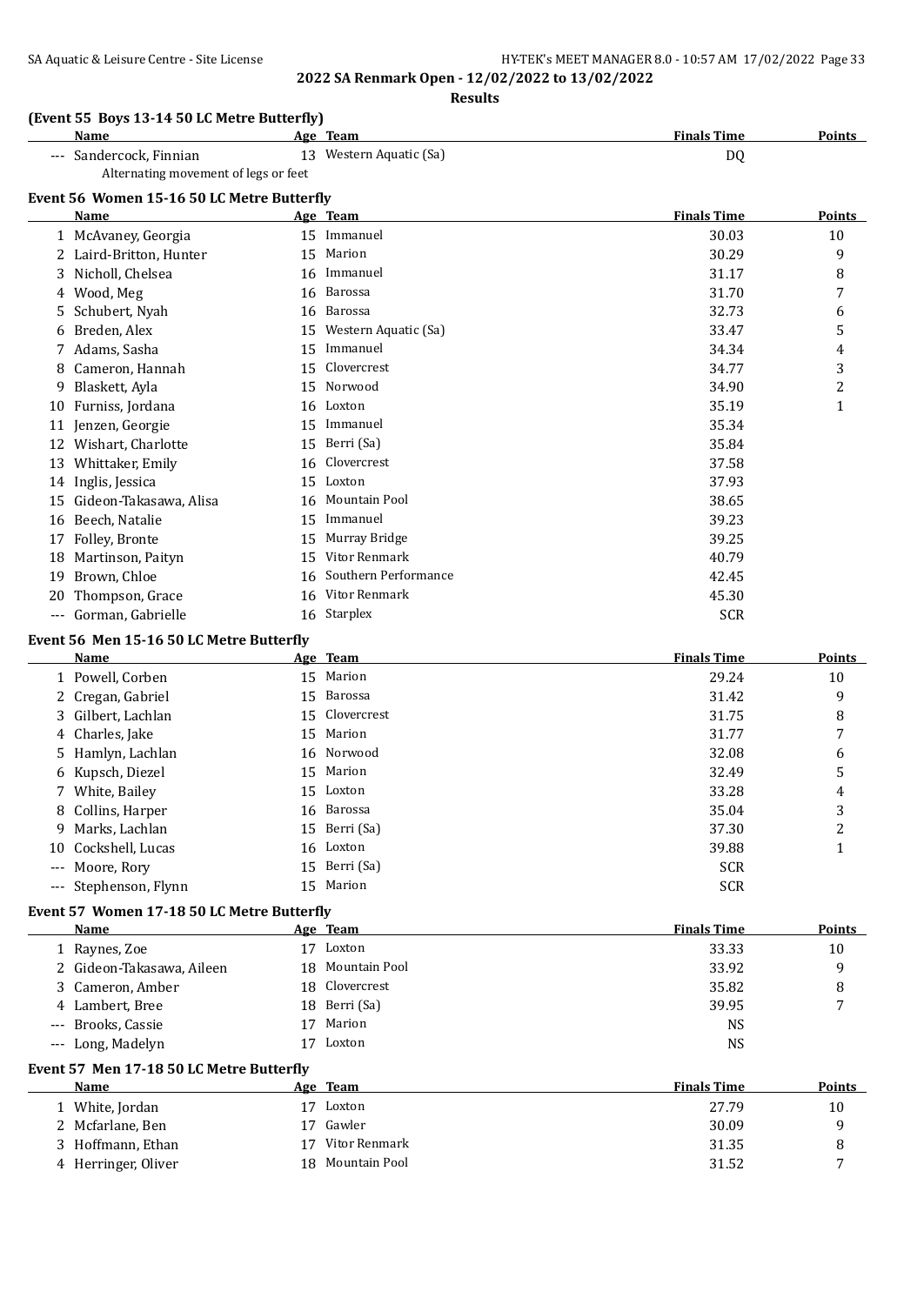**Results**

|          | (Event 57 Men 17-18 50 LC Metre Butterfly)<br><b>Name</b> |          | Age Team                                       | <b>Finals Time</b> | <b>Points</b> |
|----------|-----------------------------------------------------------|----------|------------------------------------------------|--------------------|---------------|
|          | 5 Kassebaum, Damon                                        |          | 18 Berri (Sa)                                  | 34.98              | 6             |
|          | 6 Hinze, Liam                                             |          | 17 Mountain Pool                               | 36.43              | 5             |
|          | 7 Orr, Darcy                                              |          | 17 Vitor Renmark                               | 36.89              | 4             |
|          | 8 Carn, Peter                                             |          | 17 Mallee                                      | 59.89              | 3             |
|          | Event 58 Women 19 & Over 50 LC Metre Butterfly            |          |                                                |                    |               |
|          | Name                                                      |          | Age Team                                       | <b>Finals Time</b> | <b>Points</b> |
|          | 1 Oldsen, Ellysia                                         |          | 26 Marion                                      | 28.17              | 10            |
|          | 2 Dewallef, Victoria                                      |          | 19 Mountain Pool                               | 36.42              | 9             |
|          | 3 Couche, Courtney                                        |          | 26 Southern Performance                        | 36.94              | 8             |
|          | 4 Hale, Trini                                             |          | 42 Loxton                                      | 39.16              | 7             |
|          | 5 McGargill, Lauren                                       |          | 25 Vitor Renmark                               | 40.46              | 6             |
|          | 6 Hoffmann, Sophie                                        |          | 22 Vitor Renmark                               | 41.68              | 5             |
|          | --- McClaer (V), Kristy                                   |          | 41 Mildura Swimming Club Inc.                  | <b>NS</b>          |               |
|          | Event 58 Men 19 & Over 50 LC Metre Butterfly              |          |                                                |                    |               |
|          | Name                                                      |          | Age Team                                       | <b>Finals Time</b> | <b>Points</b> |
|          | 1 Fielke, Henry                                           |          | 23 Mountain Pool                               | 30.09              | 10            |
|          | 2 Sayer, Darcy                                            |          | 22 Mountain Pool                               | 31.50              | 9             |
|          | Event 61 Girls 8 & Under 100 LC Metre Freestyle           |          |                                                |                    |               |
|          | Name                                                      |          | Age Team                                       | <b>Finals Time</b> | <b>Points</b> |
|          | 1 Kishinets, Rose                                         |          | 8 Immanuel                                     | 1:28.17            | 10            |
|          | 2 Tucker, Keira                                           | 8        | Southern Performance                           | 1:41.74            | 9             |
| 3        | Ioane, Zoe                                                |          | Clovercrest                                    | 1:45.49            | 8             |
| 4        | Smith, Makayla                                            |          | 8 Playford Aquatic                             | 1:48.36            | 7             |
| 5        | Hanniffy, Erinn                                           |          | 8 Western Aquatic (Sa)                         | 1:55.38            | 6             |
|          | 6 McClaer (V), Niamh                                      | 8        | Mildura Swimming Club Inc.                     | 2:04.43            | 5             |
|          | 7 Mcfarlane, Rubi                                         | 8        | Gawler                                         | 2:42.94            | 4             |
|          | --- Parrotta, Clara                                       |          | 8 Berri (Sa)                                   | <b>NS</b>          |               |
|          | Event 61 Boys 8 & Under 100 LC Metre Freestyle<br>Name    |          | Age Team                                       | <b>Finals Time</b> | Points        |
|          |                                                           |          | 8 Playford Aquatic                             | 1:28.90            | 10            |
|          | 1 Zammit, Mason<br>2 Hossain, Noah                        |          | Clovercrest                                    | 1:44.85            | 9             |
|          |                                                           |          |                                                |                    |               |
|          |                                                           |          |                                                |                    |               |
|          | 3 Wyatt, Patrick                                          |          | 8 Mallee                                       | 2:09.27            | 8             |
|          | Event 62 Girls 9-10 100 LC Metre Freestyle                |          |                                                |                    |               |
|          | <b>Name</b>                                               |          | Age Team                                       | <b>Finals Time</b> | <b>Points</b> |
|          | 1 Hanniffy, Saoirse                                       |          | 10 Western Aquatic (Sa)                        | 1:13.31            | 10            |
| 2        | Weston, Mia Jayne                                         | 10       | Marion                                         | 1:18.03            | 9             |
| 3        | Linke, Natasha                                            | 10       | Kent Town<br>Kent Town                         | 1:23.92            | 8             |
| 4        | Spagnoletti, Sofia                                        | 10       |                                                | 1:26.93            | 7             |
| 5        | Dewar, Claire                                             | 10       | Marion                                         | 1:27.74            | 6             |
| 6        | White, Sarah                                              | 10<br>9  | Loxton                                         | 1:28.80            | 5             |
|          | Bampton, Zoe                                              | 10       | Western Aquatic (Sa)<br>Norwood                | 1:32.68            | 4             |
| 8<br>9   | Hamlyn, Lily                                              | 9        | Clovercrest                                    | 1:34.53            | 3             |
| 10       | Ioane, Hakala                                             | q        | Marion                                         | 1:34.62            | 2             |
|          | Osborn, Anabelle                                          | 9        |                                                | 1:38.31            | $\mathbf{1}$  |
| 11       | Jarvis, Ruby                                              | 9        | Vitor Renmark<br>Loxton                        | 1:41.17            |               |
| 12       | Swart, Lacey                                              | 9        |                                                | 1:41.29            |               |
| 13       | Ireland, Charlie                                          | 10       | Murray Bridge<br>Southern Performance          | 1:41.33            |               |
| 14       | Romanowski, April                                         |          |                                                | 1:46.44            |               |
| 15       | Earle (V), Amber                                          | 10       | Irymple Swimming Club                          | 1:51.38            |               |
| 16<br>17 | Eriksson, Joslin<br>McClaer (V), Freya                    | 10<br>10 | Playford Aquatic<br>Mildura Swimming Club Inc. | 1:53.46<br>1:53.76 |               |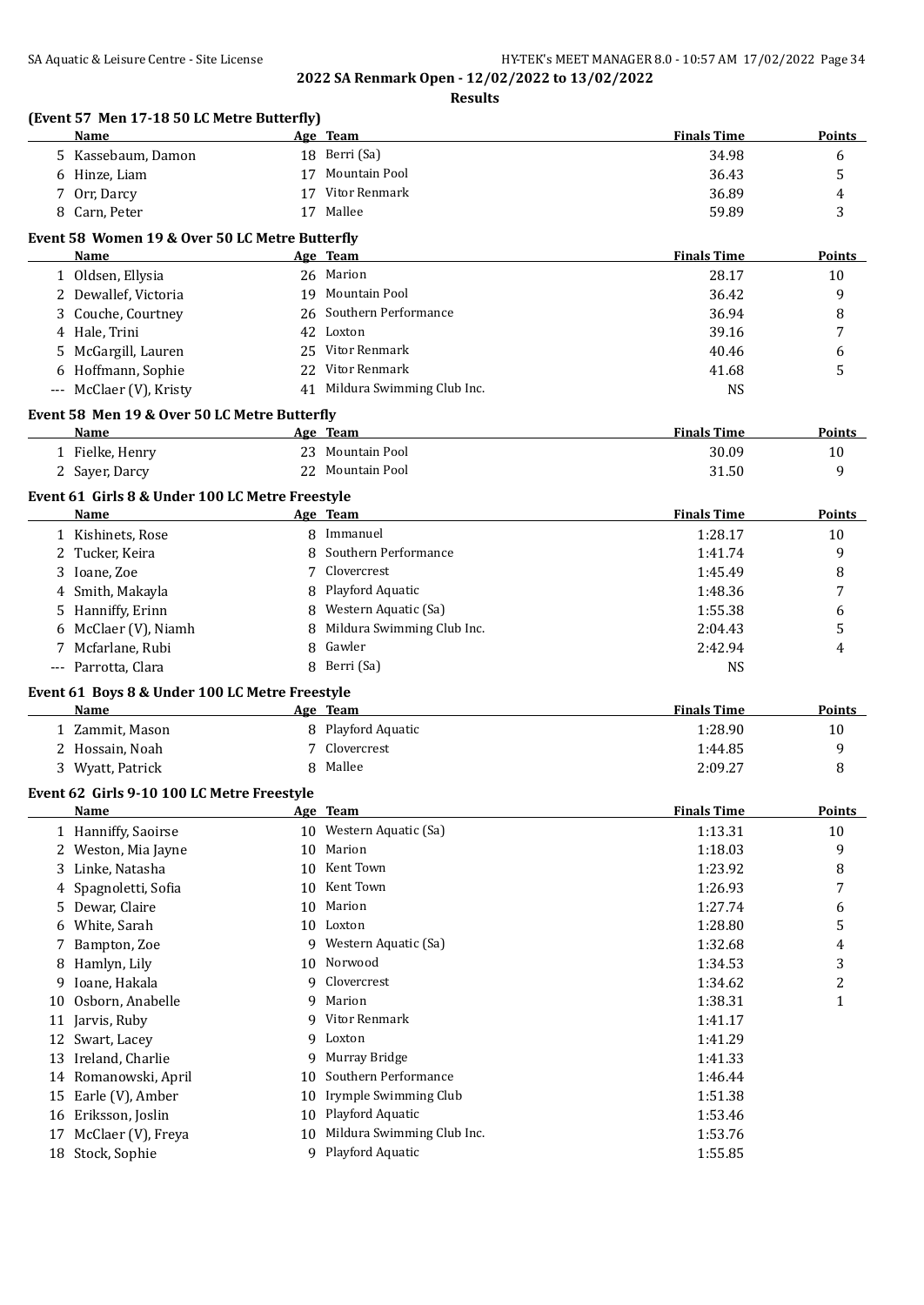**Results**

## **(Event 62 Girls 9-10 100 LC Metre Freestyle)**

| Name                 | Age Team                      | <b>Finals Time</b> | <b>Points</b> |
|----------------------|-------------------------------|--------------------|---------------|
| Watson, Tavla<br>19. | Clovercrest                   | 1:56.20            |               |
| 20 Millan, Matilda   | 10 Murray Bridge              | 2:00.48            |               |
| --- Skeen, Annabelle | Starplex                      | X1:56.79           |               |
| --- Cock (V), Elsie  | Murray Darling Asc - Victoria | NS                 |               |

#### **Event 62 Boys 9-10 100 LC Metre Freestyle**

|    | <b>Name</b>         |    | Age Team                   | <b>Finals Time</b> | <b>Points</b> |
|----|---------------------|----|----------------------------|--------------------|---------------|
|    | 1 Tucker, Jacob     |    | 9 Immanuel                 | 1:16.55            | 10            |
|    | 2 Abdelaziz, Hazem  | 10 | Marion                     | 1:20.17            | 9             |
|    | 3 Bevan, Jobe       | 10 | Marion                     | 1:22.32            | 8             |
|    | 4 Goreham, Lachlan  |    | 10 Starplex                | 1:22.94            | 7             |
|    | 5 Garner (V), Riley | 10 | Mildura Swimming Club Inc. | 1:24.85            | 6             |
|    | 6 Mentha, Hudson    | 10 | Tea Tree Gully             | 1:32.99            | 5             |
|    | 7 Falkous, Eli      |    | 10 Playford Aquatic        | 1:33.07            | 4             |
|    | 8 Nesci, Zavier     |    | 10 Starplex                | 1:33.41            | 3             |
|    | 9 Pentland, Jack    |    | 9 Clovercrest              | 1:36.18            | 2             |
|    | 10 Clinch, Harry    |    | 10 Immanuel                | 1:36.19            |               |
| 11 | Nys, Harrison       |    | 10 Gawler                  | 1:49.08            |               |
|    | 12 Albanese, Jacob  | 10 | Vitor Renmark              | 1:55.39            |               |
| 13 | Hardwick, Madden    |    | 10 Vitor Renmark           | 1:59.14            |               |
|    | --- Dingwall, Eddy  | 9. | Immanuel                   | <b>SCR</b>         |               |

## **Event 63 Girls 11-12 100 LC Metre Freestyle**

|      | <b>Name</b>         |    | Age Team                   | <b>Finals Time</b> | <b>Points</b> |
|------|---------------------|----|----------------------------|--------------------|---------------|
|      | 1 Linke, Jasmine    |    | 11 Kent Town               | 1:06.10            | 10            |
| 2    | Ellis, Piper        | 12 | Playford Aquatic           | 1:08.27            | 9             |
| 3    | Osborn, Jessica     | 11 | Marion                     | 1:08.55            | 8             |
| 4    | Harrison, Savannah  | 11 | Clovercrest                | 1:10.27            | 7             |
| 5    | Crossman, Ebony     | 11 | Clovercrest                | 1:11.13            | 6             |
| 6    | Garner (V), Danika  | 12 | Mildura Swimming Club Inc. | 1:11.22            | 5             |
| 7    | Cameron, Piper      | 12 | Clovercrest                | 1:11.88            | 4             |
| $*8$ | Nesci, Ava          | 12 | Starplex                   | 1:12.19            | 2.50          |
| $*8$ | Greenham, Violet    | 12 | Playford Aquatic           | 1:12.19            | 2.50          |
| 10   | Baker, Amelia       | 11 | Southern Performance       | 1:12.57            | $\mathbf{1}$  |
| 11   | Hallam, Sophia      | 11 | Marion                     | 1:13.78            |               |
| 12   | Placanica, Alesha   | 11 | Clovercrest                | 1:14.57            |               |
| 13   | Charleson, Olive    | 12 | Western Aquatic (Sa)       | 1:14.60            |               |
| 14   | Shannon, Isabella   | 11 | Barossa                    | 1:15.33            |               |
| 15   | Griffiths, Ellie    | 11 | Gawler                     | 1:15.63            |               |
|      | 16 Le Roux, Mikayla | 12 | Barossa                    | 1:18.04            |               |
| 17   | Kornmeier, Lily     | 12 | Marion                     | 1:19.33            |               |
| 18   | Sebestyen, Laura    | 11 | Marion                     | 1:19.45            |               |
| 19   | Newham, Asha        | 12 | Great Southern (Sa)        | 1:19.64            |               |
| 20   | Sherwell, Amber     | 11 | Norwood                    | 1:19.77            |               |
| 21   | Nesci, Ocea         | 11 | Starplex                   | 1:19.78            |               |
| 22   | Smith, Grace        | 11 | Great Southern (Sa)        | 1:20.36            |               |
| 23   | Paul, Meg           | 11 | Clovercrest                | 1:22.13            |               |
| 24   | Towers, Emily       | 11 | Barossa                    | 1:22.44            |               |
| 25   | McClaer (V), Liana  | 12 | Mildura Swimming Club Inc. | 1:22.62            |               |
|      | 26 White, Courtney  | 12 | Loxton                     | 1:22.77            |               |
| 27   | Goreham, Chelsea    | 12 | Starplex                   | 1:24.18            |               |
| 28   | Schellen, Kaylee    | 12 | Murray Bridge              | 1:24.42            |               |
| 29   | Stocker, Ruby       | 12 | Playford Aquatic           | 1:25.16            |               |
| 30   | Ireland, Ella       | 12 | Murray Bridge              | 1:26.66            |               |
| 31   | Waller, Arabella    | 11 | Marion                     | 1:29.12            |               |
|      | 32 Gray, Claire     |    | 11 Marion                  | 1:29.40            |               |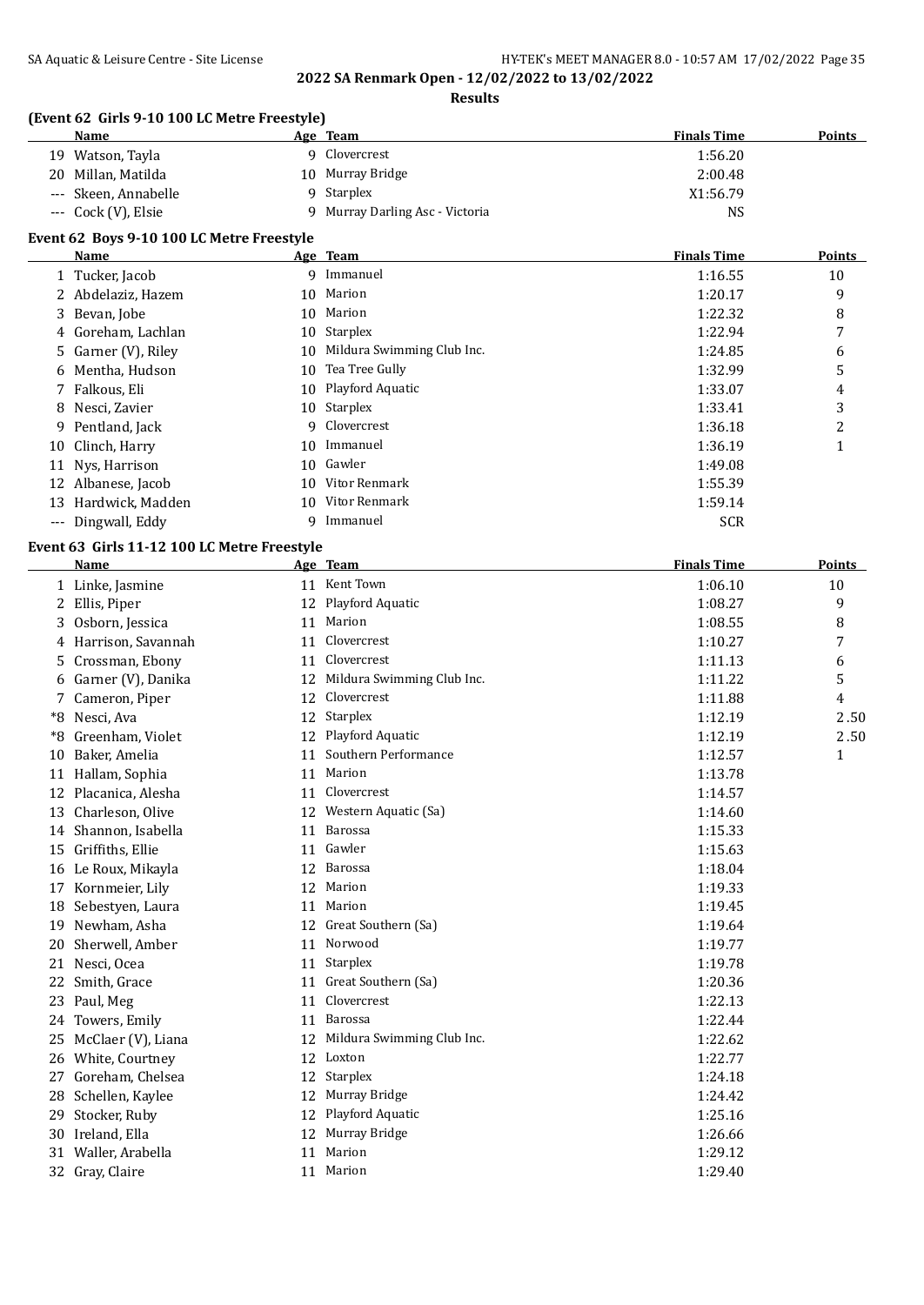## SA Aquatic & Leisure Centre - Site License **HY-TEK's MEET MANAGER 8.0 - 10:57 AM 17/02/2022** Page 36 **2022 SA Renmark Open - 12/02/2022 to 13/02/2022**

**Results**

#### **(Event 63 Girls 11-12 100 LC Metre Freestyle)**

| <b>Name</b>             |    | Age Team         | <b>Finals Time</b> | <b>Points</b> |
|-------------------------|----|------------------|--------------------|---------------|
| 33 Tzanavaras, Yianna   |    | 12 Vitor Renmark | 1:29.78            |               |
| 34 Fourie, Emma         | 12 | Mountain Pool    | 1:31.25            |               |
| 35 Schloithe, Lily      |    | 12 Vitor Renmark | 1:33.61            |               |
| 36 Davy, Ella           |    | 12 Murray Bridge | 1:34.09            |               |
| 37 Baker, Chelsea       | 11 | Playford Aquatic | 1:42.75            |               |
| 38 Gilbert, Tayliah     | 11 | Clovercrest      | 1:45.64            |               |
| 39 Parrotta, Lalaine    | 11 | Berri (Sa)       | 1:50.51            |               |
| 40 Stevens, Summer      |    | 11 Vitor Renmark | 1:51.96            |               |
| --- Skeen, Sophie       | 11 | Starplex         | X1:28.22           |               |
| --- Ravenscroft, Olivia | 12 | Marion           | NS                 |               |
| --- Burrows, Poppy      |    | 11 Marion        | <b>SCR</b>         |               |
| --- Bevan, Jasmine      | 12 | Marion           | <b>SCR</b>         |               |
| --- Doyle, Poppy        | 12 | Marion           | <b>SCR</b>         |               |
|                         |    |                  |                    |               |

#### **Event 63 Boys 11-12 100 LC Metre Freestyle**

|          | Name              |    | Age Team             | <b>Finals Time</b> | <b>Points</b>  |
|----------|-------------------|----|----------------------|--------------------|----------------|
|          | 1 Riedel, Hugh    |    | 12 Vitor Renmark     | 1:05.38            | 10             |
| 2        | Kupsch, Phoenix   | 11 | Marion               | 1:07.86            | 9              |
|          | 3 Nys, Lachie     |    | 12 Gawler            | 1:09.28            | 8              |
| 4        | Zammit, Jayden    | 12 | Playford Aquatic     | 1:09.46            | 7              |
| 5.       | Tucker, Jordan    | 11 | Marion               | 1:13.24            | 6              |
| 6        | Stanley, Will     | 12 | Marion               | 1:16.76            | 5              |
|          | Bampton, Ky       | 11 | Western Aquatic (Sa) | 1:17.28            | 4              |
| 8        | Eriksson, Leif    | 12 | Playford Aquatic     | 1:17.31            | 3              |
| 9.       | Toivonen, James   | 11 | Western Aquatic (Sa) | 1:17.49            | $\overline{2}$ |
| 10       | Cregan, Neil      | 12 | Barossa              | 1:18.33            | 1              |
| 11       | Collings, Joshua  | 11 | Marion               | 1:19.57            |                |
| 12       | Marks, Dillon     |    | 12 Berri (Sa)        | 1:26.17            |                |
| 13       | Khuu, Damian      | 11 | Clovercrest          | 1:31.61            |                |
| 14       | Logan, Fynn       | 12 | Barossa              | 1:35.03            |                |
| 15       | Milton, Levi      | 11 | Loxton               | 1:48.06            |                |
| 16       | Wyatt, Jaxon      | 11 | Mallee               | 1:48.88            |                |
| 17       | Cockshell, Eamon  |    | 11 Loxton            | 1:56.17            |                |
| $\cdots$ | Hearl, Zachary    |    | 12 Clovercrest       | DQ                 |                |
|          | False start       |    |                      |                    |                |
| ---      | Bartlett, Jacques | 12 | Marion               | <b>NS</b>          |                |
| $---$    | Ingerson, Jake    | 11 | Berri (Sa)           | <b>SCR</b>         |                |
| ---      | Gray, Lachlan     |    | 12 Berri (Sa)        | <b>SCR</b>         |                |

## **Event 64 Girls 13-14 100 LC Metre Freestyle**

|    | Name                 |    | Age Team                   | <b>Finals Time</b> | <b>Points</b> |
|----|----------------------|----|----------------------------|--------------------|---------------|
|    | 1 Dowling, Charlotte |    | 14 Western Aquatic (Sa)    | 1:06.68            | 10            |
|    | 2 Borgmeyer, Claire  | 13 | Immanuel                   | 1:06.90            | 9             |
|    | 3 Waligora, Urszula  |    | 13 Playford Aquatic        | 1:07.38            | 8             |
|    | 4 Allen (V), Jasmin  | 13 | Mildura Swimming Club Inc. | 1:07.48            | 7             |
|    | 5 McAvaney, Laura    |    | 14 Immanuel                | 1:07.55            | 6             |
|    | 6 Hendry, Nicole     |    | 13 Marion                  | 1:07.83            | 5             |
|    | 7 Le Roux, Anichia   |    | 14 Barossa                 | 1:08.16            | 4             |
|    | 8 Carroll, Jasmine   |    | 14 Barossa                 | 1:08.82            | 3             |
|    | 9 Logan, Sage        |    | 14 Barossa                 | 1:09.94            | 2             |
| 10 | Green, Charlise      |    | 13 Immanuel                | 1:10.45            | 1             |
| 11 | Axon, Mya            |    | 14 Marion                  | 1:10.57            |               |
| 12 | Starr, Annabelle     | 14 | Mountain Pool              | 1:11.00            |               |
| 13 | Mann, Kayla          | 13 | Mountain Pool              | 1:11.59            |               |
| 14 | Sultana, Molly       | 13 | Broken Hill Aquatic        | 1:11.89            |               |
| 15 | Kassebaum, Amity     | 13 | Berri (Sa)                 | 1:11.91            |               |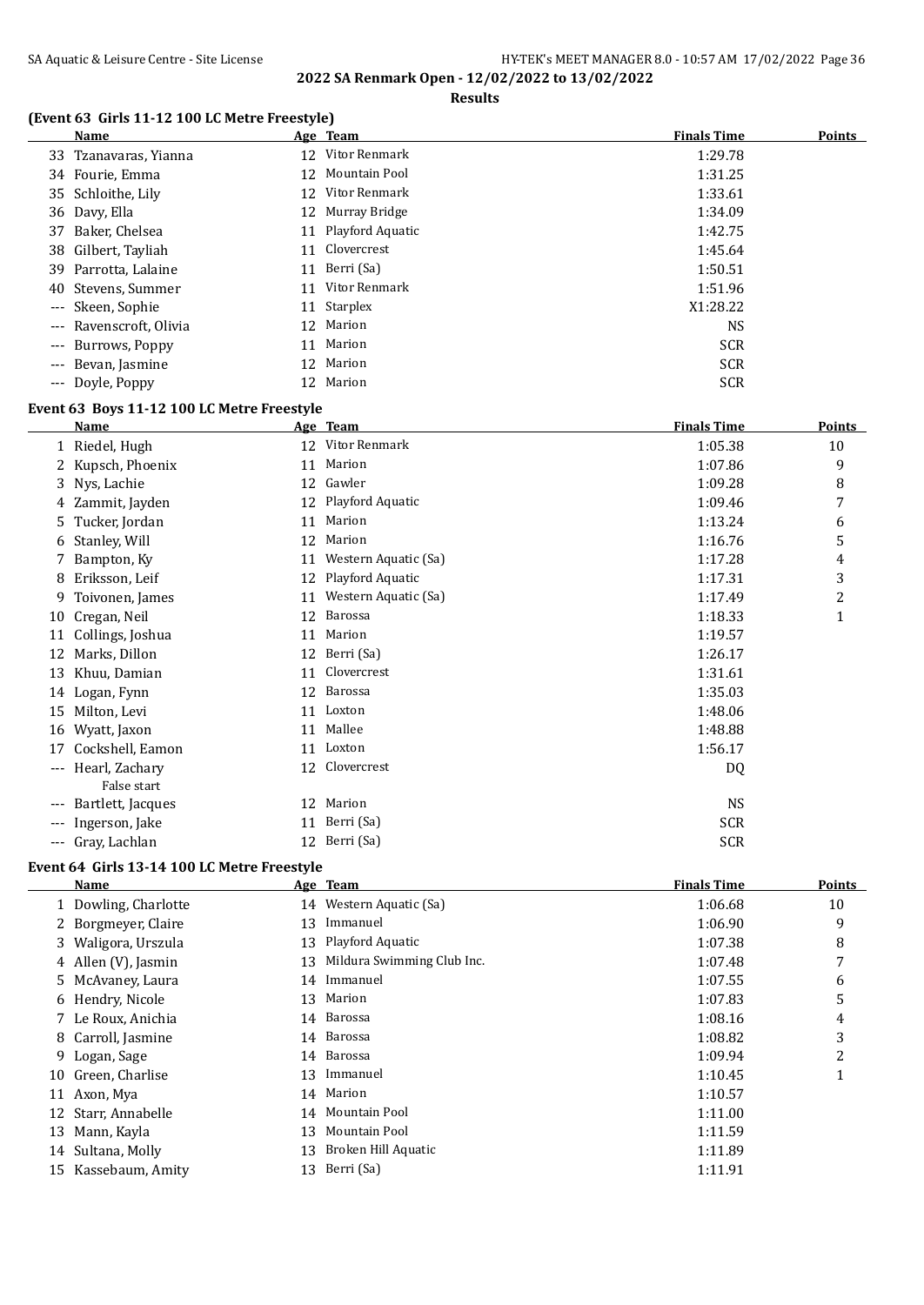# SA Aquatic & Leisure Centre - Site License **HY-TEK's MEET MANAGER 8.0 - 10:57 AM 17/02/2022** Page 37

**2022 SA Renmark Open - 12/02/2022 to 13/02/2022**

#### **Results**

## **(Event 64 Girls 13-14 100 LC Metre Freestyle)**

|       | Name                       |    | Age Team             | <b>Finals Time</b> | <b>Points</b> |
|-------|----------------------------|----|----------------------|--------------------|---------------|
|       | 16 Laird-Britton, Charlize | 13 | Marion               | 1:12.02            |               |
| 17    | Cox, Claire                | 13 | Marion               | 1:12.52            |               |
| 18    | Romanowski, Georgia        | 13 | Southern Performance | 1:12.77            |               |
| 19    | Roberts, Isabella          | 14 | Murray Bridge        | 1:13.02            |               |
| 20    | Griffiths, Ashleigh        |    | 14 Gawler            | 1:13.39            |               |
| 21    | Smith, Keeley              | 14 | Murray Bridge        | 1:13.67            |               |
| 22    | Smith, Isabelle            | 13 | Great Southern (Sa)  | 1:14.44            |               |
| 23    | Gibbs, Saskia              | 13 | Loxton               | 1:15.87            |               |
| 24    | Teare, Holly               | 14 | Vitor Renmark        | 1:21.87            |               |
| 25    | Lyons, Imogen              | 13 | Vitor Renmark        | 1:22.96            |               |
| 26    | Grosser, Madeline          | 13 | Loxton               | 1:26.10            |               |
| 27    | Lamming, Savannah          | 13 | Marion               | 1:27.05            |               |
| 28    | Fisher, Isabella           | 13 | Marion               | 1:27.87            |               |
| 29    | Wyatt, Matilda             | 13 | Mallee               | 1:28.19            |               |
| 30    | Ingerson, Sophie           | 13 | Berri (Sa)           | 1:29.79            |               |
| 31    | Tzanavaras, Maria          | 14 | South Australia      | 1:33.00            |               |
| 32    | Powell, Tahlia             | 13 | Marion               | 1:35.76            |               |
| 33    | Reimann, Abigael           | 14 | Loxton               | 1:40.23            |               |
| 34    | Stevens, Kayleigh          | 13 | Vitor Renmark        | 2:00.23            |               |
| 35    | Piltz, Addy                | 13 | Berri (Sa)           | 2:13.60            |               |
| ---   | Schulz, Olivia             | 14 | Mountain Pool        | <b>SCR</b>         |               |
| $---$ | Dingwall, Alinta           | 14 | Immanuel             | <b>SCR</b>         |               |

#### **Event 64 Boys 13-14 100 LC Metre Freestyle**

|    | <b>Name</b>            |    | Age Team                   | <b>Finals Time</b> | <b>Points</b>           |
|----|------------------------|----|----------------------------|--------------------|-------------------------|
|    | 1 Altiok, Ali          | 13 | Marion                     | 59.79              | 10                      |
| 2  | Travers, Jack          |    | 14 Western Aquatic (Sa)    | 1:02.41            | 9                       |
| 3  | Turra, Logan           | 14 | Marion                     | 1:02.87            | 8                       |
| 4  | Zammit, Lachlan        | 14 | Playford Aquatic           | 1:03.73            | 7                       |
| 5  | Smith, Connor          | 14 | Marion                     | 1:04.87            | 6                       |
| 6  | Renfrey, Kai           | 13 | Western Aquatic (Sa)       | 1:05.28            | 5                       |
|    | Waligora, Matthew      | 14 | Playford Aquatic           | 1:05.40            | 4                       |
| 8  | Whittaker, Daniel      | 13 | Clovercrest                | 1:06.56            | 3                       |
| 9  | Gilbert, Connor        | 13 | Clovercrest                | 1:07.30            | $\overline{\mathbf{c}}$ |
| 10 | Timms, Patrick         | 14 | Barossa                    | 1:08.25            | 1                       |
| 11 | Abdelaziz, Malek       | 13 | Marion                     | 1:08.43            |                         |
| 12 | Smith, Jarrad          | 14 | <b>Starplex</b>            | 1:08.59            |                         |
| 13 | Menadue, Benjamin      | 14 | Berri (Sa)                 | 1:08.82            |                         |
| 14 | Tucker, Zachary        | 14 | Marion                     | 1:09.12            |                         |
| 15 | Towers, Fabricio       | 13 | Barossa                    | 1:09.45            |                         |
| 16 | Dossetter-Smith, Mason | 13 | Marion                     | 1:09.53            |                         |
| 17 | Walsh, Oliver          | 13 | Broken Hill Aquatic        | 1:09.89            |                         |
| 18 | Clinch, Marcus         | 13 | Immanuel                   | 1:10.62            |                         |
| 19 | Mackinnon, Oliver      | 13 | Marion                     | 1:10.98            |                         |
| 20 | Nokes (V), Archie      | 14 | Mildura Swimming Club Inc. | 1:11.13            |                         |
| 21 | White, Lucas           |    | 14 Loxton                  | 1:11.26            |                         |
| 22 | Kupsch, Tarcan         | 13 | Marion                     | 1:11.31            |                         |
| 23 | Tucker, Axel           | 13 | Marion                     | 1:11.79            |                         |
| 24 | Mosley, Levi           |    | 14 Marion                  | 1:13.78            |                         |
| 25 | Shoobridge, Oscar      | 13 | Broken Hill Aquatic        | 1:14.33            |                         |
| 26 | Collins, Charlie       | 14 | Barossa                    | 1:14.35            |                         |
| 27 | Brooks, Hayden         | 14 | Marion                     | 1:16.39            |                         |
| 28 | Subasinha, Dinith      | 13 | Starplex                   | 1:16.58            |                         |
| 29 | Flett, Heath           | 14 | Vitor Renmark              | 1:19.04            |                         |
| 30 | White, Tyler           | 13 | Murray Bridge              | 1:22.73            |                         |
|    | 31 Earle (V), Cooper   |    | 13 Irymple Swimming Club   | 1:25.89            |                         |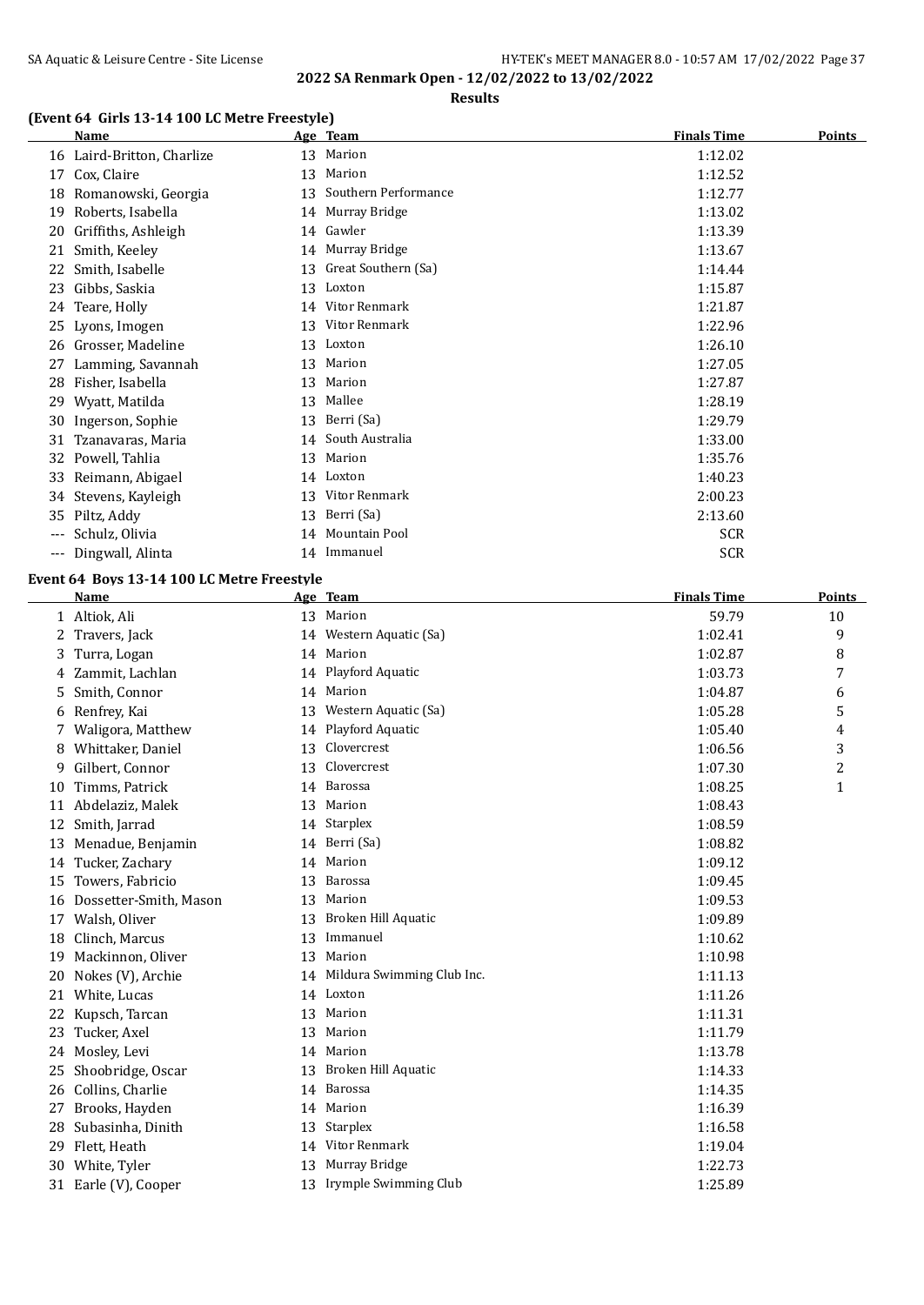## SA Aquatic & Leisure Centre - Site License **HY-TEK's MEET MANAGER 8.0 - 10:57 AM 17/02/2022** Page 38

**2022 SA Renmark Open - 12/02/2022 to 13/02/2022**

**Results**

#### **(Event 64 Boys 13-14 100 LC Metre Freestyle)**

| <b>Name</b>             | Age Team      | <b>Finals Time</b> | <b>Points</b> |
|-------------------------|---------------|--------------------|---------------|
| 32 Parrotta, Kelton     | 13 Berri (Sa) | 1:26.49            |               |
| 33 Kassebaum, Alexander | 13 Berri (Sa) | 1:28.33            |               |

## **Event 65 Women 15-16 100 LC Metre Freestyle**

|       | Name                    |    | Age Team             | <b>Finals Time</b> | <b>Points</b> |
|-------|-------------------------|----|----------------------|--------------------|---------------|
|       | 1 McAvaney, Georgia     |    | 15 Immanuel          | 1:03.36            | 10            |
|       | 2 Laird-Britton, Hunter | 15 | Marion               | 1:04.08            | 9             |
| 3.    | Downie, Amelia          | 15 | Immanuel             | 1:04.83            | 8             |
|       | 4 Schubert, Nyah        | 16 | Barossa              | 1:05.64            | 7             |
| 5.    | Adams, Sasha            | 15 | Immanuel             | 1:06.30            | 6             |
| 6     | Jenzen, Georgie         | 15 | Immanuel             | 1:07.16            | 5             |
|       | Wishart, Charlotte      | 15 | Berri (Sa)           | 1:09.16            | 4             |
| 8     | Doyle, Lily             | 15 | Marion               | 1:09.94            | 3             |
| 9     | Cameron, Hannah         | 15 | Clovercrest          | 1:10.15            | 2             |
| 10    | Furniss, Jordana        |    | 16 Loxton            | 1:10.22            | 1             |
| 11    | Inglis, Jessica         | 15 | Loxton               | 1:10.34            |               |
| 12    | Whittaker, Emily        | 16 | Clovercrest          | 1:11.28            |               |
| $*13$ | Beech, Natalie          | 15 | Immanuel             | 1:11.59            |               |
| $*13$ | Blaskett, Ayla          | 15 | Norwood              | 1:11.59            |               |
| 15    | Breden, Alex            | 15 | Western Aquatic (Sa) | 1:11.69            |               |
| 16    | Below, Jade             | 16 | Playford Aquatic     | 1:13.35            |               |
| 17    | Lambert, Jenna          | 16 | Vitor Renmark        | 1:13.74            |               |
| 18    | Tippet, Summer          | 15 | Vitor Renmark        | 1:16.73            |               |
| 19    | Martinson, Paityn       | 15 | Vitor Renmark        | 1:16.92            |               |
| 20    | Brown, Chloe            | 16 | Southern Performance | 1:17.20            |               |
| 21    | Folley, Bronte          | 15 | Murray Bridge        | 1:20.43            |               |
| 22    | Thompson, Grace         | 16 | Vitor Renmark        | 1:27.68            |               |
| 23    | Piltz, Anise            | 15 | Berri (Sa)           | 1:39.67            |               |
| ---   | Nicholl, Chelsea        | 16 | Immanuel             | <b>NS</b>          |               |
| ---   | Gorman, Gabrielle       |    | 16 Starplex          | <b>SCR</b>         |               |

## **Event 65 Men 15-16 100 LC Metre Freestyle**

| <b>Name</b>           |    | Age Team                   | <b>Finals Time</b> | Points |
|-----------------------|----|----------------------------|--------------------|--------|
| 1 Powell, Corben      | 15 | Marion                     | 1:00.12            | 10     |
| 2 Gilbert, Lachlan    |    | 15 Clovercrest             | 1:01.79            | 9      |
| 3 Hamlyn, Lachlan     |    | 16 Norwood                 | 1:03.28            | 8      |
| 4 Cregan, Gabriel     | 15 | Barossa                    | 1:03.47            | 7      |
| 5 Kupsch, Diezel      | 15 | Marion                     | 1:05.17            | 6      |
| 6 White, Bailey       |    | 15 Loxton                  | 1:07.57            | 5      |
| 7 Cockshell, Lucas    |    | 16 Loxton                  | 1:08.68            | 4      |
| 8 Marks, Lachlan      |    | 15 Berri (Sa)              | 1:11.55            | 3      |
| 9 Collins, Harper     |    | 16 Barossa                 | 1:12.80            | 2      |
| 10 Nokes (V), Riley   | 15 | Mildura Swimming Club Inc. | 1:14.67            |        |
| --- Moore, Rory       | 15 | Berri (Sa)                 | <b>SCR</b>         |        |
| --- Stephenson, Flynn | 15 | Marion                     | <b>SCR</b>         |        |

#### **Event 66 Women 17-18 100 LC Metre Freestyle**

| Name                      | <u>Age Team</u>                           | <b>Finals Time</b> | <b>Points</b> |  |  |  |  |  |
|---------------------------|-------------------------------------------|--------------------|---------------|--|--|--|--|--|
| 1 Long, Madelyn           | Loxton                                    | 1:08.02            | 10            |  |  |  |  |  |
| 2 Cameron, Amber          | 18 Clovercrest                            | 1:08.46            | 9             |  |  |  |  |  |
| 3 Raynes, Zoe             | Loxton                                    | 1:10.43            | 8             |  |  |  |  |  |
| 4 Gideon-Takasawa, Aileen | Mountain Pool<br>18                       | 1:11.22            |               |  |  |  |  |  |
| --- Brooks, Cassie        | Marion                                    | NS                 |               |  |  |  |  |  |
|                           | Event 66 Men 17-18 100 LC Metre Freestyle |                    |               |  |  |  |  |  |
| Name                      | Age Team                                  | <b>Finals Time</b> | <b>Points</b> |  |  |  |  |  |
| White, Jordan             | Loxton                                    | 58.85              | 10            |  |  |  |  |  |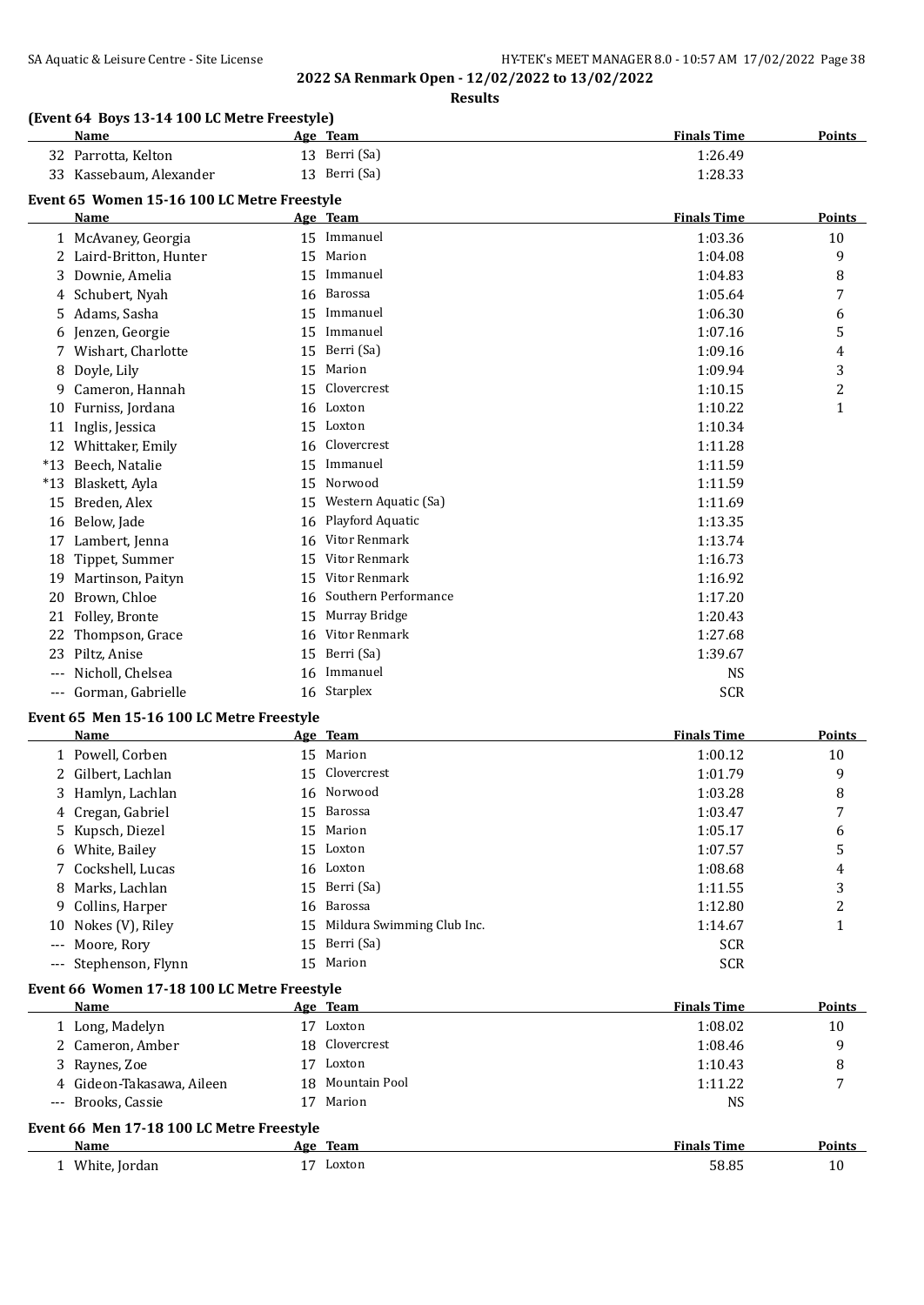**Results**

## **(Event 66 Men 17-18 100 LC Metre Freestyle)**

|    | en 17-10 100 LC Metre Freestyle<br>Name                     |    | <u>Age Team</u>               | <b>Finals Time</b> | <b>Points</b> |
|----|-------------------------------------------------------------|----|-------------------------------|--------------------|---------------|
|    | 2 Mcfarlane, Ben                                            |    | 17 Gawler                     | 1:00.29            | 9             |
|    | 3 Hoffmann, Ethan                                           |    | 17 Vitor Renmark              | 1:03.68            | 8             |
|    | 4 Orr, Darcy                                                |    | 17 Vitor Renmark              | 1:06.23            | 7             |
|    | 5 Herringer, Oliver                                         | 18 | Mountain Pool                 | 1:06.56            | 6             |
|    | 6 Harding, Jasper                                           |    | 18 Berri (Sa)                 | 1:07.53            | 5             |
|    | 7 Hinze, Liam                                               |    | 17 Mountain Pool              | 1:12.69            | 4             |
| 8  | Kassebaum, Damon                                            | 18 | Berri (Sa)                    | 1:14.90            | 3             |
|    | 9 Carn, Peter                                               |    | 17 Mallee                     | 1:40.21            | 2             |
|    | --- Freak, Malcolm                                          |    | 17 Immanuel                   | <b>NS</b>          |               |
|    |                                                             |    |                               |                    |               |
|    | Event 67 Women 19 & Over 100 LC Metre Freestyle<br>Name     |    | Age Team                      | <b>Finals Time</b> | Points        |
|    | 1 Lyons, Sue                                                |    | 54 Vitor Renmark              | 1:09.04            | 10            |
|    |                                                             |    | 26 Southern Performance       |                    |               |
|    | 2 Couche, Courtney                                          |    |                               | 1:17.73            | 9             |
|    | 3 Hale, Trini                                               |    | 42 Loxton                     | 1:21.14            | 8             |
|    | 4 Hoffmann, Sophie                                          |    | 22 Vitor Renmark              | 1:22.32            | 7             |
|    | 5 Carn, Melissa                                             | 19 | Mallee                        | 1:43.92            | 6             |
|    | --- McClaer (V), Kristy                                     |    | 41 Mildura Swimming Club Inc. | <b>NS</b>          |               |
|    | Event 68 Men 100 LC Metre Freestyle Multi-Class             |    |                               |                    |               |
|    | Name                                                        |    | Age Team                      | <b>Finals Time</b> | <b>Points</b> |
|    | 1 Smith, Michael S19                                        |    | 15 Playford Aquatic           | 1:24.50            | 10            |
|    | Event 69 Girls 8 & Under 50 LC Metre Breaststroke           |    |                               |                    |               |
|    | Name                                                        |    | Age Team                      | <b>Finals Time</b> | <b>Points</b> |
|    | 1 Kishinets, Rose                                           |    | 8 Immanuel                    | 56.54              | 10            |
|    | 2 Hanniffy, Erinn                                           |    | 8 Western Aquatic (Sa)        | 1:02.86            | 9             |
|    | 3 Fullgrabe, Zara                                           | 7  | Murray Bridge                 | 1:03.52            | 8             |
|    | 4 Smith, Makayla                                            | 8  | Playford Aquatic              | 1:05.66            | 7             |
|    | 5 Ioane, Zoe                                                | 7  | Clovercrest                   | 1:08.98            | 6             |
|    | 6 Edwards, Sharla                                           | 8  | Loxton                        | 1:10.03            | 5             |
|    | 7 White, Chloe                                              | 8  | Murray Bridge                 | 1:13.59            | 4             |
|    | 8 Farmer, Amelia                                            | 6  | Murray Bridge                 | 1:15.27            | 3             |
|    | 9 McClaer (V), Niamh                                        | 8  | Mildura Swimming Club Inc.    | 1:22.52            | 2             |
|    | 10 Mcfarlane, Rubi                                          | 8  | Gawler                        | 1:24.95            | 1             |
|    | 11 Parrotta, Clara                                          |    | 8 Berri (Sa)                  | 1:27.87            |               |
|    | Event 69 Boys 8 & Under 50 LC Metre Breaststroke            |    |                               |                    |               |
|    | Name                                                        |    | Age Team                      | <b>Finals Time</b> | <b>Points</b> |
|    | 1 Zammit, Mason                                             |    | 8 Playford Aquatic            | 55.48              | 10            |
|    | 2 Hossain, Noah                                             | 7  | Clovercrest                   | 1:14.43            | 9             |
|    | 3 Wyatt, Patrick                                            | 8  | Mallee                        | 1:39.43            | 8             |
|    |                                                             |    |                               |                    |               |
|    | Event 70 Girls 9-10 50 LC Metre Breaststroke<br><b>Name</b> |    | Age Team                      | <b>Finals Time</b> | <b>Points</b> |
|    | 1 Weston, Mia Jayne                                         |    | 10 Marion                     | 46.53              | 10            |
|    | 2 Hanniffy, Saoirse                                         | 10 | Western Aquatic (Sa)          | 48.52              | 9             |
|    | 3 White, Sarah                                              | 10 | Loxton                        | 51.49              | 8             |
|    |                                                             |    | Kent Town                     |                    |               |
| 4  | Spagnoletti, Sofia                                          | 10 |                               | 52.32              | 7             |
| 5. | Dewar, Claire                                               | 10 | Marion                        | 56.28              | 6             |
| 6  | Osborn, Anabelle                                            | 9  | Marion                        | 56.64              | 5             |
|    | 7 Furnival, Billie                                          | 10 | Marion                        | 57.36              | 4             |
| 8  | Romanowski, April                                           | 10 | Southern Performance          | 57.85              | 3             |
|    | 9 Linke, Natasha                                            | 10 | Kent Town                     | 58.45              | 2             |
| 10 | Stock, Sophie                                               | 9  | Playford Aquatic              | 1:00.21            | 1             |
| 11 | Swart, Lacey                                                | 9  | Loxton                        | 1:00.83            |               |
|    | 12 Hamlyn, Lily                                             |    | 10 Norwood                    | 1:02.28            |               |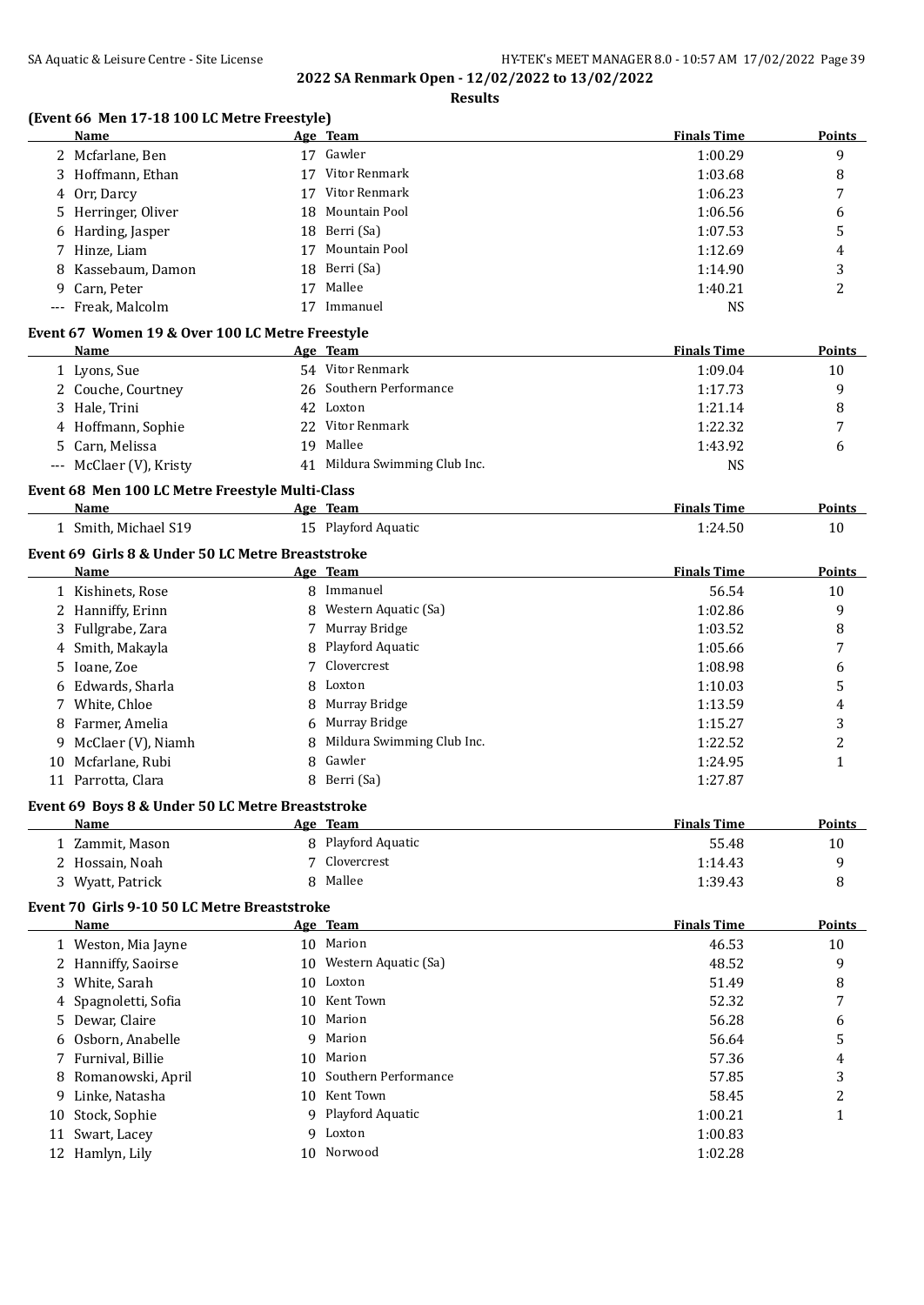**Results**

## **(Event 70 Girls 9-10 50 LC Metre Breaststroke)**

| <b>Name</b>           |     | Age Team                        | <b>Finals Time</b> | <b>Points</b> |
|-----------------------|-----|---------------------------------|--------------------|---------------|
| 13 Ioane, Hakala      | 9.  | Clovercrest                     | 1:03.16            |               |
| 14 Earle (V), Amber   |     | 10 Irymple Swimming Club        | 1:04.10            |               |
| 15 Skeen, Annabelle   |     | 9 Starplex                      | 1:04.29            |               |
| 16 Ireland, Charlie   |     | 9 Murray Bridge                 | 1:05.74            |               |
| 17 Cock (V), Elsie    |     | 9 Murray Darling Asc - Victoria | 1:07.15            |               |
| 18 Watson, Tayla      |     | 9 Clovercrest                   | 1:09.45            |               |
| 19 Jarvis, Ruby       |     | 9 Vitor Renmark                 | 1:09.81            |               |
| 20 Eriksson, Joslin   |     | 10 Playford Aquatic             | 1:10.41            |               |
| 21 Singh, Avani       |     | 10 Vitor Renmark                | 1:11.04            |               |
| 22 Farmer, Bridget    |     | 10 Murray Bridge                | 1:13.68            |               |
| 23 Millan, Matilda    | 10. | Murray Bridge                   | 1:20.84            |               |
| 24 McClaer (V), Freya |     | 10 Mildura Swimming Club Inc.   | 1:25.60            |               |

#### **Event 70 Boys 9-10 50 LC Metre Breaststroke**

|    | Name                |    | Age Team                   | <b>Finals Time</b> | <b>Points</b>  |
|----|---------------------|----|----------------------------|--------------------|----------------|
|    | 1 Tucker, Jacob     |    | 9 Immanuel                 | 47.59              | 10             |
|    | 2 Bevan, Jobe       | 10 | Marion                     | 49.45              | 9              |
|    | 3 Goreham, Lachlan  |    | 10 Starplex                | 53.46              | 8              |
|    | 4 Falkous, Eli      |    | 10 Playford Aquatic        | 54.55              | 7              |
|    | 5 Clinch, Harry     | 10 | Immanuel                   | 56.11              | 6              |
|    | 6 Mentha, Hudson    | 10 | Tea Tree Gully             | 56.40              | 5              |
|    | 7 Nesci, Zavier     | 10 | Starplex                   | 57.41              | 4              |
|    | 8 Garner (V), Riley | 10 | Mildura Swimming Club Inc. | 58.92              | 3              |
| 9. | Mathee, Aaron       | 9  | Marion                     | 59.72              | $\overline{2}$ |
|    | 10 Pentland, Jack   | 9. | Clovercrest                | 1:00.60            |                |
| 11 | Albanese, Jacob     | 10 | Vitor Renmark              | 1:02.57            |                |
|    | 12 Hardwick, Madden | 10 | Vitor Renmark              | 1:03.85            |                |
|    | 13 Nys, Harrison    | 10 | Gawler                     | 1:04.34            |                |
|    | --- Dingwall, Eddy  | q  | Immanuel                   | <b>SCR</b>         |                |

## **Event 71 Girls 11-12 50 LC Metre Breaststroke**

|    | <b>Name</b>        |    | Age Team                   | <b>Finals Time</b> | <b>Points</b>  |
|----|--------------------|----|----------------------------|--------------------|----------------|
|    | 1 Daunt, Emily     | 11 | Marion                     | 41.36              | 10             |
| 2  | Charleson, Olive   | 12 | Western Aquatic (Sa)       | 41.44              | 9              |
| 3  | Ellis, Piper       | 12 | Playford Aquatic           | 41.50              | 8              |
| 4  | Crossman, Ebony    | 11 | Clovercrest                | 41.82              | 7              |
| 5  | Placanica, Alesha  | 11 | Clovercrest                | 42.46              | 6              |
| 6  | Griffiths, Ellie   | 11 | Gawler                     | 42.64              | 5              |
|    | Linke, Jasmine     | 11 | Kent Town                  | 43.94              | 4              |
| 8  | Timms, Leisel      | 12 | Barossa                    | 44.40              | 3              |
| 9  | Osborn, Jessica    | 11 | Marion                     | 44.69              | $\overline{c}$ |
| 10 | Garner (V), Danika | 12 | Mildura Swimming Club Inc. | 45.30              | $\mathbf{1}$   |
| 11 | Forster, Ella      | 12 | Clovercrest                | 45.44              |                |
| 12 | Harrison, Savannah | 11 | Clovercrest                | 45.68              |                |
| 13 | Kovacic, Talulah   | 12 | Marion                     | 45.69              |                |
| 14 | Schellen, Kaylee   | 12 | Murray Bridge              | 45.75              |                |
| 15 | Hallam, Sophia     | 11 | Marion                     | 46.46              |                |
| 16 | Newham, Asha       | 12 | Great Southern (Sa)        | 47.40              |                |
| 17 | Marshall, Alice    | 12 | Mountain Pool              | 48.69              |                |
| 18 | White, Courtney    | 12 | Loxton                     | 49.04              |                |
| 19 | Waller, Arabella   | 11 | Marion                     | 49.24              |                |
| 20 | Le Roux, Mikayla   | 12 | Barossa                    | 49.43              |                |
| 21 | Sloane, Georgiana  | 12 | Barossa                    | 49.59              |                |
| 22 | Schloithe, Lily    | 12 | Vitor Renmark              | 49.67              |                |
| 23 | Sebestyen, Laura   | 11 | Marion                     | 49.82              |                |
| 24 | Nesci, Ocea        | 11 | Starplex                   | 50.02              |                |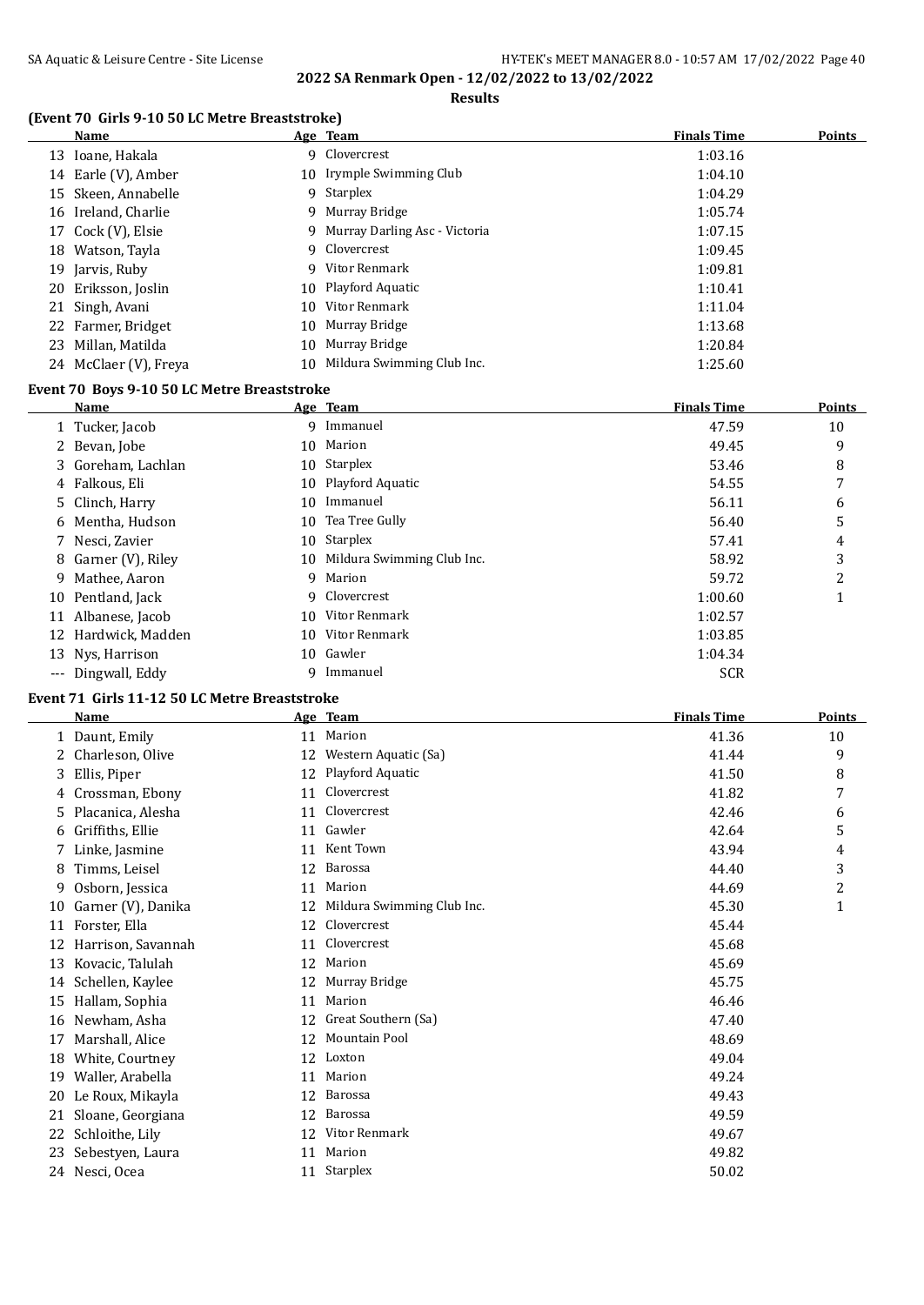**Results**

## **(Event 71 Girls 11-12 50 LC Metre Breaststroke)**

|     | <b>Name</b>             |    | Age Team                   | <b>Finals Time</b> | <b>Points</b> |
|-----|-------------------------|----|----------------------------|--------------------|---------------|
| 25  | Long, Emmanuelle        |    | 12 Loxton                  | 50.78              |               |
| 26  | Shannon, Isabella       | 11 | Barossa                    | 51.28              |               |
| 27  | Tzanavaras, Yianna      | 12 | Vitor Renmark              | 51.31              |               |
| 28  | Baker, Amelia           | 11 | Southern Performance       | 51.85              |               |
| 29  | McClaer (V), Liana      | 12 | Mildura Swimming Club Inc. | 52.02              |               |
| 30  | Skeen, Sophie           | 11 | Starplex                   | 52.56              |               |
| 31  | Paul, Meg               | 11 | Clovercrest                | 52.73              |               |
| 32  | Ireland, Ella           | 12 | Murray Bridge              | 53.03              |               |
| 33  | Stocker, Ruby           | 12 | Playford Aquatic           | 53.18              |               |
| 34  | Goreham, Chelsea        | 12 | Starplex                   | 53.39              |               |
| 35  | Fourie, Emma            | 12 | Mountain Pool              | 53.72              |               |
| 36  | Zimon, Julia            | 12 | Clovercrest                | 54.29              |               |
| 37  | Taylor-Ziersch, Bethany | 12 | Marion                     | 56.69              |               |
| 38  | Gray, Claire            | 11 | Marion                     | 57.16              |               |
| 39  | Stevens, Summer         | 11 | Vitor Renmark              | 57.99              |               |
| 40  | Parrotta, Lalaine       | 11 | Berri (Sa)                 | 58.24              |               |
| 41  | Baker, Chelsea          | 11 | Playford Aquatic           | 1:00.37            |               |
| 42  | Davy, Ella              | 12 | Murray Bridge              | 1:00.71            |               |
| 43  | Gilbert, Tayliah        | 11 | Clovercrest                | 1:01.38            |               |
| 44  | Smith, Eliza            | 11 | Starplex                   | 1:02.00            |               |
| 45  | Smith, Grace            | 11 | Great Southern (Sa)        | 1:03.17            |               |
| --- | Ravenscroft, Olivia     | 12 | Marion                     | <b>NS</b>          |               |
| --- | Bevan, Sienna           | 12 | Silver City                | <b>NS</b>          |               |
|     | Bevan, Jasmine          | 12 | Marion                     | <b>SCR</b>         |               |
|     | Burrows, Poppy          | 11 | Marion                     | <b>SCR</b>         |               |
|     |                         |    |                            |                    |               |

#### **Event 71 Boys 11-12 50 LC Metre Breaststroke**

|       | Name              |    | Age Team         | <b>Finals Time</b> | Points |
|-------|-------------------|----|------------------|--------------------|--------|
|       | 1 Riedel, Hugh    | 12 | Vitor Renmark    | 39.49              | 10     |
|       | Tucker, Jordan    | 11 | Marion           | 41.75              | 9      |
|       | 3 Schubert, Max   | 11 | <b>Barossa</b>   | 42.39              | 8      |
|       | 4 Nys, Lachie     | 12 | Gawler           | 42.76              | 7      |
|       | 5 Kupsch, Phoenix | 11 | Marion           | 44.94              | 6      |
| 6     | Zammit, Jayden    | 12 | Playford Aquatic | 45.58              | 5      |
|       | 7 Stanley, Will   | 12 | Marion           | 46.39              | 4      |
| 8     | Khuu, Damian      | 11 | Clovercrest      | 48.53              | 3      |
| 9     | Collings, Joshua  | 11 | Marion           | 48.64              | 2      |
| 10    | Eriksson, Leif    | 12 | Playford Aquatic | 49.58              | 1      |
| 11    | Mosley, Leif      | 12 | Marion           | 50.59              |        |
| 12    | Milton, Levi      | 11 | Loxton           | 54.44              |        |
| 13    | Logan, Fynn       | 12 | Barossa          | 56.29              |        |
|       | 14 Marks, Dillon  | 12 | Berri (Sa)       | 1:00.21            |        |
| 15    | Swart, Declan     | 11 | Loxton           | 1:02.92            |        |
| 16    | Wyatt, Jaxon      | 11 | Mallee           | 1:05.38            |        |
| 17    | Cockshell, Eamon  | 11 | Loxton           | 1:12.47            |        |
| 18    | Miegel, Cruz      | 11 | Vitor Renmark    | 1:22.07            |        |
| ---   | Gray, Lachlan     | 12 | Berri (Sa)       | <b>SCR</b>         |        |
| $---$ | Ingerson, Jake    | 11 | Berri (Sa)       | <b>SCR</b>         |        |
|       |                   |    |                  |                    |        |

#### **Event 72 Girls 13-14 50 LC Metre Breaststroke**

 $\overline{\phantom{a}}$ 

| Name                |     | Age Team  | <b>Finals Time</b> | <b>Points</b> |
|---------------------|-----|-----------|--------------------|---------------|
| .   Charles, Tahli  |     | 13 Marion | 36.92              | 10            |
| 2 Borgmeyer, Claire | 13. | Immanuel  | 37.98              |               |
| 3 Axon, Mya         |     | 14 Marion | 40.28              |               |
| 4 Le Roux, Anichia  | 14  | Barossa   | 40.92              | -             |
| 5 Green, Charlise   | 13  | Immanuel  | 41.81              | h             |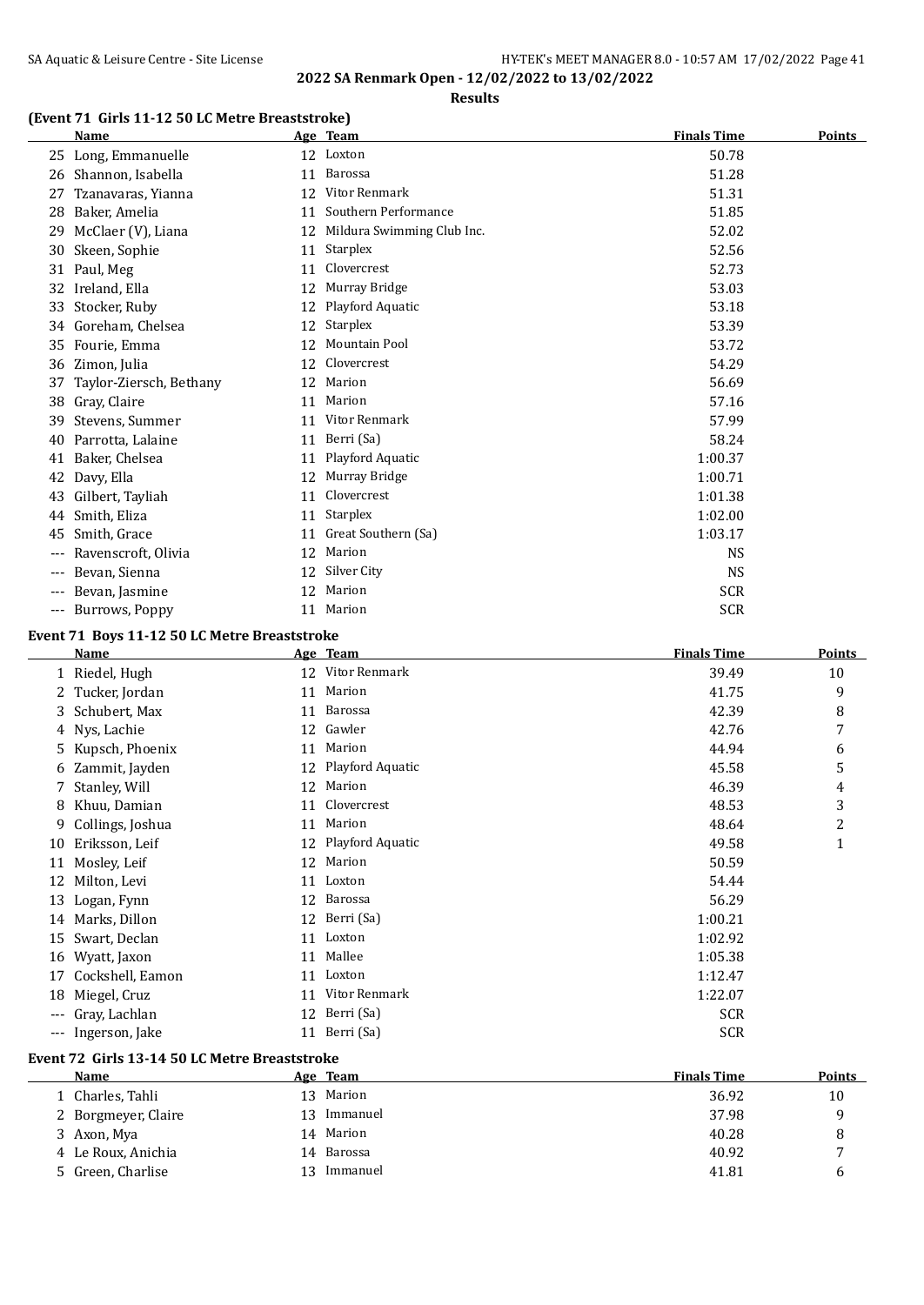#### **Results**

## **(Event 72 Girls 13-14 50 LC Metre Breaststroke)**

|     | Name                    |    | Age Team                                                                                   | <b>Finals Time</b> | <b>Points</b>  |
|-----|-------------------------|----|--------------------------------------------------------------------------------------------|--------------------|----------------|
|     | 6 Carroll, Jasmine      | 14 | Barossa                                                                                    | 41.94              | 5              |
|     | 7 Waligora, Urszula     | 13 | Playford Aquatic                                                                           | 41.98              | 4              |
| 8   | Laird-Britton, Charlize | 13 | Marion                                                                                     | 41.99              | 3              |
| 9   | Allen (V), Jasmin       | 13 | Mildura Swimming Club Inc.                                                                 | 42.28              | $\overline{c}$ |
| 10  | Roberts, Isabella       | 14 | Murray Bridge                                                                              | 42.44              | $\mathbf{1}$   |
| 11  | Shannon, Charlotte      | 14 | Barossa                                                                                    | 43.04              |                |
| 12  | Ratzmer, Haylee         | 14 | <b>Mountain Pool</b>                                                                       | 43.33              |                |
| 13  | Chan, Hermione          | 14 | Marion                                                                                     | 44.16              |                |
| 14  | Dowling, Charlotte      | 14 | Western Aquatic (Sa)                                                                       | 44.17              |                |
| 15  | Griffiths, Ashleigh     | 14 | Gawler                                                                                     | 44.85              |                |
| 16  | Sultana, Molly          | 13 | Broken Hill Aquatic                                                                        | 45.01              |                |
| 17  | Starr, Annabelle        | 14 | <b>Mountain Pool</b>                                                                       | 45.41              |                |
| 18  | Hogarth, Sophie         | 14 | Norwood                                                                                    | 45.68              |                |
| 19  | Mann, Kayla             | 13 | <b>Mountain Pool</b>                                                                       | 46.04              |                |
| 20  | Tzanavaras, Maria       | 14 | South Australia                                                                            | 52.44              |                |
| 21  | Lamming, Savannah       | 13 | Marion                                                                                     | 54.20              |                |
| 22  | Powell, Tahlia          | 13 | Marion                                                                                     | 57.01              |                |
| 23  | Ingerson, Sophie        | 13 | Berri (Sa)                                                                                 | 58.66              |                |
| 24  | Stevens, Kayleigh       | 13 | Vitor Renmark                                                                              | 1:02.33            |                |
| --- | Reimann, Abigael        |    | 14 Loxton                                                                                  | DQ                 |                |
|     |                         |    | Head did not break the surface before hands turned in at widest part of 2nd stroke after s |                    |                |
| --- | Conroy, Charlotte       |    | 13 Marion                                                                                  | <b>SCR</b>         |                |
|     | Dingwall, Alinta        | 14 | Immanuel                                                                                   | <b>SCR</b>         |                |
| --- | Schulz, Olivia          |    | 14 Mountain Pool                                                                           | <b>SCR</b>         |                |

## **Event 72 Boys 13-14 50 LC Metre Breaststroke**

|    | <u>Name</u>          |    | Age Team                   | <b>Finals Time</b> | <b>Points</b> |
|----|----------------------|----|----------------------------|--------------------|---------------|
|    | 1 Collings, Kieran   |    | 14 Marion                  | 36.45              | 10            |
| 2  | Turra, Logan         |    | 14 Marion                  | 37.70              | 9             |
| 3  | Travers, Jack        | 14 | Western Aquatic (Sa)       | 39.69              | 8             |
| 4  | Waligora, Matthew    | 14 | Playford Aquatic           | 39.91              | 7             |
| 5  | Tucker, Axel         | 13 | Marion                     | 39.98              | 6             |
| 6  | Whittaker, Daniel    | 13 | Clovercrest                | 40.45              | 5             |
|    | Smith, Jarrad        | 14 | Starplex                   | 41.19              | 4             |
| 8  | White, Lucas         | 14 | Loxton                     | 41.51              | 3             |
| 9  | Clinch, Marcus       | 13 | Immanuel                   | 42.09              | 2             |
| 10 | Nokes (V), Archie    | 14 | Mildura Swimming Club Inc. | 42.13              | $\mathbf{1}$  |
| 11 | Menadue, Benjamin    | 14 | Berri (Sa)                 | 42.23              |               |
| 12 | Kupsch, Tarcan       | 13 | Marion                     | 43.34              |               |
| 13 | Subasinha, Dinith    | 13 | <b>Starplex</b>            | 43.36              |               |
| 14 | Flett, Heath         | 14 | Vitor Renmark              | 44.24              |               |
| 15 | Collins, Charlie     | 14 | Barossa                    | 44.63              |               |
| 16 | White, Tyler         | 13 | Murray Bridge              | 45.02              |               |
| 17 | Gilbert, Connor      | 13 | Clovercrest                | 45.31              |               |
| 18 | Brooks, Hayden       | 14 | Marion                     | 45.73              |               |
| 19 | Shoobridge, Oscar    | 13 | Broken Hill Aquatic        | 45.96              |               |
| 20 | Mackinnon, Oliver    | 13 | Marion                     | 47.31              |               |
| 21 | Earle (V), Cooper    | 13 | Irymple Swimming Club      | 52.07              |               |
| 22 | Long, William        | 13 | Vitor Renmark              | 56.69              |               |
| 23 | Kassebaum, Alexander | 13 | Berri (Sa)                 | 56.79              |               |
| 24 | Khuu, Nathan         | 13 | Clovercrest                | 58.12              |               |
| 25 | Parrotta, Kelton     | 13 | Berri (Sa)                 | 59.00              |               |
|    | Walsh, Oliver        | 13 | Broken Hill Aquatic        | <b>NS</b>          |               |
|    |                      |    |                            |                    |               |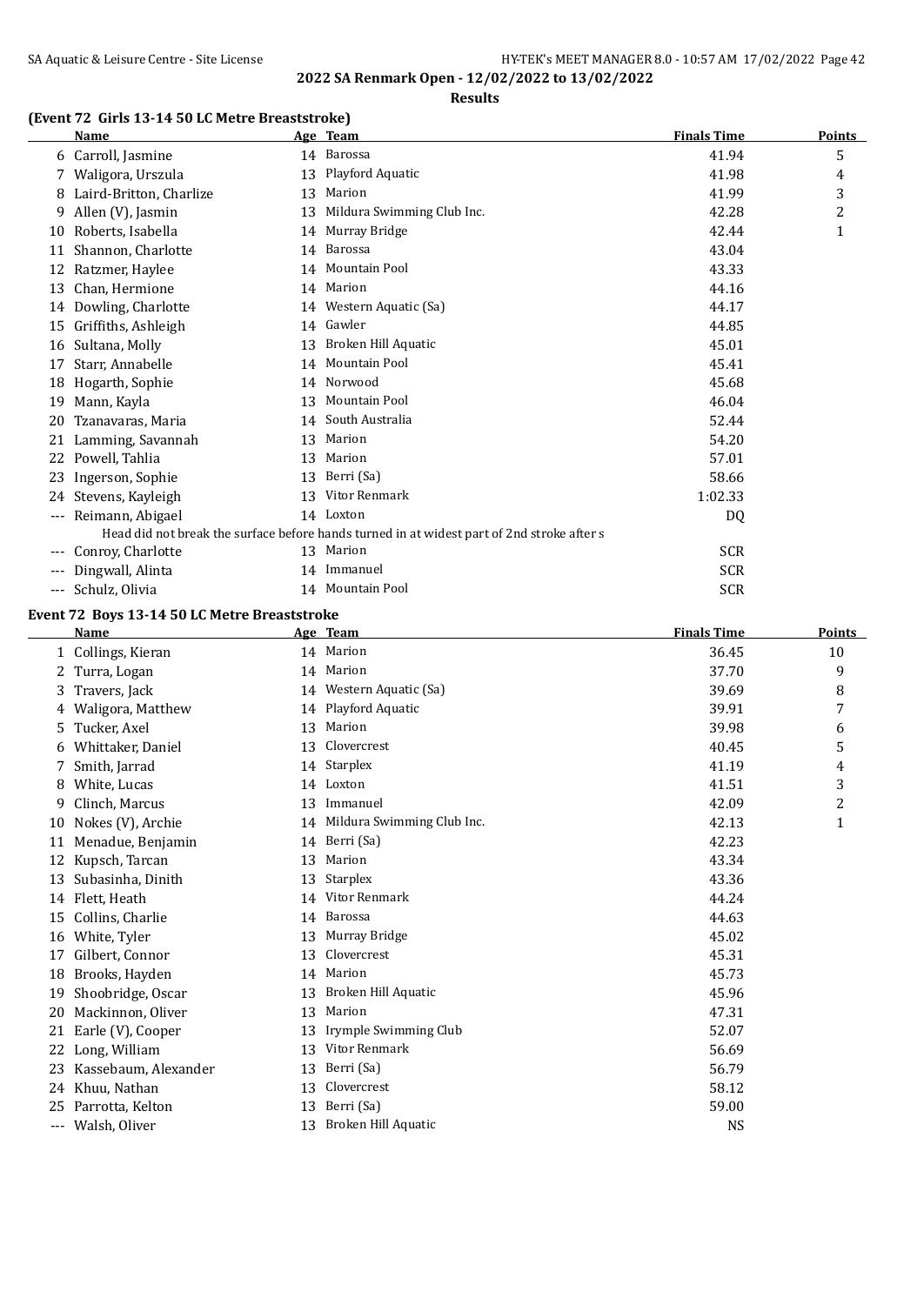## SA Aquatic & Leisure Centre - Site License **HY-TEK's MEET MANAGER 8.0 - 10:57 AM 17/02/2022** Page 43 **2022 SA Renmark Open - 12/02/2022 to 13/02/2022**

**Results**

#### **Event 73 Women 15-16 50 LC Metre Breaststroke**

|       | <b>Name</b>            |    | Age Team             | <b>Finals Time</b> | Points |
|-------|------------------------|----|----------------------|--------------------|--------|
|       | 1 Downie, Amelia       | 15 | Immanuel             | 36.92              | 10     |
|       | 2 Hansen, Stephanie    |    | 16 Clovercrest       | 38.18              | 9      |
| 3.    | Whittaker, Emily       | 16 | Clovercrest          | 38.29              | 8      |
| 4     | Below, Jade            |    | 16 Playford Aquatic  | 41.31              | 7      |
| 5.    | Schubert, Nyah         | 16 | Barossa              | 41.82              | 6      |
| 6     | Wood, Meg              |    | 16 Barossa           | 41.89              | 5      |
|       | Furniss, Jordana       | 16 | Loxton               | 42.77              | 4      |
| 8     | Blaskett, Ayla         | 15 | Norwood              | 42.82              | 3      |
| 9     | Breden, Alex           | 15 | Western Aquatic (Sa) | 43.83              | 2      |
| 10    | Adams, Sasha           | 15 | Immanuel             | 43.90              | 1      |
| 11    | Tippet, Summer         | 15 | Vitor Renmark        | 44.24              |        |
| 12    | Folley, Bronte         | 15 | Murray Bridge        | 44.85              |        |
| 13    | Wishart, Charlotte     | 15 | Berri (Sa)           | 45.19              |        |
| 14    | Thompson, Sophie       | 15 | Vitor Renmark        | 46.16              |        |
| 15    | Inglis, Jessica        | 15 | Loxton               | 46.33              |        |
| 16    | Martinson, Paityn      | 15 | Vitor Renmark        | 46.74              |        |
| 17    | Gideon-Takasawa, Alisa | 16 | <b>Mountain Pool</b> | 47.16              |        |
| 18    | Brown, Chloe           | 16 | Southern Performance | 50.21              |        |
| 19    | Thompson, Grace        | 16 | Vitor Renmark        | 50.28              |        |
| 20    | Piltz, Anise           | 15 | Berri (Sa)           | 58.27              |        |
| ---   | Flett, Charlize        | 16 | Vitor Renmark        | DQ                 |        |
|       | False start            |    |                      |                    |        |
| $---$ | Nicholl, Chelsea       |    | 16 Immanuel          | <b>NS</b>          |        |
| $---$ | Gorman, Gabrielle      |    | 16 Starplex          | <b>SCR</b>         |        |

#### **Event 73 Men 15-16 50 LC Metre Breaststroke**

| Name                 | Age Team                      | <b>Finals Time</b> | <b>Points</b> |
|----------------------|-------------------------------|--------------------|---------------|
| 1 Cregan, Gabriel    | 15 Barossa                    | 34.10              | 10            |
| 2 Kupsch, Diezel     | 15 Marion                     | 34.35              | 9             |
| 3 Hearl, Ethan       | 15 Clovercrest                | 36.62              | 8             |
| 4 White, Bailey      | 15 Loxton                     | 36.85              | 7             |
| 5 Powell, Corben     | 15 Marion                     | 37.54              | 6             |
| 6 Charles, Jake      | 15 Marion                     | 37.62              | 5             |
| 7 Nokes (V), Riley   | 15 Mildura Swimming Club Inc. | 37.93              | 4             |
| 8 Collins, Harper    | 16 Barossa                    | 41.06              | 3             |
| 9 Cockshell, Lucas   | 16 Loxton                     | 41.37              | 2             |
| 10 Marks, Lachlan    | 15 Berri (Sa)                 | 45.75              |               |
| --- Gilbert, Lachlan | 15 Clovercrest                | <b>NS</b>          |               |
| --- Moore, Rory      | 15 Berri (Sa)                 | <b>SCR</b>         |               |

#### **Event 74 Women 17-18 50 LC Metre Breaststroke**

| Name           | Team<br>Age       | <b>Finals Time</b> | <b>Points</b> |
|----------------|-------------------|--------------------|---------------|
| Cameron, Amber | Clovercrest<br>18 | 39.62              | 10            |
| Raynes, Zoe    | Loxton            | 41.41              |               |

#### **Event 74 Men 17-18 50 LC Metre Breaststroke**

| Name                |    | Age Team         | <b>Finals Time</b> | <b>Points</b>  |
|---------------------|----|------------------|--------------------|----------------|
| 1 White, Jordan     | 17 | Loxton           | 33.63              | 10             |
| 2 Mcfarlane, Ben    | 17 | Gawler           | 36.31              | 9              |
| 3 Herringer, Oliver |    | 18 Mountain Pool | 36.49              | 8              |
| 4 Orr, Darcy        | 17 | Vitor Renmark    | 39.34              | $\overline{ }$ |
| 5 Harding, Jasper   |    | 18 Berri (Sa)    | 41.16              | 6              |
| 6 Kassebaum, Damon  |    | 18 Berri (Sa)    | 41.36              | 5              |
| 7 Hinze, Liam       | 17 | Mountain Pool    | 45.46              | 4              |
| --- Freak, Malcolm  |    | Immanuel         | <b>NS</b>          |                |
| --- Hoffmann, Ethan |    | Vitor Renmark    | <b>NS</b>          |                |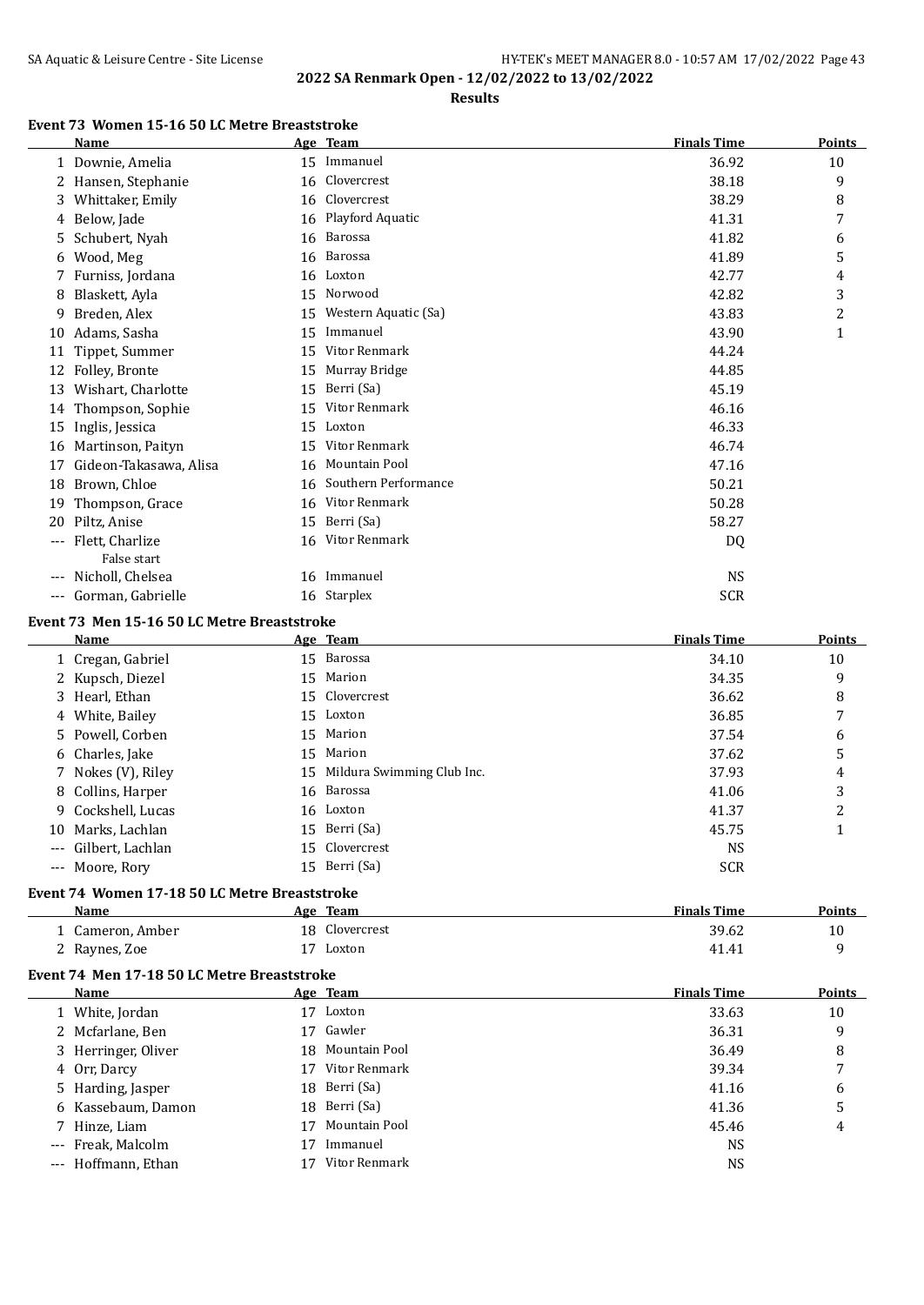**Results**

|       | Name                                                    | Age Team                      |                       | <b>Finals Time</b>    | Points        |
|-------|---------------------------------------------------------|-------------------------------|-----------------------|-----------------------|---------------|
|       | 1 Oldsen, Ellysia                                       | 26 Marion                     |                       | 33.97                 | 10            |
|       | 2 Lyons, Sue                                            | 54 Vitor Renmark              |                       | 39.45                 | 9             |
|       | Dewallef, Victoria                                      | 19 Mountain Pool              |                       | 42.60                 | 8             |
|       | 4 Hale, Trini                                           | 42 Loxton                     |                       | 43.99                 | 7             |
|       | Marshall, Emily                                         | 19 Mountain Pool              |                       | 45.12                 | 6             |
|       | 6 Collins, Finella                                      | 19 Barossa                    |                       | 47.37                 | 5             |
|       | 7 McGargill, Lauren                                     | 25 Vitor Renmark              |                       | 48.29                 | 4             |
|       | --- McClaer (V), Kristy                                 | 41 Mildura Swimming Club Inc. |                       | <b>NS</b>             |               |
|       |                                                         |                               |                       |                       |               |
|       | Event 75 Men 19 & Over 50 LC Metre Breaststroke         |                               |                       |                       |               |
|       | Name                                                    | Age Team                      |                       | <b>Finals Time</b>    | Points        |
|       | 1 Fielke, Henry                                         | 23 Mountain Pool              |                       | 34.34                 | 10            |
|       | 2 Sayer, Darcy                                          | 22 Mountain Pool              |                       | 34.68                 | 9             |
|       | 3 Savcic, Peter                                         | 66 Vitor Renmark              |                       | 44.54                 | 8             |
|       | Event 76 Men 50 LC Metre Breaststroke Multi-Class       |                               |                       |                       |               |
|       | Name                                                    | Age Team                      |                       | <b>Finals Time</b>    | Points        |
|       | 1 Smith, Michael SB19                                   | 15 Playford Aquatic           |                       | 44.64                 | 10            |
|       | 2 Hucks, Tyler SB9                                      | 12 Loxton                     |                       | 1:41.48               | 9             |
|       | Event 77 Girls 13 & Under 200 LC Metre Butterfly        |                               |                       |                       |               |
|       | Name                                                    | Age Team                      |                       | <b>Finals Time</b>    | Points        |
|       | 1 Hendry, Nicole                                        | 13 Marion                     |                       | 2:56.15               | 10            |
|       | 2 Cameron, Piper                                        | 12 Clovercrest                |                       | 2:57.71               | 9             |
| 3.    | Romanowski, Georgia                                     | 13 Southern Performance       |                       | 3:08.05               | 8             |
|       | 4 Greenham, Violet                                      | 12 Playford Aquatic           |                       | 3:13.17               | 7             |
|       |                                                         |                               |                       |                       |               |
|       | Event 77 Boys 13 & Under 200 LC Metre Butterfly<br>Name | Age Team                      |                       | <b>Finals Time</b>    | Points        |
|       | 1 Kupsch, Tarcan                                        | 13 Marion                     |                       | 3:02.16               | 10            |
|       |                                                         | 11 Marion                     |                       | 3:05.24               | 9             |
|       | 2 Kupsch, Phoenix                                       | 12 Clovercrest                |                       |                       |               |
|       | 3 Hearl, Zachary                                        |                               |                       | 3:33.77               | 8             |
|       | 4 Mosley, Leif                                          | 12 Marion                     |                       | 3:37.09               | 7             |
|       | --- Subasinha, Dinith                                   | 13 Starplex                   |                       | <b>SCR</b>            |               |
|       | Event 78 Women 14 & Over 200 LC Metre Butterfly         |                               |                       |                       |               |
|       | Name                                                    | Age Team                      |                       | <b>Finals Time</b>    | <b>Points</b> |
|       | 1 McAvaney, Georgia                                     | 15 Immanuel                   |                       | 2:35.79               | 10            |
|       | Cameron, Hannah                                         | 15 Clovercrest                |                       | 2:39.87               | 9             |
|       | Hansen, Stephanie                                       | 16 Clovercrest                |                       | 2:43.27               | 8             |
| 4     | Starr, Annabelle                                        | 14 Mountain Pool              |                       | 2:58.32               | 7             |
| 5.    | Couche, Courtney                                        | 26 Southern Performance       |                       | 3:11.74               | 6             |
|       | Event 78 Men 14 & Over 200 LC Metre Butterfly           |                               |                       |                       |               |
|       | Name                                                    | Age Team                      |                       | <b>Finals Time</b>    | <b>Points</b> |
|       | 1 Powell, Corben                                        | 15 Marion                     |                       | 2:22.32               | 10            |
|       | 2 Smith, Connor                                         | 14 Marion                     |                       | 2:42.46               | 9             |
|       | Zammit, Lachlan                                         | 14 Playford Aquatic           |                       | 2:45.30               | 8             |
|       | White, Bailey                                           | 15 Loxton                     |                       | 3:06.15               | 7             |
| 5.    | Mosley, Levi                                            | 14 Marion                     |                       | 3:13.64               | 6             |
| $---$ | Stephenson, Flynn                                       | 15 Marion                     |                       | <b>SCR</b>            |               |
|       |                                                         |                               |                       |                       |               |
|       | Event 79 Mixed 13 & Under 200 LC Metre Medley Relay     |                               |                       |                       |               |
|       | <b>Team</b>                                             | Relay                         |                       | <b>Finals Time</b>    | <b>Points</b> |
|       | 1 Playford Aquatic                                      | A                             |                       | 2:32.52               | 20            |
|       | 1) Ellis, Piper W12                                     | 2) Waligora, Urszula W13      | 3) Zammit, Jayden M12 | 4) Eriksson, Leif M12 |               |